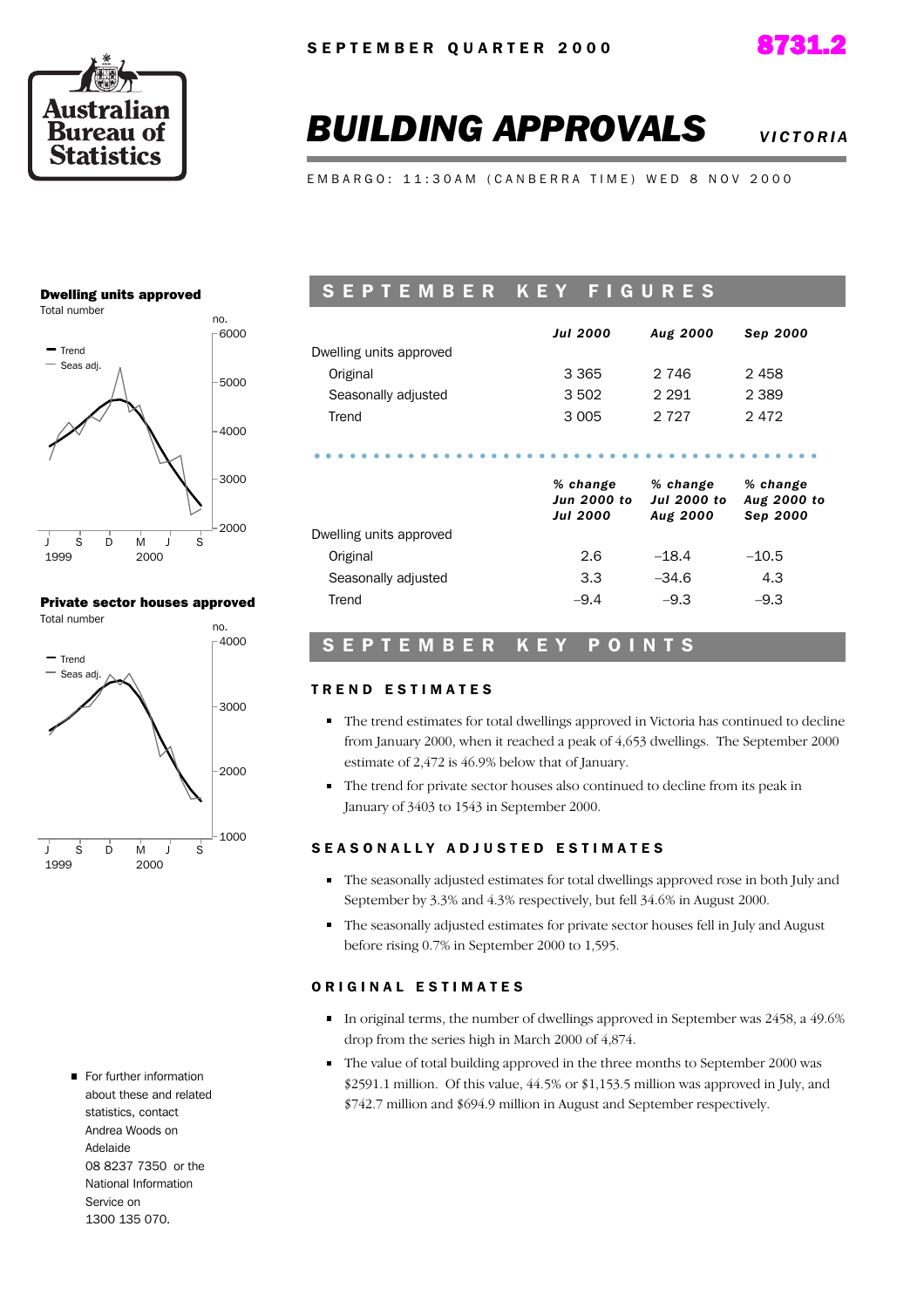## N O T E S

| FORTHCOMING ISSUES    | <b>ISSUE</b>                                                                                                                                                                                                                                                                                                                                                                                                                         | RELEASE DATE                                                                                                                                                       |
|-----------------------|--------------------------------------------------------------------------------------------------------------------------------------------------------------------------------------------------------------------------------------------------------------------------------------------------------------------------------------------------------------------------------------------------------------------------------------|--------------------------------------------------------------------------------------------------------------------------------------------------------------------|
|                       | December 2000                                                                                                                                                                                                                                                                                                                                                                                                                        | 8 February 2001                                                                                                                                                    |
|                       | March 2001                                                                                                                                                                                                                                                                                                                                                                                                                           | 11 May 2001                                                                                                                                                        |
|                       |                                                                                                                                                                                                                                                                                                                                                                                                                                      |                                                                                                                                                                    |
| CHANGES IN THIS ISSUE | Improvements have been made to the price indexes used to derive volume estimates of<br>building activity, resulting in revisions to the growth rates in this issue.                                                                                                                                                                                                                                                                  |                                                                                                                                                                    |
|                       | In addition, quarterly chain volume data incorporate a new base year, 1998-99, which<br>has resulted in revisions to growth rates, small in most cases, for the latest year. Also<br>the reference year has been advanced to 1998-99, which has resulted in revisions to<br>levels, but not growth rates, for all periods (see paragraph 20 of the Explanatory Notes).                                                               |                                                                                                                                                                    |
|                       | Area statistics are now classified to the Australian Standard Geographical Classification,<br>2000 Edition (see paragraph 22 of the Explanatory Notes).                                                                                                                                                                                                                                                                              |                                                                                                                                                                    |
|                       |                                                                                                                                                                                                                                                                                                                                                                                                                                      |                                                                                                                                                                    |
| DATA NOTES            | ABS statistical series are being impacted to varying degrees as a result of The New Tax<br>System (TNTS), introduced from 1 July 2000. TNTS included the removal of Wholesale<br>Sales Tax (WST) and the introduction of the Goods and Services Tax (GST). In this<br>publication, and in future issues, value series from July 2000 for both residential and<br>non-residential building approved will be on a GST inclusive basis. |                                                                                                                                                                    |
|                       | Users should exercise caution when analysing movements in the value series in the<br>ways, including:                                                                                                                                                                                                                                                                                                                                | period around the introduction of TNTS, as they may have been affected in a number of                                                                              |
|                       | forward" of building activity prior to 1 July 2000;<br>the introduction of the GST and the abolition of the WST; and<br>٠<br>٠                                                                                                                                                                                                                                                                                                       | changing patterns of demand and price changes brought about by the "bringing<br>the uncertainty as to whether approval values reported prior to July 2000 included |
|                       | or excluded GST.<br>For further information, see the technical note in the July and August issues of Building                                                                                                                                                                                                                                                                                                                        |                                                                                                                                                                    |
|                       | Approvals, Australia (Cat. no. 8731.0)                                                                                                                                                                                                                                                                                                                                                                                               |                                                                                                                                                                    |
|                       |                                                                                                                                                                                                                                                                                                                                                                                                                                      |                                                                                                                                                                    |
| REVISIONS THIS MONTH  | As a result of revisions there are an additional 77 dwellings for May 2000 in this issue<br>since the release of the June issue of this publication.                                                                                                                                                                                                                                                                                 |                                                                                                                                                                    |
|                       | Furthermore, there are 12 fewer dwellings in August in this issue compared with the<br>data released in the August 2000 issue of Building Approvals, Australia (8731.0).                                                                                                                                                                                                                                                             |                                                                                                                                                                    |
|                       |                                                                                                                                                                                                                                                                                                                                                                                                                                      |                                                                                                                                                                    |
|                       |                                                                                                                                                                                                                                                                                                                                                                                                                                      |                                                                                                                                                                    |

Zia ABBASI Regional Director, Victoria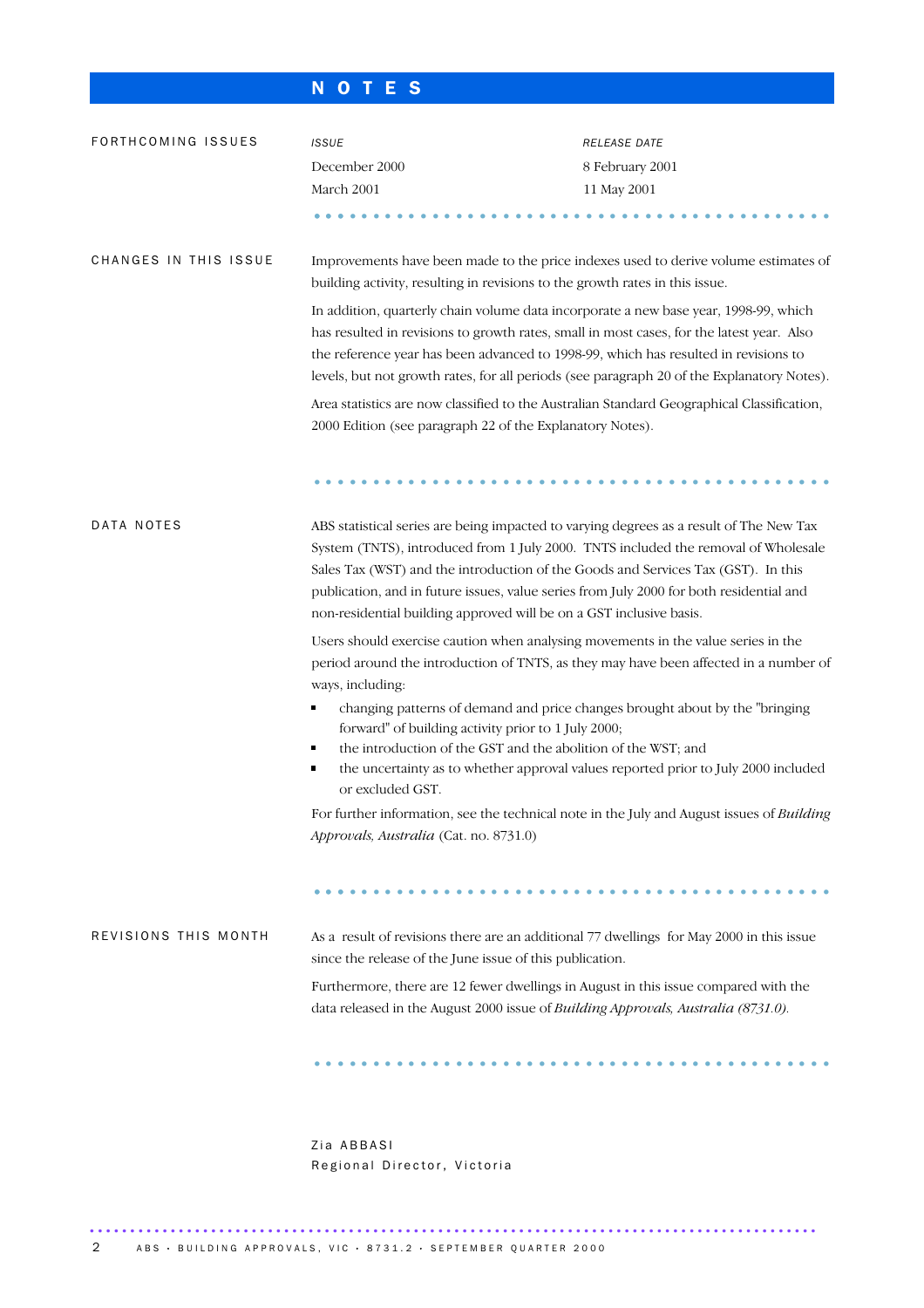VALUE OF TOTAL BUILDING The trend for the value of total building has now declined at an increasing rate over the last six months. Since its peak in March 2000 the value has declined by 18.1%.



### VALUE OF RESIDENTIAL BUILDING

The trend for the value of residential building peaked in January 2000 and has since fallen by 38.1%.



### VALUE OF NON-RESIDENTIAL BUILDING

The trend for the value of non-residential building has declined in the last two months after eight months of continuous growth.

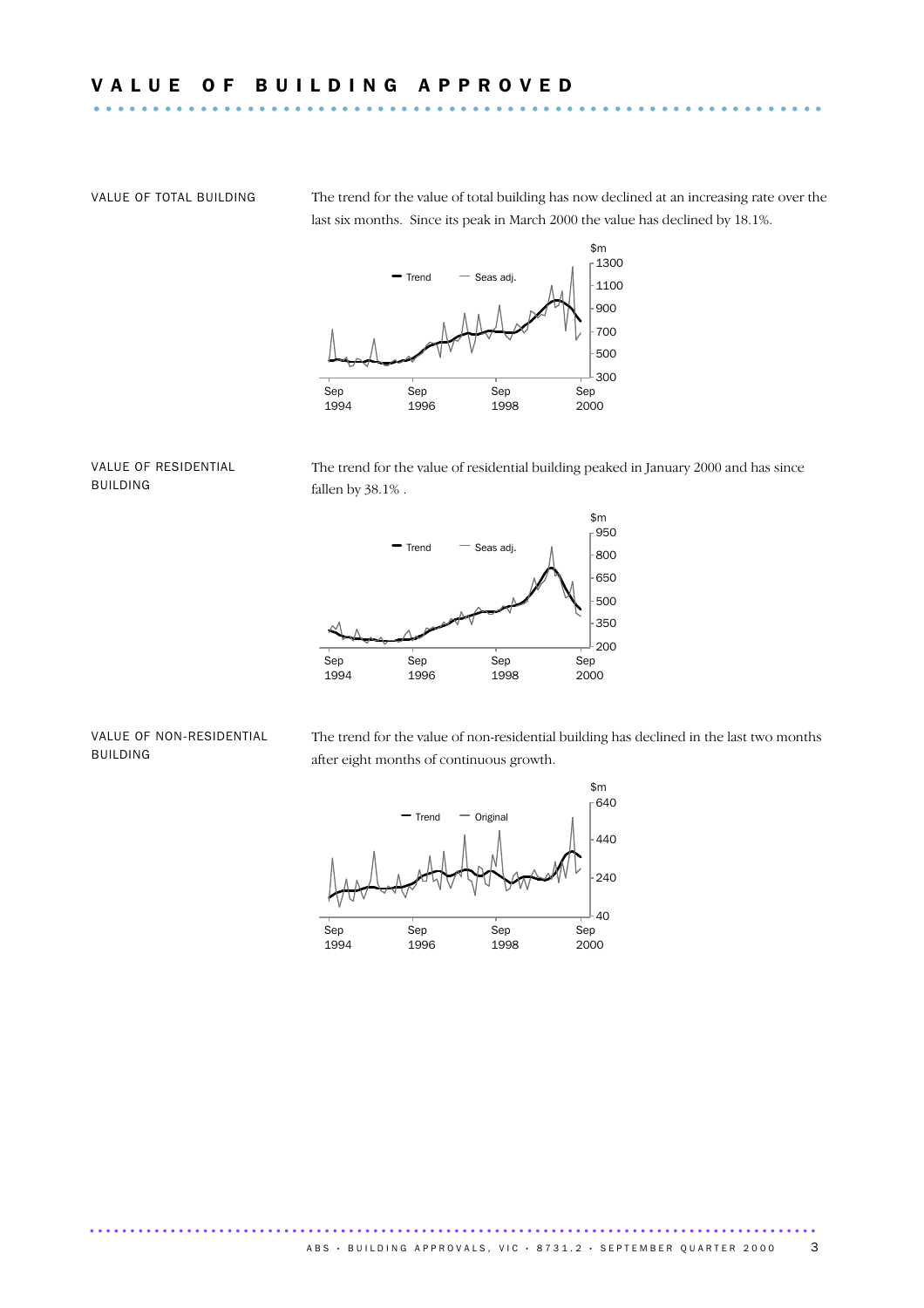DWELLING UNITS APPROVED The number of dwelling units approved in Victoria during 1999–2000 is shown in the table below, for each type of dwelling category, together with the distribution of each dwelling category as a percentage of total dwelling units approved for 1998–1999 and 1999–2000.

### DWELLING UNITS BY TYPE

| Type of dwelling                                            | Number<br>of units | 1998-1999<br>% of total<br>dwellings | 1999-2000<br>% of total<br>dwellings |
|-------------------------------------------------------------|--------------------|--------------------------------------|--------------------------------------|
| New residential                                             |                    |                                      |                                      |
| <b>Houses</b>                                               | 36 175             | 73.6                                 | 72.6                                 |
| Other residential building                                  |                    |                                      |                                      |
| Semi-detached, row or terrace<br>houses, townhouses etc of: |                    |                                      |                                      |
| 1 storey                                                    | 2668               | 6.3                                  | 5.4                                  |
| 2 or more storeys                                           | 3 2 8 8            | 6.1                                  | 6.6                                  |
| Total                                                       | 5956               | 12.3                                 | 12.0                                 |
| Flats, units, apartments in a<br>building of:               |                    |                                      |                                      |
| 1 or 2 storeys                                              | 760                | 1.7                                  | 1.5                                  |
| 3 storeys                                                   | 453                | 1.1                                  | 0.9                                  |
| 4 or more storeys                                           | 4840               | 7.1                                  | 9.7                                  |
| Total                                                       | 6053               | 10.0                                 | 12.2                                 |
| Total other residential building                            | 12009              | 22.3                                 | 24.1                                 |
| Other                                                       |                    |                                      |                                      |
| Alterations and additions to residential                    |                    |                                      |                                      |
| building                                                    | 430                | 0.7                                  | 0.9                                  |
| Conversions                                                 | 919                | 2.8                                  | 1.8                                  |
| Non-residential building                                    | 265                | 0.6                                  | 0.5                                  |
| <b>Total building</b>                                       | 49 798             | 100.0                                | 100.0                                |
|                                                             |                    |                                      |                                      |

SUMMARY COMMENT The number of dwellings approved has risen by 10,094 (or 25.4%) in 1999-2000. While both houses and other residential buildings have contributed to the rise, there has been a shift in the proportion of each category approved, with a slight increase in the percentage of other residential building.

.......................................................................................... ABS · BUILDING APPROVALS, VIC · 8731.2 · SEPTEMBER QUARTER 2000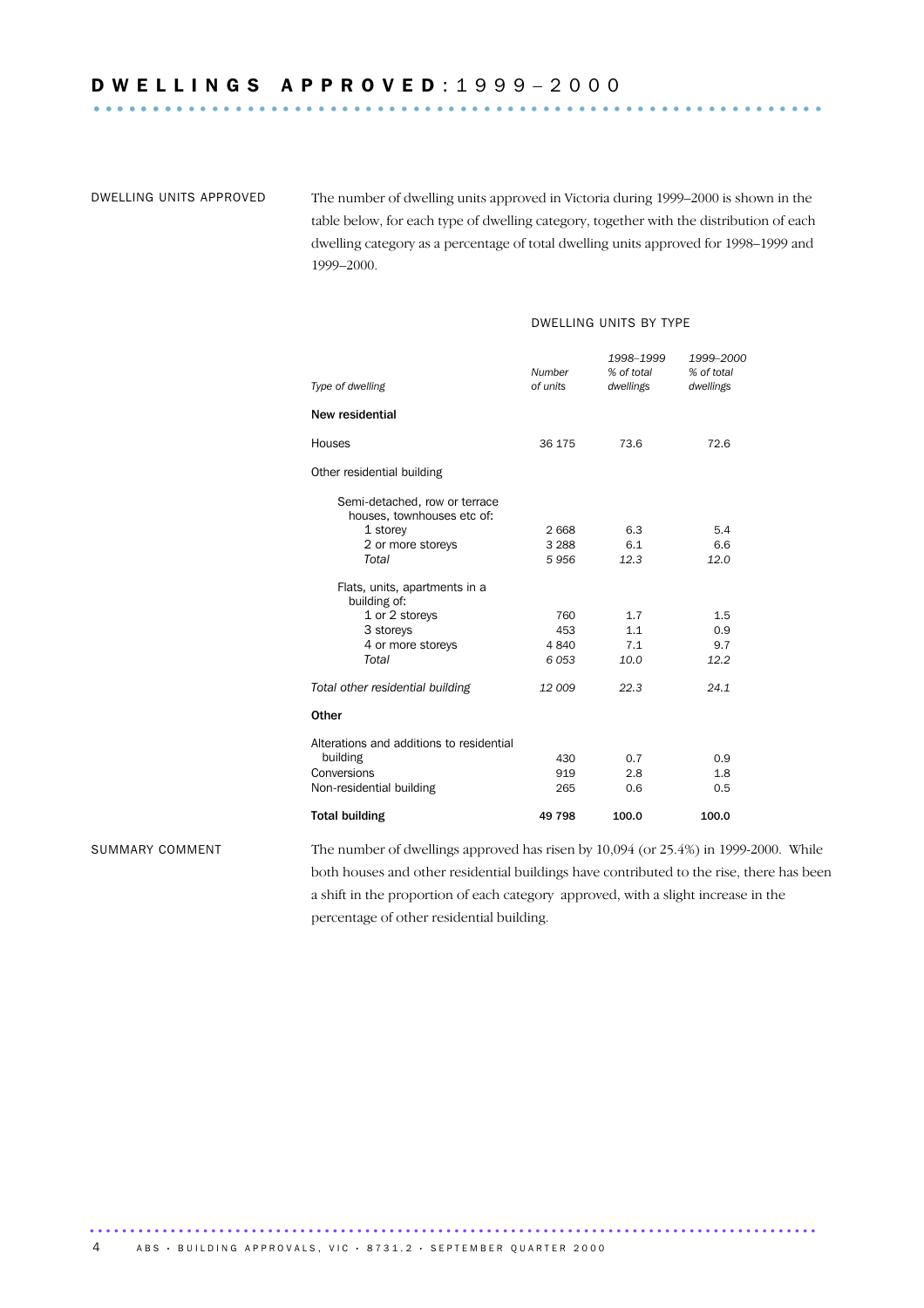### EFFECT OF NEW SEASONALLY ADJUSTED ESTIMATES ON TREND ESTIMATES

Readers should exercise care when interpreting trend estimates. The last six trend estimates, in particular, are likely to be revised when new seasonally adjusted estimates become available.

### T R E N D R E V I S I O N S Generally, the greater the volatility of the original series, the larger the size of the revisions to trend estimates. Analysis of the building approval original series has shown that they can be revised substantially. As a result, some months can elapse before turning points in the trend series are reliably identified.

The graphs and tables which follow present the effect of two possible scenarios on the previous trend estimates: that the October seasonally adjusted estimate is higher than the September estimate by 5% for the number of private sector houses approved and 8% for total dwelling units approved; and that the October seasonally adjusted estimate is lower than the September estimate by 5% for the number of private sector houses approved and 8% for total dwelling units approved. These percentages were chosen because they represent the average absolute monthly percentage change for these series over the last ten years.

### ........................................................................................... PRIVATE SECTOR HOUSES



### TREND AS PUBLISHED 1 2 *rises by 5% on Sep 2000 falls by 5% on Sep 2000 no. % change no. % change no. % change* May 2000 2 532 -11.3 2 526 -11.5 2 532 -11.4 June 2000 2 223 –12.2 2 219 –12.2 2 221 –12.3 July 2000 1950 -12.3 1964 -11.5 1956 -11.9 August 2000 1 716 -12.0 1 765 -10.1 1 740 -11.0 September 2000 1 543 -10.1 1 613 -8.6 1 568 -9.9 October 2000 n.y.a. n.y.a. 1 517 –6.0 1 448 –7.6 ...........................................................................................

### TOTAL DWELLING UNITS



|                  |         |          |                              |          | 2       |                                                 |
|------------------|---------|----------|------------------------------|----------|---------|-------------------------------------------------|
|                  |         |          |                              |          |         |                                                 |
|                  | no.     | % change | no.                          | % change | no.     | % change                                        |
| May 2000         | 3665    | $-9.0$   | 3661                         | $-9.1$   | 3674    | $-9.0$                                          |
| June 2000        | 3 3 1 8 | $-9.5$   | 3 3 1 3                      | $-9.5$   | 3 3 2 0 | $-9.6$                                          |
| <b>July 2000</b> | 3 0 0 5 | $-9.4$   | 3 0 2 2                      | $-8.8$   | 3 0 0 5 | $-9.5$                                          |
| August 2000      | 2 7 2 7 | $-9.3$   | 2 7 6 6                      | $-8.5$   | 2 7 1 0 | $-9.8$                                          |
| September 2000   | 2472    | $-9.3$   | 2 5 4 3                      | $-8.1$   | 2 4 3 7 | $-10.1$                                         |
| October 2000     | n.y.a.  | n.v.a.   | 2 3 9 6                      | $-5.8$   | 2 2 3 7 | $-8.2$                                          |
|                  |         |          | <b>TREND AS</b><br>PUBLISHED |          |         | rises by 8% on Sep 2000 falls by 8% on Sep 2000 |

### WHAT IF NEXT QUARTER'S SEASONALLY ADJUSTED ESTIMATE:

WHAT IF NEXT QUARTER'S SEASONALLY

ADJUSTED ESTIMATE:

.......................................................................................... ABS · BUILDING APPROVALS, VIC · 8731.2 · SEPTEMBER QUARTER 2000 5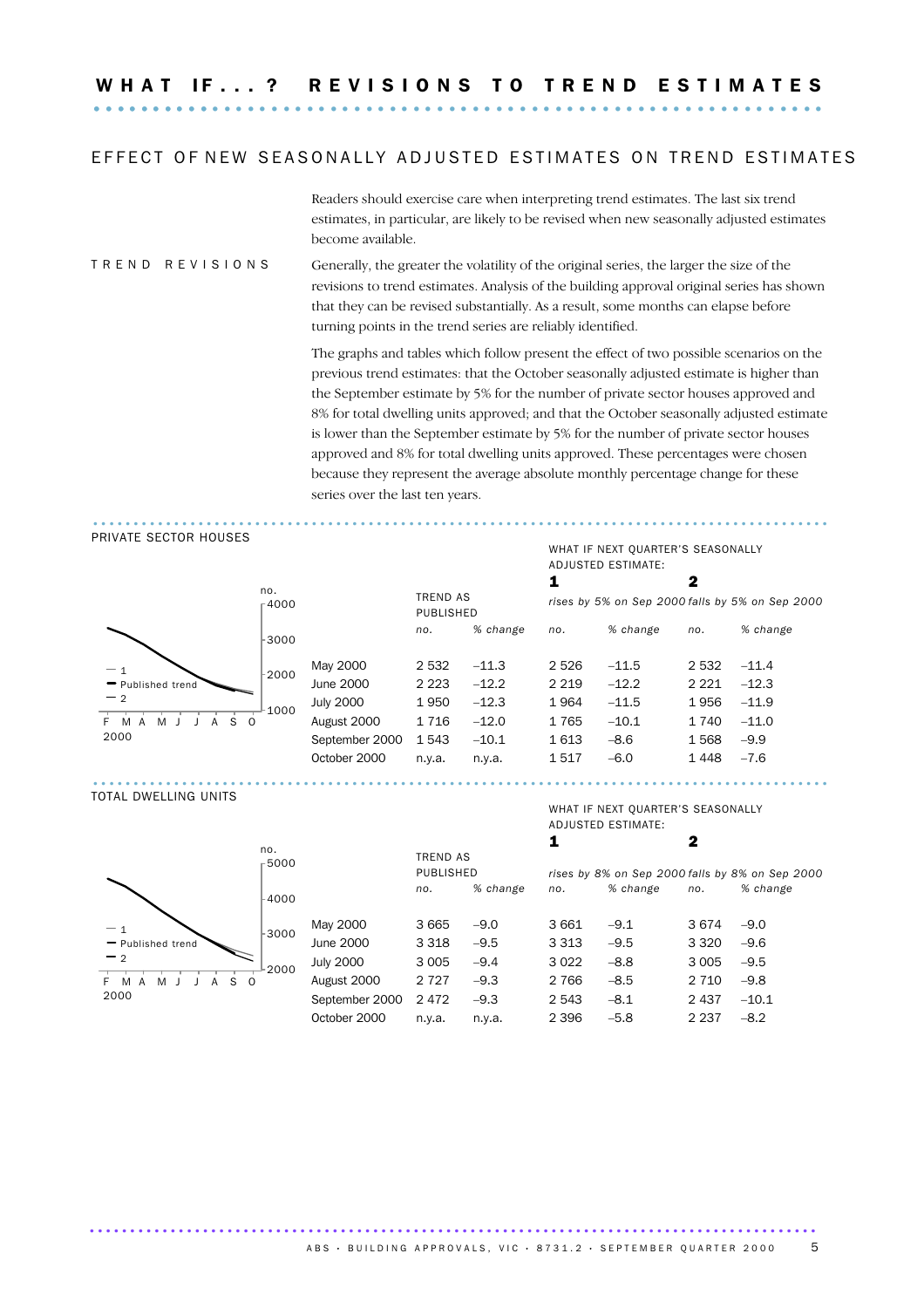

## <sup>1</sup> DWELLING UNITS APPROVED .....................................................................

|           | HOUSES            |         |                        | OTHER DWELLINGS |                   | TOTAL DWELLING UNITS |
|-----------|-------------------|---------|------------------------|-----------------|-------------------|----------------------|
|           |                   |         |                        |                 |                   |                      |
|           | Private<br>sector | Total   | Private<br>sector      | Total           | Private<br>sector | Total                |
| Month     | no.               | no.     | no.                    | no.             | no.               | no.                  |
|           |                   |         | ORIGINAL               |                 |                   |                      |
| 1999      |                   |         |                        |                 |                   |                      |
| July      | 2 7 1 3           | 2 7 7 7 | 1054                   | 1 1 2 5         | 3767              | 3 9 0 2              |
| August    | 3078              | 3 1 1 9 | 1633                   | 1658            | 4 7 1 1           | 4 7 7 7              |
| September | 3 3 4 0           | 3 4 0 5 | 668                    | 708             | 4 0 0 8           | 4 1 1 3              |
| October   | 2862              | 2945    | 1 0 2 5                | 1 0 4 0         | 3887              | 3 9 8 5              |
| November  | 3 3 9 4           | 3 4 3 6 | 1 0 6 8                | 1 0 9 5         | 4 4 6 2           | 4531                 |
| December  | 3 2 5 9           | 3 3 0 3 | 891                    | 919             | 4 1 5 0           | 4 2 2 2              |
| 2000      |                   |         |                        |                 |                   |                      |
| January   | 2 5 2 3           | 2543    | 1675                   | 1682            | 4 1 9 8           | 4 2 2 5              |
| February  | 3 5 3 3           | 3568    | 1 1 6 6                | 1 2 0 6         | 4699              | 4 7 7 4              |
| March     | 3557              | 3569    | 1 3 0 5                | 1 3 0 5         | 4862              | 4874                 |
| April     | 2 5 5 5           | 2582    | 1 0 5 0                | 1073            | 3 6 0 5           | 3 6 5 5              |
| May       | 2 5 3 0           | 2574    | 880                    | 886             | 3 4 1 0           | 3 4 6 0              |
| June      | 2 3 8 2           | 2 4 1 2 | 848                    | 868             | 3 2 3 0           | 3 2 8 0              |
| July      | 1842              | 1859    | 1 4 8 5                | 1506            | 3 3 2 7           | 3 3 6 5              |
| August    | 1809              | 1826    | 878                    | 920             | 2687              | 2 7 4 6              |
| September | 1753              | 1785    | 673                    | 673             | 2 4 2 6           | 2 4 5 8              |
|           |                   |         | SEASONALLY ADJUSTED    |                 |                   |                      |
| 1999      |                   |         |                        |                 |                   |                      |
| July      | 2 7 4 4           | 2805    | n.a.                   | n.a.            | 3796              | 3928                 |
| August    | 2818              | 2867    | n.a.                   | n.a.            | 4 1 0 3           | 4 1 7 7              |
| September | 2977              | 3 0 3 6 | n.a.                   | n.a.            | 3822              | 3 9 2 1              |
| October   | 3 0 0 7           | 3 0 6 6 | n.a.                   | n.a.            | 4 2 3 2           | 4 3 0 6              |
| November  | 3 1 9 9           | 3 2 3 4 | n.a.                   | n.a.            | 4 1 4 4           | 4 2 0 6              |
| December  | 3 4 9 2           | 3523    | n.a.                   | n.a.            | 4 4 7 0           | 4529                 |
| 2000      |                   |         |                        |                 |                   |                      |
| January   | 3 3 4 0           | 3 3 8 1 | n.a.                   | n.a.            | 5 2 4 3           | 5 2 9 1              |
| February  | 3515              | 3551    | n.a.                   | n.a.            | 4 3 1 9           | 4 3 9 5              |
| March     | 3 2 3 6           | 3 2 5 2 | n.a.                   | n.a.            | 4 5 0 5           | 4 5 2 1              |
| April     | 2887              | 2919    | n.a.                   | n.a.            | 3864              | 3919                 |
| May       | 2 2 3 5           | 2 2 7 3 | n.a.                   | n.a.            | 3 2 7 9           | 3 3 2 3              |
| June      | 2 3 9 2           | 2 4 2 8 | n.a.                   | n.a.            | 3 3 3 3           | 3 3 8 9              |
| July      | 1899              | 1917    | n.a.                   | n.a.            | 3 4 6 3           | 3 5 0 2              |
| August    | 1584              | 1604    | n.a.                   | n.a.            | 2 2 2 9           | 2 2 9 1              |
| September | 1595              | 1621    | n.a.                   | n.a.            | 2 3 6 3           | 2 3 8 9              |
|           |                   |         | <b>TREND ESTIMATES</b> |                 |                   |                      |
| 1999      |                   |         |                        |                 |                   |                      |
| July      | 2 7 1 6           | 2765    | 998                    | 1 0 3 2         | 3714              | 3 7 9 7              |
| August    | 2825              | 2878    | 1 0 2 3                | 1 0 5 7         | 3848              | 3935                 |
| September | 2959              | 3013    | 1058                   | 1 0 9 1         | 4017              | 4 1 0 4              |
| October   | 3 107             | 3 1 5 8 | 1 1 0 5                | 1 1 3 4         | 4 2 1 2           | 4 2 9 2              |
| November  | 3 2 6 1           | 3 3 0 6 | 1 1 5 4                | 1 1 7 9         | 4 4 1 5           | 4 4 8 5              |
| December  | 3373              | 3 4 1 1 | 1 1 9 1                | 1 2 1 3         | 4564              | 4 6 2 4              |
| 2000      |                   |         |                        |                 |                   |                      |
| January   | 3 4 0 3           | 3437    | 1 1 9 6                | 1 2 1 6         | 4599              | 4 6 5 3              |
| February  | 3 3 2 8           | 3 3 5 9 | 1 1 8 7                | 1 2 0 5         | 4515              | 4 5 6 4              |
| March     | 3 1 3 9           | 3 1 7 0 | 1 1 6 3                | 1 1 7 9         | 4 3 0 2           | 4 3 4 9              |
| April     | 2856              | 2887    | 1 1 2 5                | 1 1 4 1         | 3981              | 4 0 28               |
| May       | 2 5 3 2           | 2 5 6 2 | 1086                   | 1 1 0 3         | 3618              | 3 6 6 5              |
| June      | 2 2 2 3           | 2 2 5 1 | 1048                   | 1 0 6 7         | 3 2 7 1           | 3 3 1 8              |
| July      | 1950              | 1977    | 1 0 0 8                | 1 0 28          | 2958              | 3 0 0 5              |
| August    | 1716              | 1741    | 966                    | 986             | 2682              | 2 7 2 7              |
| September | 1543              | 1567    | 884                    | 905             | 2 4 2 7           | 2 4 7 2              |
|           |                   |         |                        |                 |                   |                      |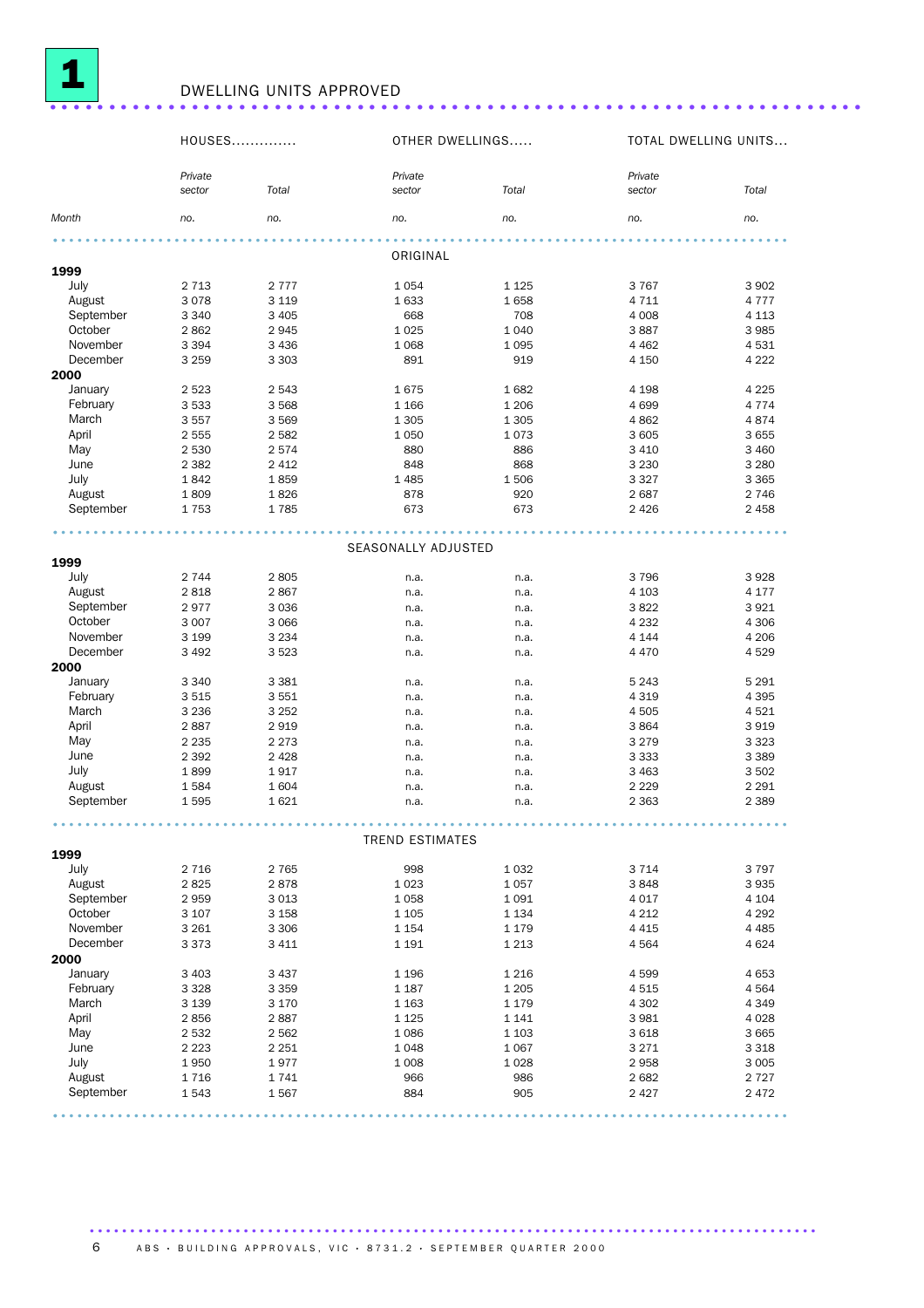

# <sup>2</sup> DWELLING UNITS APPROVED, Percentage Change .....................................................................

|           | HOUSES  |         | OTHER DWELLINGS                                     |         |         | TOTAL DWELLING UNITS |
|-----------|---------|---------|-----------------------------------------------------|---------|---------|----------------------|
|           | Private |         | Private                                             |         | Private |                      |
| Month     | sector  | Total   | sector                                              | Total   | sector  | Total                |
|           |         |         |                                                     |         | .       |                      |
| 1999      |         |         | ORIGINAL (% change from preceding month)            |         |         |                      |
| July      | 0.9     | 1.8     | 84.3                                                | 93.0    | 15.6    | 17.8                 |
| August    | 13.5    | 12.3    | 54.9                                                | 47.4    | 25.1    | 22.4                 |
| September | 8.5     | 9.2     | $-59.1$                                             | $-57.3$ | $-14.9$ | $-13.9$              |
| October   | $-14.3$ | $-13.5$ | 53.4                                                | 46.9    | $-3.0$  | $-3.1$               |
| November  | 18.6    | 16.7    | 4.2                                                 | 5.3     | 14.8    | 13.7                 |
| December  | $-4.0$  | $-3.9$  | $-16.6$                                             | $-16.1$ | $-7.0$  | $-6.8$               |
| 2000      |         |         |                                                     |         |         |                      |
| January   | $-22.6$ | $-23.0$ | 88.0                                                | 83.0    | 1.2     | 0.1                  |
| February  | 40.0    | 40.3    | $-30.4$                                             | $-28.3$ | 11.9    | 13.0                 |
| March     | 0.7     | 0.0     | 11.9                                                | 8.2     | 3.5     | 2.1                  |
| April     | $-28.2$ | $-27.7$ | $-19.5$                                             | $-17.8$ | $-25.9$ | $-25.0$              |
| May       | $-1.0$  | $-0.3$  | $-16.2$                                             | $-17.4$ | $-5.4$  | $-5.3$               |
| June      | $-5.8$  | $-6.3$  | $-3.6$                                              | $-2.0$  | $-5.3$  | $-5.2$               |
| July      | $-22.7$ | $-22.9$ | 75.1                                                | 73.5    | 3.0     | 2.6                  |
| August    | $-1.8$  | $-1.8$  | $-40.9$                                             | $-38.9$ | $-19.2$ | $-18.4$              |
| September | $-3.1$  | $-2.2$  | $-23.3$                                             | $-26.8$ | $-9.7$  | $-10.5$              |
|           |         |         |                                                     | .       | .       |                      |
| 1999      |         |         | SEASONALLY ADJUSTED (% change from preceding month) |         |         |                      |
| July      | 7.1     | 7.4     | n.a.                                                | n.a.    | 13.2    | 15.1                 |
| August    | 2.7     | 2.2     | n.a.                                                | n.a.    | 8.1     | 6.3                  |
| September | 5.6     | 5.9     | n.a.                                                | n.a.    | $-6.8$  | $-6.1$               |
| October   | 1.0     | 1.0     | n.a.                                                | n.a.    | 10.7    | 9.8                  |
| November  | 6.4     | 5.5     | n.a.                                                | n.a.    | $-2.1$  | $-2.3$               |
| December  | 9.1     | 8.9     | n.a.                                                | n.a.    | 7.9     | 7.7                  |
| 2000      |         |         |                                                     |         |         |                      |
| January   | $-4.3$  | $-4.0$  | n.a.                                                | n.a.    | 17.3    | 16.8                 |
| February  | 5.2     | 5.0     | n.a.                                                | n.a.    | $-17.6$ | $-16.9$              |
| March     | $-8.0$  | $-8.4$  | n.a.                                                | n.a.    | 4.3     | 2.9                  |
| April     | $-10.8$ | $-10.2$ | n.a.                                                | n.a.    | $-14.2$ | $-13.3$              |
| May       | $-22.6$ | $-22.1$ | n.a.                                                | n.a.    | $-15.1$ | $-15.2$              |
| June      | 7.0     | 6.8     | n.a.                                                | n.a.    | 1.6     | 2.0                  |
| July      | $-20.6$ | $-21.0$ | n.a.                                                | n.a.    | 3.9     | 3.3                  |
| August    | $-16.6$ | $-16.3$ | n.a.                                                | n.a.    | $-35.6$ | $-34.6$              |
| September | 0.7     | 1.1     | n.a.                                                | n.a.    | 6.0     | 4.3                  |
|           |         |         | TREND ESTIMATES (% change from preceding month)     | .       |         |                      |
| 1999      |         |         |                                                     |         |         |                      |
| July      | 3.2     | 3.4     | $2.5\,$                                             | 2.5     | $3.0\,$ | 3.1                  |
| August    | 4.0     | 4.1     | 2.5                                                 | 2.4     | 3.6     | 3.6                  |
| September | 4.7     | 4.7     | 3.4                                                 | 3.2     | 4.4     | 4.3                  |
| October   | 5.0     | 4.8     | 4.4                                                 | 3.9     | 4.9     | 4.6                  |
| November  | 4.9     | 4.7     | 4.4                                                 | 4.0     | 4.8     | 4.5                  |
| December  | 3.4     | 3.2     | 3.2                                                 | 2.9     | 3.4     | 3.1                  |
| 2000      |         |         |                                                     |         |         |                      |
| January   | 0.9     | 0.8     | 0.4                                                 | 0.2     | 0.8     | 0.6                  |
| February  | $-2.2$  | $-2.3$  | $-0.8$                                              | $-0.9$  | $-1.8$  | $-1.9$               |
| March     | $-5.7$  | $-5.6$  | $-2.0$                                              | $-2.2$  | $-4.7$  | $-4.7$               |
| April     | $-9.0$  | $-8.9$  | $-3.3$                                              | $-3.2$  | $-7.5$  | $-7.4$               |
| May       | $-11.3$ | $-11.3$ | $-3.5$                                              | $-3.3$  | $-9.1$  | $-9.0$               |
| June      | $-12.2$ | $-12.1$ | $-3.5$                                              | $-3.3$  | $-9.6$  | $-9.5$               |
| July      | $-12.3$ | $-12.2$ | $-3.8$                                              | $-3.7$  | $-9.6$  | $-9.4$               |
| August    | $-12.0$ | $-11.9$ | $-4.2$                                              | $-4.1$  | $-9.3$  | $-9.3$               |
| September | $-10.1$ | $-10.0$ | $-8.5$                                              | $-8.2$  | $-9.5$  | $-9.3$               |
|           |         |         |                                                     |         |         |                      |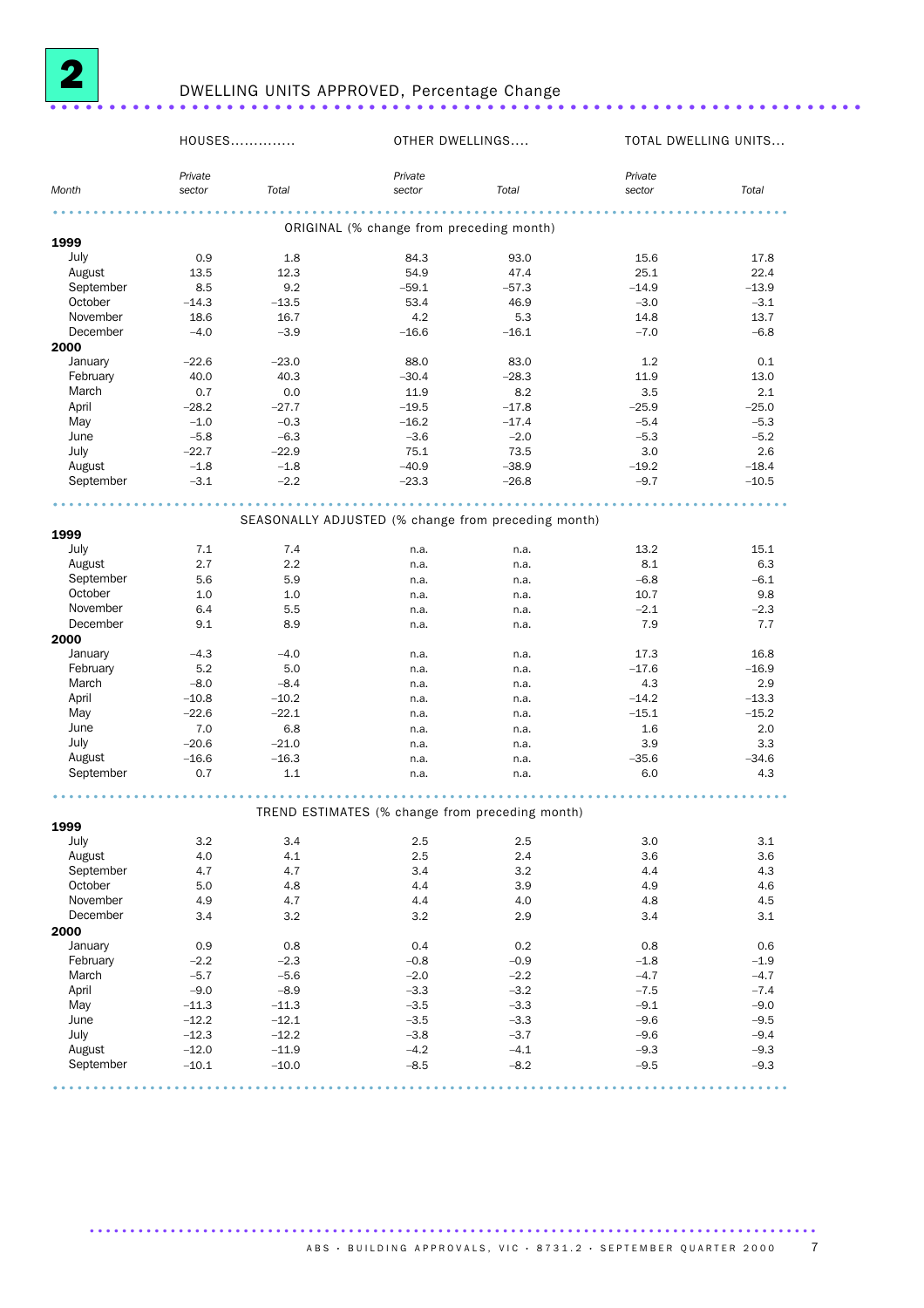

## <sup>3</sup> VALUE OF BUILDING APPROVED .....................................................................

|                   |                              | Alterations and |                        |                 |                 |
|-------------------|------------------------------|-----------------|------------------------|-----------------|-----------------|
|                   | New<br>additions to<br>Total |                 |                        |                 |                 |
|                   | residential                  | residential     | residential            | Non-residential | Total           |
|                   | building                     | buildings(a)    | building               | building        | building        |
| Month             | \$m                          | \$m             | \$m\$                  | \$m             | \$m             |
|                   |                              |                 |                        |                 |                 |
| 1999              |                              |                 | ORIGINAL               |                 |                 |
| July              | 455.1                        | 105.2           | 560.4                  | 249.0           | 809.4           |
| August            | 594.4                        | 101.9           | 696.3                  | 282.9           | 979.3           |
| September         | 523.3                        | 95.7            | 619.0                  | 245.6           | 864.6           |
| October           | 496.8                        | 99.5            | 596.3                  | 240.9           | 837.2           |
| November          | 534.7                        | 107.3           | 642.1                  | 235.7           | 877.8           |
| December          | 561.7                        | 88.1            | 649.8                  | 266.2           | 916.0           |
| 2000              |                              |                 |                        |                 |                 |
| January           | 633.0                        | 80.3            | 713.3                  | 235.1           | 948.3           |
| February          | 598.7                        | 101.2           | 699.9                  | 325.5           | 1025.5          |
| March             | 654.2                        | 103.3           | 757.5                  | 215.8           | 973.4           |
| April             | 436.0                        | 112.8           | 548.8                  | 327.3           | 876.1           |
| May               | 460.3                        | 103.5           | 563.8                  | 240.2           | 804.0           |
| June              | 429.7                        | 111.7           | 541.4                  | 350.9           | 892.2           |
| July              | 465.2                        | 125.7           | 590.9                  | 562.6           | 1 1 5 3 . 5     |
| August            | 370.0                        | 104.9           | 474.9                  | 267.7           | 742.7           |
| September         | 330.7                        | 72.4            | 403.1                  | 291.8           | 694.9           |
|                   |                              |                 |                        |                 |                 |
|                   |                              |                 | SEASONALLY ADJUSTED    |                 |                 |
| 1999              |                              |                 |                        |                 |                 |
| July              | 463.9                        | 113.2           | 577.1                  | n.a.            | 885.2           |
| August            | 557.9                        | 95.1            | 653.0                  | n.a.            | 860.8           |
| September         | 486.0                        | 90.3            | 576.2                  | n.a.            | 824.1           |
| October           | 521.1                        | 91.3            | 612.5                  | n.a.            | 852.0           |
| November          | 533.7                        | 101.9           | 635.6                  | n.a.            | 842.7           |
| December          | 600.2                        | 100.5           | 700.7                  | n.a.            | 956.7           |
| 2000              |                              |                 |                        |                 |                 |
| January           | 759.8                        | 99.0            | 858.8                  | n.a.            | 1 106.9         |
| February<br>March | 569.6                        | 97.4            | 667.0                  | n.a.            | 916.1           |
| April             | 591.1<br>477.3               | 90.4<br>121.3   | 681.5<br>598.6         | n.a.            | 934.1<br>1057.0 |
| May               | 422.1                        | 97.1            | 519.2                  | n.a.<br>n.a.    | 712.5           |
| June              | 421.9                        | 115.5           | 537.5                  | n.a.            | 949.2           |
| July              | 489.8                        | 138.7           | 628.5                  | n.a.            | 1 269.3         |
| August            | 325.1                        | 95.3            | 420.4                  | n.a.            | 623.3           |
| September         | 328.0                        | 72.0            | 400.0                  | n.a.            | 686.5           |
|                   |                              |                 |                        |                 |                 |
|                   |                              |                 | <b>TREND ESTIMATES</b> |                 |                 |
| 1999              |                              |                 |                        |                 |                 |
| July              | 460.0                        | 87.5            | 547.5                  | 245.3           | 792.8           |
| August            | 484.9                        | 90.3            | 575.2                  | 241.0           | 816.2           |
| September         | 515.2                        | 93.5            | 608.8                  | 237.9           | 846.7           |
| October           | 549.7                        | 95.6            | 645.3                  | 233.1           | 878.4           |
| November          | 585.1                        | 97.0            | 682.0                  | 232.1           | 914.2           |
| December          | 611.8                        | 97.8            | 709.6                  | 237.5           | 947.1           |
| 2000              |                              |                 |                        |                 |                 |
| January           | 618.5                        | 98.2            | 716.7                  | 245.6           | 962.3           |
| February          | 603.4                        | 99.6            | 703.0                  | 265.9           | 968.9           |
| March             | 568.1                        | 103.3           | 671.3                  | 298.4           | 969.7           |
| April             | 518.7                        | 107.6           | 626.4                  | 335.3           | 961.7           |
| May               | 469.8                        | 110.8           | 580.7                  | 364.3           | 944.9           |
| June              | 430.3                        | 111.3           | 541.6                  | 379.7           | 921.2           |
| July              | 398.7                        | 108.6           | 507.3                  | 380.3           | 887.6           |
| August            | 371.9                        | 103.6           | 475.5                  | 369.7           | 845.2           |
| September         | 346.0                        | 97.5            | 443.4                  | 350.4           | 793.8           |
|                   |                              |                 |                        |                 |                 |

(a) Refer to Explanatory Notes paragraph 12.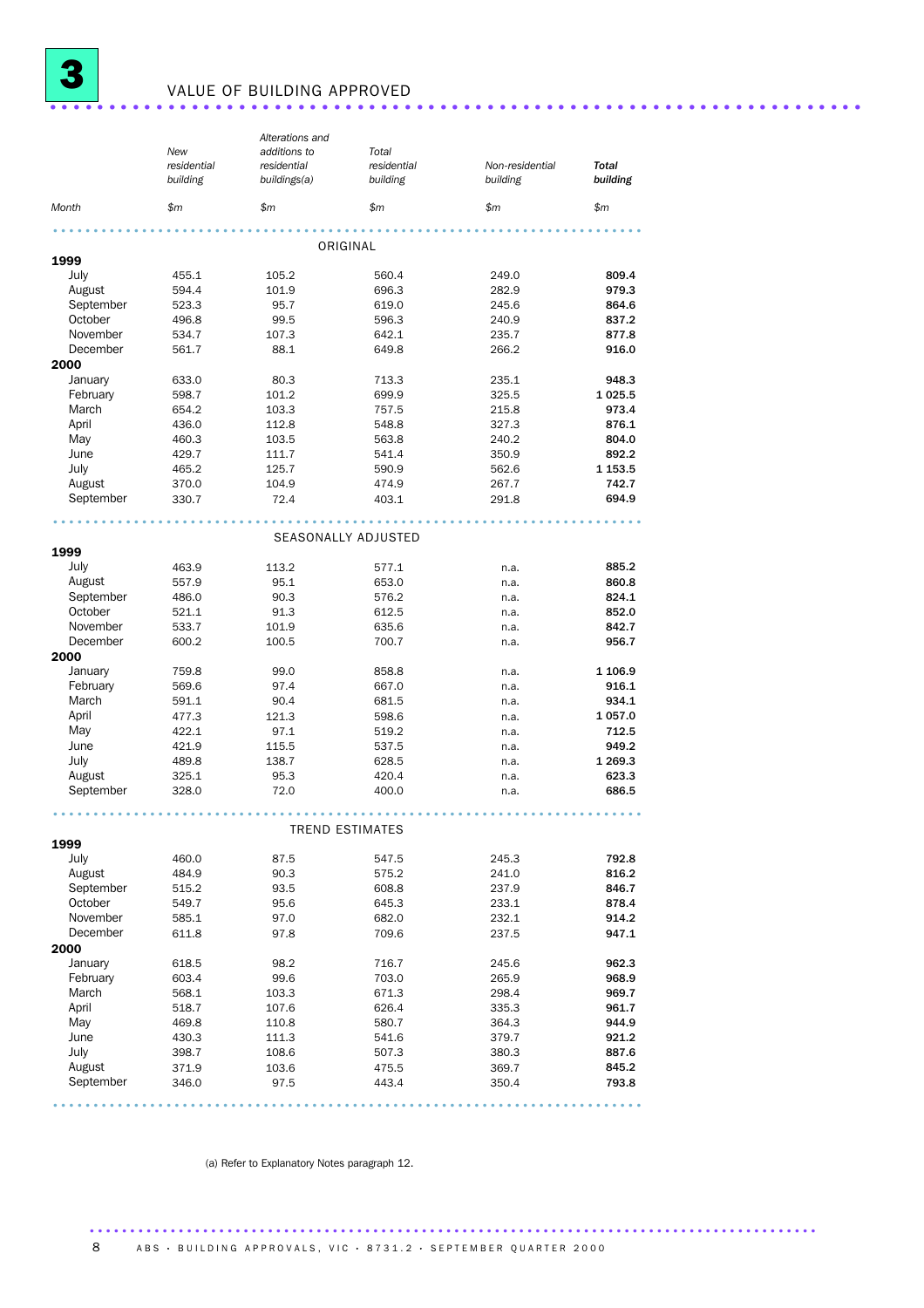

# <sup>4</sup> VALUE OF BUILDING APPROVED, Percentage Change .....................................................................

|           |             | Alterations                                         |             |             |          |
|-----------|-------------|-----------------------------------------------------|-------------|-------------|----------|
|           | New         | and additions                                       | Total       | Non-        |          |
|           | residential | to residential                                      | residential | residential | Total    |
| Month     | building    | buildings(a)                                        | building    | building    | building |
|           |             | .                                                   |             |             |          |
|           |             | ORIGINAL (% change from preceding month)            |             |             |          |
| 1999      |             |                                                     |             |             |          |
| July      | 10.1        | 26.1                                                | 12.8        | 35.9        | 19.1     |
| August    | 30.6        | $-3.1$                                              | 24.3        | 13.6        | 21.0     |
| September | $-12.0$     | $-6.1$                                              | $-11.1$     | $-13.2$     | $-11.7$  |
| October   | $-5.1$      | 4.0                                                 | $-3.7$      | $-1.9$      | $-3.2$   |
| November  | 7.6         | 7.8                                                 | 7.7         | $-2.2$      | 4.8      |
| December  | 5.0         | $-17.9$                                             | 1.2         | 12.9        | 4.4      |
| 2000      |             |                                                     |             |             |          |
| January   | 12.7        | $-8.9$                                              | 9.8         | $-11.7$     | 3.5      |
| February  | $-5.4$      | 26.0                                                | $-1.9$      | 38.5        | 8.1      |
| March     | 9.3         | 2.1                                                 | 8.2         | $-33.7$     | $-5.1$   |
| April     | $-33.4$     | 9.2                                                 | $-27.6$     | 51.7        | $-10.0$  |
| May       | 5.6         | $-8.2$                                              | 2.7         | $-26.6$     | $-8.2$   |
| June      | $-6.6$      | 7.9                                                 | $-4.0$      | 46.1        | 11.0     |
| July      | 8.3         | 12.5                                                | 9.1         | 60.3        | 29.3     |
| August    | $-20.5$     | $-16.5$                                             | $-19.6$     | $-52.4$     | $-35.6$  |
| September | $-10.6$     | $-31.0$                                             | $-15.1$     | 9.0         | $-6.4$   |
|           |             |                                                     |             |             |          |
|           |             |                                                     |             |             |          |
|           |             | SEASONALLY ADJUSTED (% change from preceding month) |             |             |          |
| 1999      |             |                                                     |             |             |          |
| July      | 13.5        | 29.4                                                | 16.2        | n.a.        | 22.7     |
| August    | 20.3        | $-16.0$                                             | 13.2        | n.a.        | $-2.8$   |
| September | $-12.9$     | $-5.0$                                              | $-11.8$     | n.a.        | $-4.3$   |
| October   | 7.2         | 1.1                                                 | 6.3         | n.a.        | 3.4      |
| November  | 2.4         | 11.6                                                | 3.8         | n.a.        | $-1.1$   |
| December  | 12.5        | $-1.4$                                              | 10.2        | n.a.        | 13.5     |
| 2000      |             |                                                     |             |             |          |
| January   | 26.6        | $-1.5$                                              | 22.6        | n.a.        | 15.7     |
| February  | $-25.0$     | $-1.6$                                              | $-22.3$     | n.a.        | $-17.2$  |
| March     | 3.8         | $-7.2$                                              | 2.2         | n.a.        | 2.0      |
| April     | $-19.3$     | 34.2                                                | $-12.2$     | n.a.        | 13.2     |
| May       | $-11.6$     | $-20.0$                                             | $-13.3$     | n.a.        | $-32.6$  |
| June      | 0.0         | 18.9                                                | 3.5         | n.a.        | 33.2     |
| July      | 16.1        | 20.1                                                | 16.9        | n.a.        | 33.7     |
| August    | $-33.6$     | $-31.3$                                             | $-33.1$     | n.a.        | $-50.9$  |
| September | 0.9         | $-24.4$                                             | $-4.9$      | n.a.        | 10.1     |
|           |             |                                                     |             |             |          |
|           |             | TREND ESTIMATES (% change from preceding month)     |             |             |          |
| 1999      |             |                                                     |             |             |          |
| July      | 4.8         | 2.9                                                 | 4.5         | $-1.2$      | 2.6      |
| August    | 5.4         | 3.2                                                 | $5.1\,$     | $-1.8$      | 3.0      |
| September | 6.2         | 3.5                                                 | 5.8         | $-1.3$      | 3.7      |
| October   | 6.7         | 2.2                                                 | 6.0         | $-2.0$      | 3.7      |
| November  | 6.4         | 1.5                                                 | 5.7         | $-0.4$      | 4.1      |
| December  | 4.6         | 0.8                                                 | 4.0         | 2.3         | 3.6      |
| 2000      |             |                                                     |             |             |          |
| January   | 1.1         | 0.4                                                 | 1.0         | 3.4         | 1.6      |
| February  | $-2.4$      | 1.4                                                 | $-1.9$      | 8.3         | 0.7      |
| March     | $-5.9$      | 3.7                                                 | $-4.5$      | 12.2        | 0.1      |
| April     | $-8.7$      | 4.2                                                 | $-6.7$      | 12.4        | $-0.8$   |
| May       | $-9.4$      | 3.0                                                 | $-7.3$      | 8.6         | $-1.7$   |
| June      | $-8.4$      | 0.5                                                 | $-6.7$      | 4.2         | $-2.5$   |
| July      | $-7.3$      | $-2.4$                                              | $-6.3$      | 0.2         | $-3.6$   |
| August    | $-6.7$      | $-4.6$                                              | $-6.3$      | $-2.8$      | $-4.8$   |
| September | $-7.0$      | $-5.9$                                              | $-6.8$      | $-5.2$      | $-6.1$   |
|           |             |                                                     |             |             |          |
|           |             |                                                     |             |             |          |

(a) Refer to Explanatory Notes paragraph 12.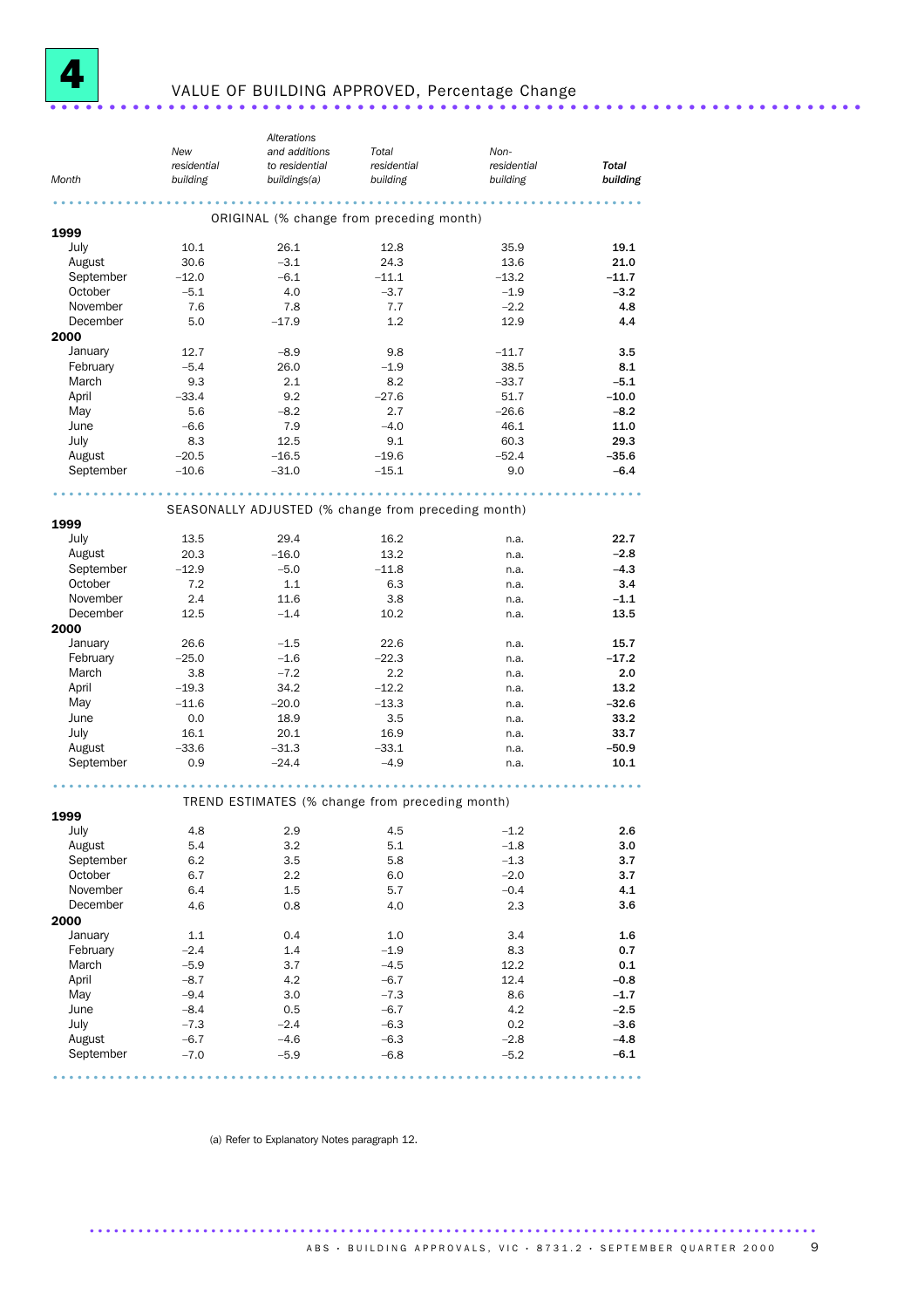

# <sup>5</sup> DWELLING UNITS APPROVED, Private and Public Sector: Original .....................................................................

|           |         |                     | Alterations             |                     |                     |              |
|-----------|---------|---------------------|-------------------------|---------------------|---------------------|--------------|
|           |         | New other           | and additions           |                     | Non-                | <b>Total</b> |
|           | New     | residential         | to residential          |                     | residential         | dwelling     |
| Period    | houses  | building            | buildings               | Conversion(a)       | building(a)         | units        |
|           |         |                     | .                       |                     |                     |              |
|           |         |                     | PRIVATE SECTOR (Number) |                     |                     |              |
|           |         |                     |                         |                     |                     |              |
| 1997-1998 | 27 367  | 6811                | 262                     | 699                 | 99                  | 35 238       |
| 1998-1999 | 28 683  | 8511                | 264                     | 1 0 9 0             | 257                 | 38 805       |
| 1999-2000 | 35 668  | 11 729              | 416                     | 914                 | 262                 | 48 989       |
|           |         |                     |                         |                     |                     |              |
| 1999      |         |                     |                         |                     |                     |              |
| September | 3 3 3 7 | 635                 | 5                       | 27                  | $\overline{4}$      | 4 0 0 8      |
| October   | 2862    | 926                 | 6                       | 58                  | 35                  | 3887         |
| November  | 3 3 9 3 | 768                 | 24                      | 230                 | 47                  | 4 4 6 2      |
| December  | 3 2 4 7 | 800                 | 20                      | 66                  | 17                  | 4 150        |
| 2000      |         |                     |                         |                     |                     |              |
| January   | 2 5 1 9 | 1527                | 49                      | 78                  | 25                  | 4 1 9 8      |
| February  | 3527    | 1070                | 54                      | 36                  | 12                  | 4699         |
| March     | 3 5 5 0 | 1 2 4 1             | 22                      | 24                  | 25                  | 4862         |
| April     | 2547    | 787                 | 183                     | 70                  | 18                  | 3605         |
| May       | 2522    | 813                 | 18                      | 51                  | 6                   | 3 4 1 0      |
| June      | 2 3 7 8 | 748                 | 15                      | 71                  | 18                  | 3 2 3 0      |
| July      | 1837    | 1014                | 8                       | 459                 | 9                   | 3327         |
| August    | 1803    | 709                 | 20                      | 151                 | $\overline{4}$      | 2687         |
| September | 1751    | 645                 | 19                      | 8                   | 3                   | 2 4 2 6      |
|           |         |                     |                         |                     |                     |              |
|           |         |                     | PUBLIC SECTOR (Number)  |                     |                     |              |
|           |         |                     |                         |                     |                     |              |
| 1997-1998 | 570     | 601                 | 25                      | $\mathbf{1}$        | 3                   | 1 200        |
| 1998-1999 | 544     | 350                 | 3                       | $\overline{2}$      | 0                   | 899          |
| 1999-2000 | 507     | 280                 | 14                      | 5                   | 3                   | 809          |
|           |         |                     |                         |                     |                     |              |
| 1999      |         |                     |                         |                     |                     |              |
| September | 65      | 40                  | $\mathbf 0$             | 0                   | $\mathbf 0$         | 105          |
| October   | 83      | 15                  | 0                       | 0                   | 0                   | 98           |
| November  | 42      | 26                  | 0                       | 0                   | 1                   | 69           |
| December  | 44      | 23                  | 0                       | 5                   | 0                   | 72           |
| 2000      |         |                     |                         |                     |                     |              |
| January   | 20      | $\overline{7}$      | 0                       | 0                   | $\mathbf 0$         | 27           |
| February  | 35      | 38                  | 2                       | 0                   | 0                   | 75           |
| March     | 12      | $\mathbf 0$         | $\mathbf 0$             | 0                   | $\mathbf 0$         | 12           |
| April     | 27      | 12                  | 11                      | $\mathbf 0$         | 0                   | 50           |
| May       | 44      | 5                   | 0                       | 0                   | $\mathbf{1}$        | 50           |
| June      | 30      | 19                  | 0                       | 0                   | $\mathbf 1$         | 50           |
| July      | 17      | 21                  | $\Omega$                | $\Omega$            | $\mathbf 0$         | 38           |
| August    | 17      | 42                  | 0                       | $\mathsf{O}\xspace$ | $\mathsf{O}\xspace$ | 59           |
| September | 32      | $\mathsf{O}\xspace$ | 0                       | $\mathbf 0$         | $\mathbf 0$         | 32           |
|           |         |                     |                         |                     |                     |              |
|           |         |                     | TOTAL (Number)          |                     |                     |              |
|           |         |                     |                         |                     |                     |              |
| 1997-1998 | 27 937  | 7412                | 287                     | 700                 | 102                 | 36 438       |
| 1998-1999 | 29 227  | 8861                | 267                     | 1 0 9 2             | 257                 | 39 704       |
| 1999-2000 | 36 175  | 12 009              | 430                     | 919                 | 265                 | 49 798       |
|           |         |                     |                         |                     |                     |              |
| 1999      |         |                     |                         |                     |                     |              |
| September | 3 4 0 2 | 675                 | 5                       | 27                  | $\overline{4}$      | 4 1 1 3      |
| October   | 2945    | 941                 | 6                       | 58                  | 35                  | 3985         |
| November  | 3 4 3 5 | 794                 | 24                      | 230                 | 48                  | 4531         |
| December  | 3 2 9 1 | 823                 | 20                      | 71                  | 17                  | 4 2 2 2      |
| 2000      |         |                     |                         |                     |                     |              |
| January   | 2 539   | 1534                | 49                      | 78                  | 25                  | 4 2 2 5      |
| February  | 3 5 6 2 | 1 1 0 8             | 56                      | 36                  | 12                  | 4 7 7 4      |
| March     | 3 5 6 2 | 1 2 4 1             | 22                      | 24                  | 25                  | 4874         |
| April     | 2574    | 799                 | 194                     | 70                  | 18                  | 3655         |
| May       | 2566    | 818                 | 18                      | 51                  | $\overline{7}$      | 3 4 6 0      |
| June      | 2 4 0 8 | 767                 | 15                      | 71                  | 19                  | 3 2 8 0      |
| July      | 1854    | 1 0 3 5             | $\bf8$                  | 459                 | 9                   | 3 3 6 5      |
| August    | 1820    | 751                 | 20                      | 151                 | 4                   | 2746         |
| September | 1783    | 645                 | 19                      | 8                   | 3                   | 2458         |
|           |         |                     |                         |                     |                     |              |

(a) See Glossary for definition.

.......................................................................................... 10 ABS · BUILDING APPROVALS, VIC · 8731.2 · SEPTEMBER QUARTER 2000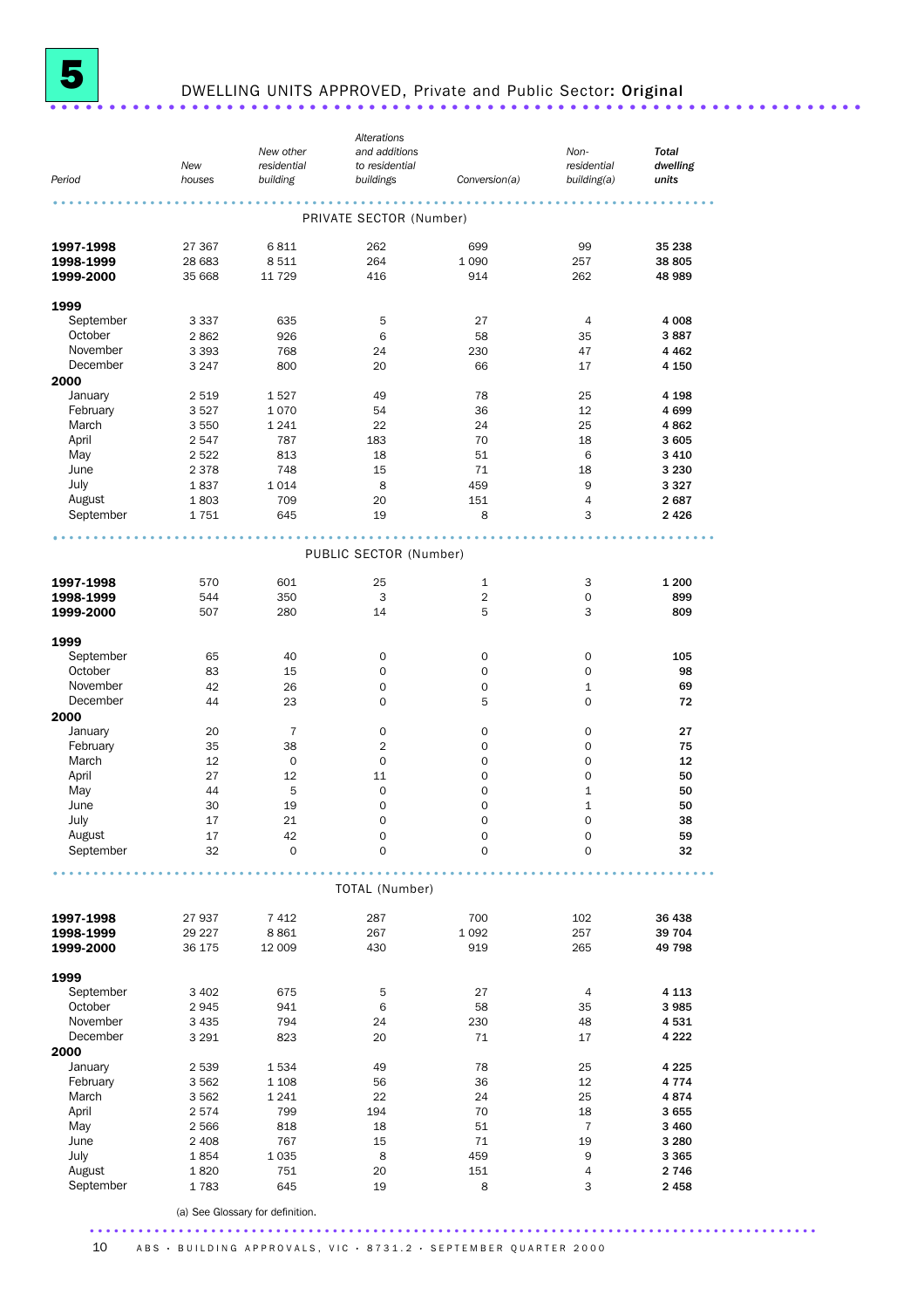

# <sup>6</sup> VALUE OF BUILDING APPROVED, Private and Public Sector: Original .....................................................................

|                        | New            | New other<br>residential         | Alterations<br>and additions<br>creating | Alterations and<br>additions not<br>creating |               | Total<br>residential | Non-residential | <b>Total</b>   |
|------------------------|----------------|----------------------------------|------------------------------------------|----------------------------------------------|---------------|----------------------|-----------------|----------------|
| Period                 | houses         | building                         | dwellings                                | dwellings                                    | Conversion(a) | building             | building(a)     | building       |
|                        |                |                                  |                                          | PRIVATE SECTOR (\$ million)                  |               |                      |                 |                |
| 1997-1998              | 3 0 8 4 . 3    | 727.0                            | 22.0                                     | 708.6                                        | 63.2          | 4 605.0              | 2 4 7 6.9       | 7 081.9        |
| 1998-1999              | 3 460.8        | 1 0 2 1.8                        | 31.4                                     | 775.1                                        | 108.9         | 5 3 9 8.1            | 2 2 6 2.5       | 7 660.6        |
| 1999-2000              | 4 741.4        | 1571.4                           | 54.3                                     | 1 0 0 4.4                                    | 108.2         | 7 479.7              | 2 622.3         | 10 101.9       |
| 1999                   |                |                                  |                                          |                                              |               |                      |                 |                |
| September              | 425.5          | 89.2                             | 0.6                                      | 88.6                                         | 5.5           | 609.4                | 222.1           | 831.6          |
| October                | 381.7          | 106.7                            | 0.4                                      | 92.0                                         | 6.0           | 586.9                | 186.1           | 772.9          |
| November               | 454.9          | 74.4                             | 2.1                                      | 82.9                                         | 20.2          | 634.5                | 198.0           | 832.5          |
| December               | 432.2          | 122.9                            | 2.0                                      | 72.4                                         | 7.3           | 636.8                | 186.6           | 823.4          |
| 2000                   |                |                                  |                                          |                                              |               |                      |                 |                |
| January                | 341.9          | 288.7                            | 6.6                                      | 62.4                                         | 4.4           | 704.0                | 196.5           | 900.5          |
| February<br>March      | 473.8          | 119.0                            | 4.8<br>1.7                               | 90.9                                         | 3.8           | 692.3                | 235.1           | 927.4          |
| April                  | 484.1<br>343.8 | 169.0<br>89.2                    | 30.5                                     | 96.4<br>74.3                                 | 2.2<br>6.2    | 753.4<br>543.9       | 185.8<br>257.2  | 939.2<br>801.1 |
| May                    | 348.1          | 107.9                            | 1.7                                      | 91.9                                         | 5.9           | 555.5                | 213.2           | 768.7          |
| June                   | 326.6          | 99.3                             | 2.4                                      | 95.0                                         | 9.8           | 533.0                | 324.3           | 857.3          |
| July                   | 261.7          | 200.4                            | 0.8                                      | 60.3                                         | 62.7          | 585.8                | 180.8           | 766.6          |
| August                 | 266.3          | 98.4                             | 1.2                                      | 71.2                                         | 21.6          | 458.9                | 219.0           | 677.9          |
| September              | 246.0          | 81.5                             | 1.4                                      | 67.8                                         | 2.0           | 398.7                | 226.0           | 624.7          |
|                        |                |                                  |                                          | PUBLIC SECTOR (\$ million)                   |               |                      |                 |                |
|                        |                |                                  |                                          |                                              |               |                      |                 |                |
| 1997-1998              | 48.6           | 40.0                             | 0.8                                      | 63.8                                         | 0.1           | 153.3                | 587.7           | 740.9          |
| 1998-1999<br>1999-2000 | 44.8<br>45.5   | 22.4<br>19.6                     | 0.3<br>0.5                               | 35.4<br>42.4                                 | 0.1<br>0.9    | 103.0<br>108.9       | 863.2<br>592.9  | 966.2<br>701.9 |
|                        |                |                                  |                                          |                                              |               |                      |                 |                |
| 1999                   |                |                                  |                                          |                                              |               |                      |                 |                |
| September              | 5.9            | 2.8                              | 0.0                                      | 1.0                                          | 0.0           | 9.6                  | 23.5            | 33.1           |
| October                | 7.0            | 1.4                              | 0.0                                      | 1.0                                          | 0.0           | 9.4                  | 54.8            | 64.3           |
| November<br>December   | 3.9<br>4.9     | 1.5<br>1.8                       | 0.0<br>0.0                               | 2.1<br>5.5                                   | 0.0<br>0.9    | 7.6<br>13.0          | 37.7<br>79.6    | 45.3<br>92.6   |
| 2000                   |                |                                  |                                          |                                              |               |                      |                 |                |
| January                | 1.7            | 0.6                              | 0.0                                      | 6.9                                          | 0.0           | 9.3                  | 38.5            | 47.8           |
| February               | 3.3            | 2.6                              | 0.1                                      | 1.7                                          | 0.0           | 7.7                  | 90.4            | 98.1           |
| March                  | 1.1            | 0.0                              | 0.0                                      | 3.0                                          | 0.0           | 4.1                  | 30.0            | 34.1           |
| April                  | 2.1            | 0.8                              | 0.4                                      | 1.5                                          | 0.0           | 4.9                  | 70.2            | 75.1           |
| May                    | 3.9            | 0.4                              | 0.0                                      | 4.0                                          | 0.0           | 8.3                  | 27.0            | 35.2           |
| June                   | 2.6            | 1.2                              | 0.0                                      | 4.6                                          | 0.0           | 8.4                  | 26.5            | 34.9           |
| July                   | 1.6            | 1.5                              | 0.0                                      | 1.9                                          | 0.0           | 5.1                  | 381.9           | 386.9          |
| August<br>September    | 2.1<br>3.3     | 3.2                              | 0.0                                      | 10.8                                         | 0.0           | 16.1                 | 48.7            | 64.7           |
|                        |                | 0.0                              | 0.0                                      | 1.2                                          | 0.0           | 4.4                  | 65.8            | 70.3           |
|                        |                |                                  |                                          | TOTAL (\$ million)                           |               |                      |                 |                |
| 1997-1998              | 3 132.9        | 766.9                            | 22.8                                     | 772.4                                        | 63.2          | 4 7 5 8.3            | 3 0 6 4.5       | 7822.8         |
| 1998-1999              | 3 505.7        | 1 0 4 4.2                        | 31.8                                     | 810.4                                        | 109.0         | 5 501.1              | 3 1 2 5.7       | 8626.8         |
| 1999-2000              | 4786.9         | 1 591.0                          | 54.8                                     | 1 046.8                                      | 109.1         | 7 588.6              | 3 215.2         | 10 803.8       |
| 1999                   |                |                                  |                                          |                                              |               |                      |                 |                |
| September              | 431.3          | 92.0                             | 0.6                                      | 89.6                                         | 5.5           | 619.0                | 245.6           | 864.6          |
| October                | 388.7          | 108.1                            | 0.4                                      | 93.1                                         | 6.0           | 596.3                | 240.9           | 837.2          |
| November               | 458.8          | 75.9                             | 2.1                                      | 85.0                                         | 20.2          | 642.1                | 235.7           | 877.8          |
| December               | 437.1          | 124.6                            | 2.0                                      | 77.9                                         | 8.2           | 649.8                | 266.2           | 916.0          |
| 2000                   |                |                                  |                                          |                                              |               |                      |                 |                |
| January                | 343.7          | 289.3                            | 6.6                                      | 69.3                                         | 4.4           | 713.3                | 235.1           | 948.3          |
| February               | 477.1          | 121.6                            | 4.8                                      | 92.6                                         | 3.8           | 699.9                | 325.5           | 1 0 25.5       |
| March                  | 485.2          | 169.0                            | 1.7                                      | 99.4                                         | 2.2           | 757.5                | 215.8           | 973.4          |
| April<br>May           | 346.0          | 90.0                             | 30.9<br>1.7                              | 75.8                                         | 6.2           | 548.8                | 327.3           | 876.1<br>804.0 |
| June                   | 352.0<br>329.2 | 108.3<br>100.5                   | 2.4                                      | 96.0<br>99.6                                 | 5.9<br>9.8    | 563.8<br>541.4       | 240.2<br>350.9  | 892.2          |
| July                   | 263.3          | 201.9                            | 0.8                                      | 62.2                                         | 62.7          | 590.9                | 562.6           | 1 1 5 3 . 5    |
| August                 | 268.4          | 101.6                            | 1.2                                      | 82.1                                         | 21.6          | 474.9                | 267.7           | 742.7          |
| September              | 249.2          | 81.5                             | 1.4                                      | 69.0                                         | 2.0           | 403.1                | 291.8           | 694.9          |
|                        |                | (a) See Glossary for definition. |                                          |                                              |               |                      |                 |                |
|                        |                |                                  |                                          |                                              |               |                      |                 |                |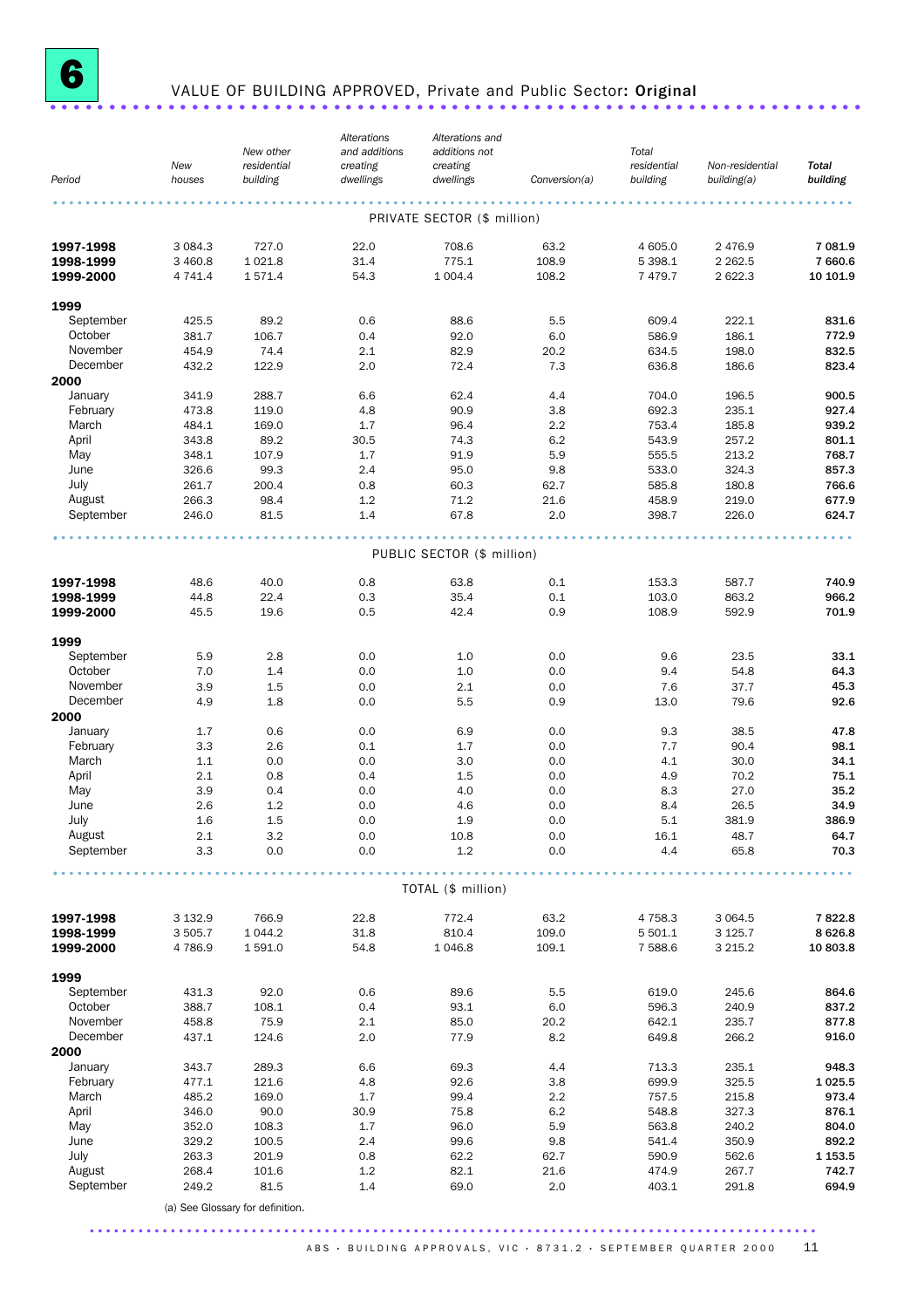

# DWELLING UNITS APPROVED IN NEW RESIDENTIAL BUILDINGS(a): Original ...............

## NEW OTHER RESIDENTIAL BUILDING.......................................................................

|           | New<br>houses |               | Semi-detached, row or terrace houses,<br>townhouses, etc. of |         |                          | Flats units or apartments in a building of |                         |         | Total   | <b>Total new</b><br>residential<br>building |  |
|-----------|---------------|---------------|--------------------------------------------------------------|---------|--------------------------|--------------------------------------------|-------------------------|---------|---------|---------------------------------------------|--|
| Period    |               | One<br>storey | Two or<br>more storeys                                       | Total   | One or<br>two storeys    | Three<br>storeys                           | Four or<br>more storeys | Total   |         |                                             |  |
|           |               |               |                                                              |         | NUMBER OF DWELLING UNITS |                                            |                         |         |         |                                             |  |
| 1997-1998 | 27937         | 2881          | 2 1 5 3                                                      | 5 0 3 4 | 425                      | 481                                        | 1472                    | 2 3 7 8 | 7412    | 35 349                                      |  |
| 1998-1999 | 29 227        | 2 4 8 4       | 2 4 1 5                                                      | 4899    | 679                      | 454                                        | 2829                    | 3962    | 8861    | 38 088                                      |  |
| 1999-2000 | 36 175        | 2668          | 3 2 8 8                                                      | 5956    | 760                      | 453                                        | 4 8 4 0                 | 6053    | 12 009  | 48 184                                      |  |
| 1999      |               |               |                                                              |         |                          |                                            |                         |         |         |                                             |  |
| July      | 2 7 7 5       | 269           | 220                                                          | 489     | 82                       | 43                                         | 319                     | 444     | 933     | 3708                                        |  |
| August    | 3 1 1 6       | 225           | 297                                                          | 522     | 26                       | $\mathbf 0$                                | 1 0 28                  | 1054    | 1576    | 4692                                        |  |
| September | 3 4 0 2       | 219           | 218                                                          | 437     | 28                       | 49                                         | 161                     | 238     | 675     | 4 0 7 7                                     |  |
| October   | 2945          | 198           | 325                                                          | 523     | 21                       | 6                                          | 391                     | 418     | 941     | 3886                                        |  |
| November  | 3 4 3 5       | 199           | 284                                                          | 483     | 64                       | 46                                         | 201                     | 311     | 794     | 4 2 2 9                                     |  |
| December  | 3 2 9 1       | 147           | 174                                                          | 321     | 79                       | 69                                         | 354                     | 502     | 823     | 4 1 1 4                                     |  |
| 2000      |               |               |                                                              |         |                          |                                            |                         |         |         |                                             |  |
| January   | 2 5 3 9       | 123           | 360                                                          | 483     | 53                       | 46                                         | 952                     | 1051    | 1534    | 4073                                        |  |
| February  | 3562          | 373           | 403                                                          | 776     | 65                       | 32                                         | 235                     | 332     | 1 1 0 8 | 4670                                        |  |
| March     | 3 5 6 2       | 325           | 300                                                          | 625     | 93                       | 24                                         | 499                     | 616     | 1 2 4 1 | 4803                                        |  |
| April     | 2574          | 225           | 320                                                          | 545     | 62                       | 18                                         | 174                     | 254     | 799     | 3373                                        |  |
| May       | 2566          | 195           | 184                                                          | 379     | 66                       | 69                                         | 304                     | 439     | 818     | 3 3 8 4                                     |  |
| June      | 2 4 0 8       | 170           | 203                                                          | 373     | 121                      | 51                                         | 222                     | 394     | 767     | 3 1 7 5                                     |  |
| July      | 1854          | 130           | 211                                                          | 341     | 36                       | 115                                        | 543                     | 694     | 1 0 3 5 | 2889                                        |  |
| August    | 1820          | 251           | 142                                                          | 393     | 58                       | 87                                         | 213                     | 358     | 751     | 2571                                        |  |
| September | 1783          | 136           | 128                                                          | 264     | $\overline{2}$           | 35                                         | 344                     | 381     | 645     | 2 4 2 8                                     |  |
|           |               |               |                                                              |         |                          |                                            |                         |         |         |                                             |  |
|           |               |               |                                                              |         | VALUE (\$ million)       |                                            |                         |         |         |                                             |  |
| 1997-1998 | 3 1 3 2.8     | 211.9         | 211.4                                                        | 423.2   | 36.0                     | 53.4                                       | 254.3                   | 343.5   | 766.9   | 3899.8                                      |  |
| 1998-1999 | 3 505.8       | 194.3         | 261.4                                                        | 455.2   | 60.2                     | 64.3                                       | 464.2                   | 588.8   | 1 044.2 | 4549.9                                      |  |
| 1999-2000 | 4 787.0       | 230.3         | 367.3                                                        | 597.4   | 78.0                     | 65.0                                       | 850.3                   | 993.4   | 1 590.9 | 6377.9                                      |  |
| 1999      |               |               |                                                              |         |                          |                                            |                         |         |         |                                             |  |
| July      | 350.6         | 22.6          | 25.5                                                         | 48.1    | 6.8                      | 6.5                                        | 43.1                    | 56.5    | 104.5   | 455.1                                       |  |
| August    | 387.3         | 19.1          | 32.2                                                         | 51.3    | 3.0                      | 0.0                                        | 152.7                   | 155.8   | 207.1   | 594.4                                       |  |
| September | 431.3         | 18.3          | 24.0                                                         | 42.2    | 3.0                      | 9.1                                        | 37.7                    | 49.7    | 92.0    | 523.3                                       |  |
| October   | 388.7         | 16.1          | 38.1                                                         | 54.2    | 1.8                      | 0.9                                        | 51.3                    | 53.9    | 108.1   | 496.8                                       |  |
| November  | 458.8         | 15.2          | 28.6                                                         | 43.8    | 6.7                      | 4.4                                        | 21.0                    | 32.1    | 75.9    | 534.7                                       |  |
| December  | 437.1         | 12.1          | 20.1                                                         | 32.2    | 7.2                      | 8.6                                        | 76.7                    | 92.5    | 124.6   | 561.7                                       |  |
| 2000      |               |               |                                                              |         |                          |                                            |                         |         |         |                                             |  |
| January   | 343.7         | 10.4          | 39.8                                                         | 50.1    | 4.7                      | 8.7                                        | 225.7                   | 239.2   | 289.3   | 633.0                                       |  |
| February  | 477.1         | 34.0          | 45.1                                                         | 79.1    | $7.2\,$                  | 5.3                                        | 30.0                    | 42.5    | 121.6   | 598.7                                       |  |
| March     | 485.2         | 27.5          | 37.5                                                         | 65.0    | 12.8                     | 3.7                                        | 87.5                    | 104.0   | 169.0   | 654.2                                       |  |
| April     | 346.0         | 19.4          | 33.3                                                         | 52.7    | 9.3                      | 3.1                                        | 24.9                    | 37.3    | 90.0    | 436.0                                       |  |
| May       | 352.0         | 20.6          | 21.6                                                         | 42.2    | 4.5                      | 8.0                                        | 53.4                    | 66.0    | 108.3   | 460.3                                       |  |
| June      | 329.2         | 15.0          | 21.5                                                         | 36.5    | 11.0                     | 6.7                                        | 46.3                    | 63.9    | 100.5   | 429.7                                       |  |
| July      | 263.3         | 10.9          | 27.3                                                         | 38.2    | 3.9                      | 25.8                                       | 134.0                   | 163.7   | 201.9   | 465.2                                       |  |
| August    | 268.4         | 22.1          | 19.2                                                         | 41.3    | 6.9                      | 16.8                                       | 36.6                    | 60.3    | 101.6   | 370.0                                       |  |
| September | 249.2         | 12.5          | 17.8                                                         | 30.3    | 0.3                      | 3.7                                        | 47.2                    | 51.2    | 81.5    | 330.7                                       |  |

................................................................................................... .

..........................................................................................

(a) See Glossary for definition.

12 ABS · BUILDING APPROVALS, VIC · 8731.2 · SEPTEMBER QUARTER 2000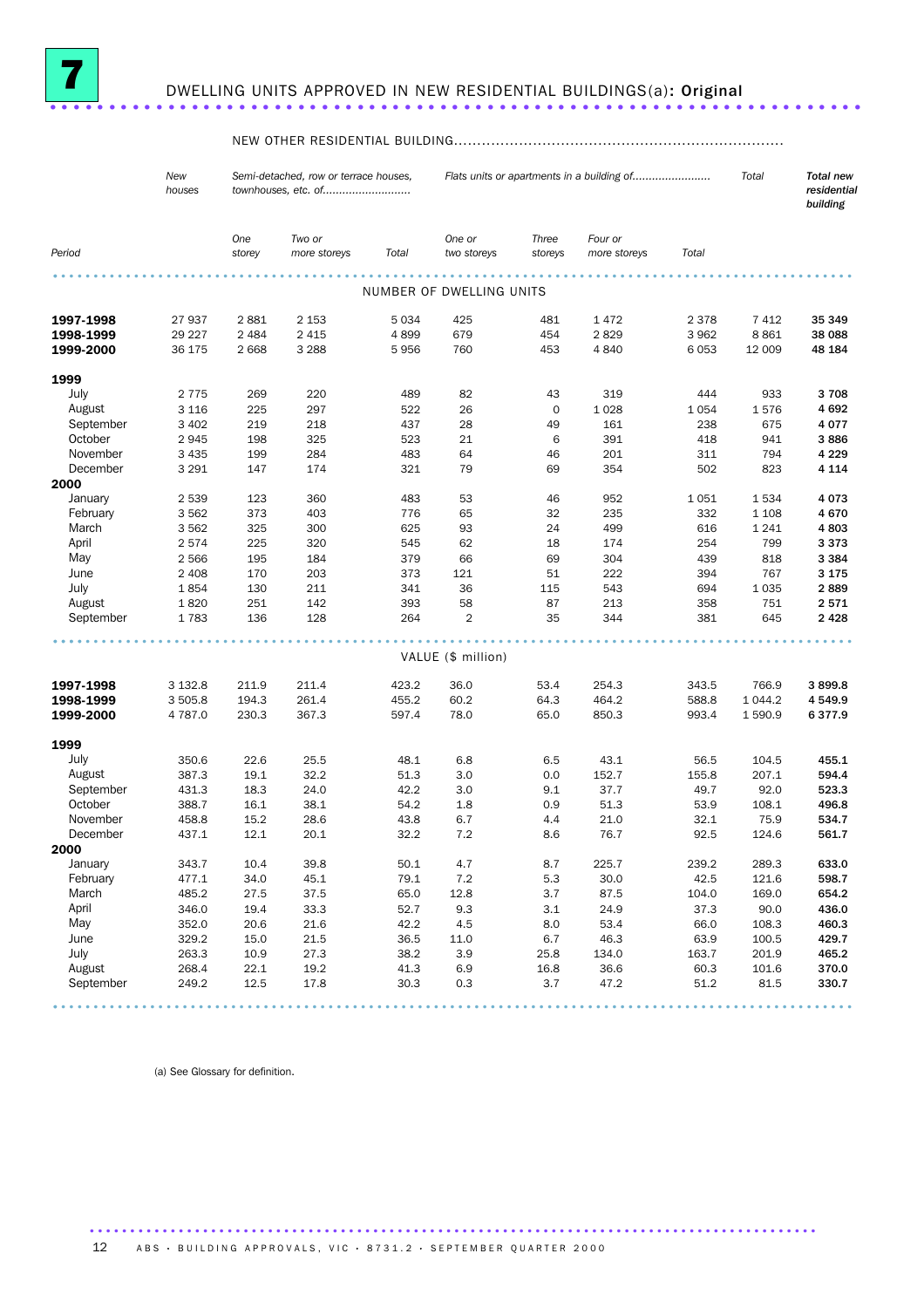

# VALUE OF BUILDING APPROVED, Chain Volume Measures(a) ...........................

| Period    | New<br>houses | New other<br>residential<br>building | New<br>residential<br>building | Alterations and<br>additions to<br>residential<br>buildings(b) | Total<br>residential<br>building | Non-<br>residential<br>building | <b>Total</b><br>building |
|-----------|---------------|--------------------------------------|--------------------------------|----------------------------------------------------------------|----------------------------------|---------------------------------|--------------------------|
|           |               |                                      | ORIGINAL (\$ million)          |                                                                |                                  |                                 |                          |
| 1997-1998 | 3 2 1 2.4     | 791.3                                | 4 0 0 4.5                      | 879.7                                                          | 4884.3                           | 3 159.3                         | 8 0 4 2.4                |
| 1998-1999 | 3 5 0 5.7     | 1 0 4 4.2                            | 4 5 4 9.9                      | 951.1                                                          | 5 501.0                          | 3 1 2 5 . 7                     | 8 6 26.7                 |
| 1999-2000 | 4 4 5 2.4     | 1518.6                               | 5971.0                         | 1 1 2 4 . 1                                                    | 7 0 9 5.2                        | 3 0 9 1.4                       | 10 186.6                 |
| 1999      |               |                                      |                                |                                                                |                                  |                                 |                          |
| March     | 842.7         | 302.9                                | 1 1 4 5 . 3                    | 227.9                                                          | 1373.1                           | 711.6                           | 2 0 8 4 .8               |
| June      | 944.9         | 251.7                                | 1 1 9 6.5                      | 238.0                                                          | 1 4 3 4 .6                       | 601.0                           | 2 0 3 5.8                |
| September | 1 1 28.7      | 391.4                                | 1520.1                         | 292.3                                                          | 1812.4                           | 760.0                           | 2 572.4                  |
| December  | 1 2 1 3 .5    | 295.6                                | 1509.1                         | 278.6                                                          | 1787.8                           | 718.5                           | 2 506.3                  |
| 2000      |               |                                      |                                |                                                                |                                  |                                 |                          |
| March     | 1 1 9 3 . 0   | 550.5                                | 1 7 4 3 .5                     | 260.3                                                          | 2 003.8                          | 743.2                           | 2 747.0                  |
| June      | 917.2         | 281.1                                | 1 1 98.3                       | 292.9                                                          | 1 4 9 1.2                        | 869.7                           | 2 3 6 0.9                |
|           |               |                                      |                                |                                                                |                                  |                                 |                          |
|           |               |                                      |                                | ORIGINAL (% change from preceding quarter)                     |                                  |                                 |                          |
| 1999      |               |                                      |                                |                                                                |                                  |                                 |                          |
| March     | 2.9           | $-0.9$                               | 1.8                            | $-8.4$                                                         | 0.0                              | $-24.2$                         | $-9.8$                   |
| June      | 12.1          | $-16.9$                              | 4.5                            | 4.4                                                            | 4.5                              | $-15.5$                         | $-2.4$                   |
| September | 19.5          | 55.5                                 | 27.0                           | 22.8                                                           | 26.3                             | 26.5                            | 26.4                     |
| December  | 7.5           | $-24.5$                              | $-0.7$                         | $-4.7$                                                         | $-1.4$                           | $-5.5$                          | $-2.6$                   |
| 2000      |               |                                      |                                |                                                                |                                  |                                 |                          |
| March     | $-1.7$        | 86.2                                 | 15.5                           | $-6.6$                                                         | 12.1                             | 3.4                             | 9.6                      |
| June      | $-23.1$       | $-48.9$                              | $-31.3$                        | 12.5                                                           | $-25.6$                          | 17.0                            | $-14.1$                  |
|           |               |                                      |                                |                                                                |                                  |                                 |                          |

(a) Reference year for chain volume measures is 1998-99. (b) Refer to Explanatory Notes paragraph 12.Refer to Explanatory Notes paragraph 20-21.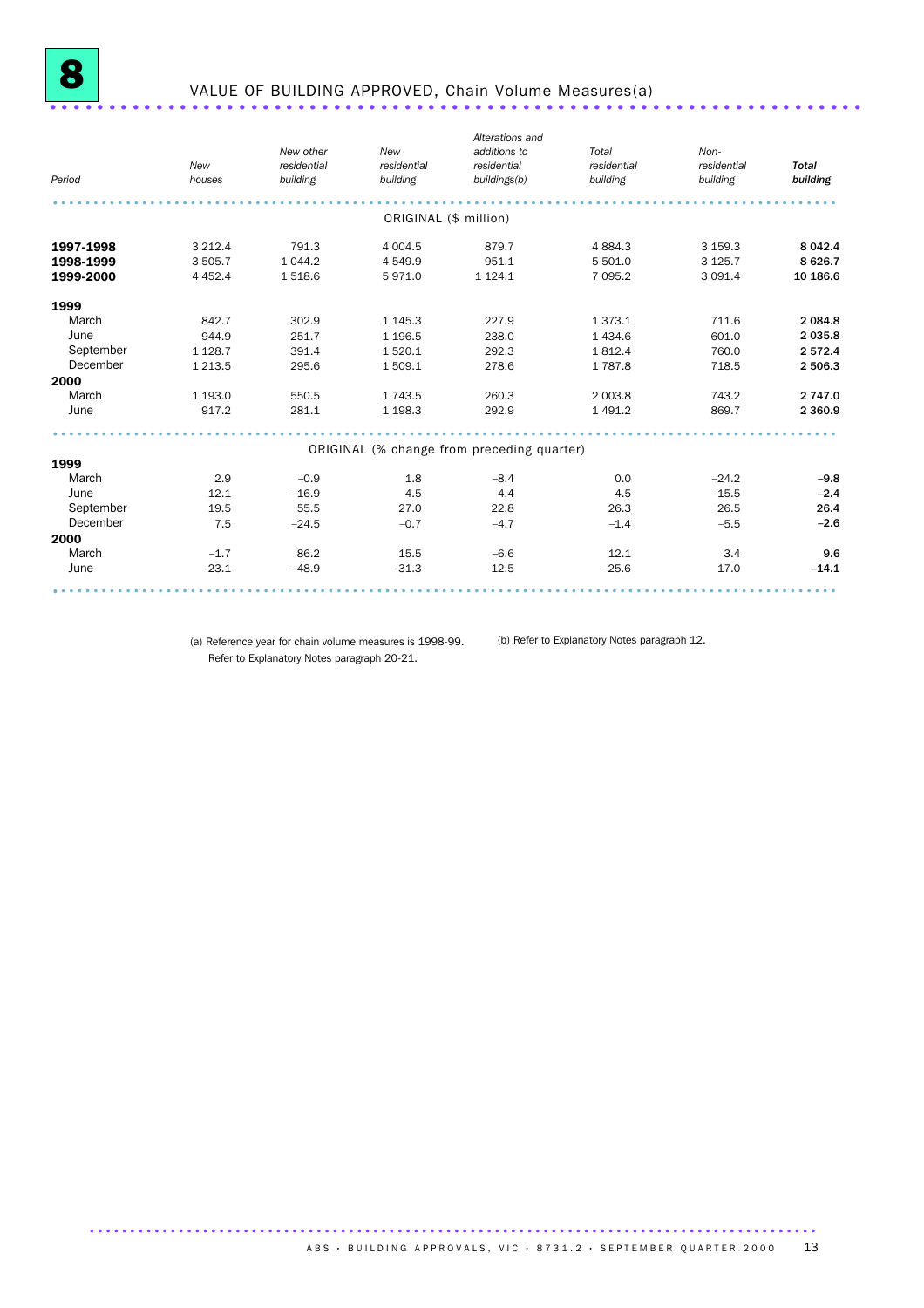

# <sup>9</sup> NON-RESIDENTIAL BUILDING APPROVED, Jobs By Value Range: Original .....................................................................

|              |                | Hotels, motels and<br>other short term<br>accommodation | Shops          |       | Factories      |                               | Offices      |       | Other business<br>premises |            |                | Educational |
|--------------|----------------|---------------------------------------------------------|----------------|-------|----------------|-------------------------------|--------------|-------|----------------------------|------------|----------------|-------------|
|              |                |                                                         |                |       |                |                               |              |       |                            |            |                |             |
| Period       | no.            | \$m\$                                                   | no.            | \$m\$ | no.            | \$m\$                         | no.          | \$m\$ | no.                        | \$m\$      | no.            | \$m         |
|              |                |                                                         |                |       |                |                               |              |       |                            |            |                |             |
| 2000         |                |                                                         |                |       |                | Value-\$50,000-\$199,999      |              |       |                            |            |                |             |
| July         | 5              | 0.4                                                     | 73             | 7.1   | 43             | 5.0                           | 45           | 4.7   | 27                         | 2.7        | 40             | 3.9         |
| August       | 8              | 0.9                                                     | 108            | 9.4   | 21             | 2.1                           | 49           | 5.3   | 42                         | 4.1        | 15             | 1.3         |
| September    | $\mathbf{1}$   | 0.1                                                     | 88             | 8.6   | 21             | 1.9                           | 83           | 8.5   | 39                         | 4.1        | 45             | 4.5         |
|              |                |                                                         |                |       |                |                               |              |       |                            |            |                |             |
|              |                |                                                         |                |       |                | Value-\$200,000-\$499,999     |              |       |                            |            |                |             |
| 2000<br>July | 3              | 1.0                                                     | 18             | 4.9   | 19             | 5.0                           | 23           | 6.5   | 26                         |            | 5              | 1.4         |
| August       | 2              | 0.6                                                     | 34             | 9.7   | 13             | 4.0                           | 27           | 8.7   | 19                         | 8.0<br>5.2 | 8              | 3.0         |
| September    | $\overline{4}$ | 1.0                                                     | 20             | 5.8   | 16             | 4.3                           | 28           | 8.1   | 16                         | 5.2        | 8              | 2.5         |
|              |                |                                                         |                |       |                |                               |              |       |                            |            |                |             |
|              |                |                                                         |                |       |                | Value-\$500,000-\$999,999     |              |       |                            |            |                |             |
| 2000         |                |                                                         |                |       |                |                               |              |       |                            |            |                |             |
| July         | $\mathbf 0$    | 0.0                                                     | 6              | 4.0   | 6              | 3.6                           | 11           | 6.8   | 5                          | 3.5        | 3              | 2.0         |
| August       | $\mathbf{1}$   | 0.6                                                     | 14             | 9.5   | 8              | 5.2                           | 12           | 9.1   | 3                          | 1.6        | 8              | 6.0         |
| September    | $\mathbf{1}$   | 1.0                                                     | $\overline{4}$ | 2.7   | 5              | 3.4                           | 8            | 4.7   | 8                          | 5.8        | 12             | 8.3         |
|              |                |                                                         |                |       |                |                               |              |       |                            |            |                |             |
| 2000         |                |                                                         |                |       |                | Value-\$1,000,000-\$4,999,999 |              |       |                            |            |                |             |
| July         | $\overline{2}$ | 3.0                                                     | $\overline{7}$ | 13.4  | 5              | 7.0                           | 5            | 7.3   | 8                          | 18.0       | 10             | 22.1        |
| August       | $\mathbf{1}$   | 1.0                                                     | 11             | 28.7  | $\overline{4}$ | 6.5                           | 8            | 18.9  | 6                          | 15.8       | 6              | 11.9        |
| September    | $\Omega$       | 0.0                                                     | 12             | 28.3  | 3              | 4.5                           | 10           | 16.8  | 8                          | 18.3       | 12             | 23.7        |
|              |                |                                                         |                |       |                |                               |              |       |                            |            |                |             |
| 2000         |                |                                                         |                |       |                | Value-\$5,000,000 and over    |              |       |                            |            |                |             |
| July         | $\mathbf 0$    | 0.0                                                     | 2              | 26.0  | $\mathbf{1}$   | 5.0                           | 2            | 10.5  | $\mathbf 0$                | 0.0        | $\mathbf{1}$   | 209.0       |
| August       | $\mathbf 0$    | 0.0                                                     | $\overline{2}$ | 21.4  | $\mathsf{O}$   | 0.0                           | $\mathbf{1}$ | 6.6   | $\mathbf 0$                | 0.0        | $\overline{2}$ | 17.1        |
| September    | $\mathbf 0$    | 0.0                                                     | $\overline{2}$ | 16.5  | $\mathbf{1}$   | 10.8                          | $\mathbf 0$  | 0.0   | $\mathbf{1}$               | 5.0        | $\overline{2}$ | 13.7        |
|              |                |                                                         |                |       |                |                               |              |       |                            |            |                |             |
|              |                |                                                         |                |       |                | Value-Total                   |              |       |                            |            |                |             |
| 1997-1998    | 134            | 229.4                                                   | 998            | 447.4 | 672            | 235.5                         | 988          | 425.5 | 759                        | 498.2      | 410            | 300.4       |
| 1998-1999    | 140            | 156.5                                                   | 1 2 9 5        | 639.8 | 773            | 264.4                         | 1 0 5 6      | 389.4 | 793                        | 492.4      | 451            | 398.6       |
| 1999-2000    | 174            | 169.3                                                   | 1 5 5 0        | 560.1 | 849            | 371.1                         | 1 1 9 2      | 539.3 | 971                        | 518.4      | 550            | 410.6       |
| 2000         |                |                                                         |                |       |                |                               |              |       |                            |            |                |             |
| July         | 10             | 4.4                                                     | 106            | 55.3  | 74             | 25.6                          | 86           | 35.8  | 66                         | 32.2       | 59             | 238.3       |
| August       | 12             | 3.0                                                     | 169            | 78.7  | 46             | 17.8                          | 97           | 48.6  | 70                         | 26.7       | 39             | 39.2        |
| September    | 6              | 2.0                                                     | 126            | 61.9  | 46             | 24.9                          | 129          | 38.2  | 72                         | 38.4       | 79             | 52.7        |
|              |                |                                                         |                |       |                |                               |              |       |                            |            |                |             |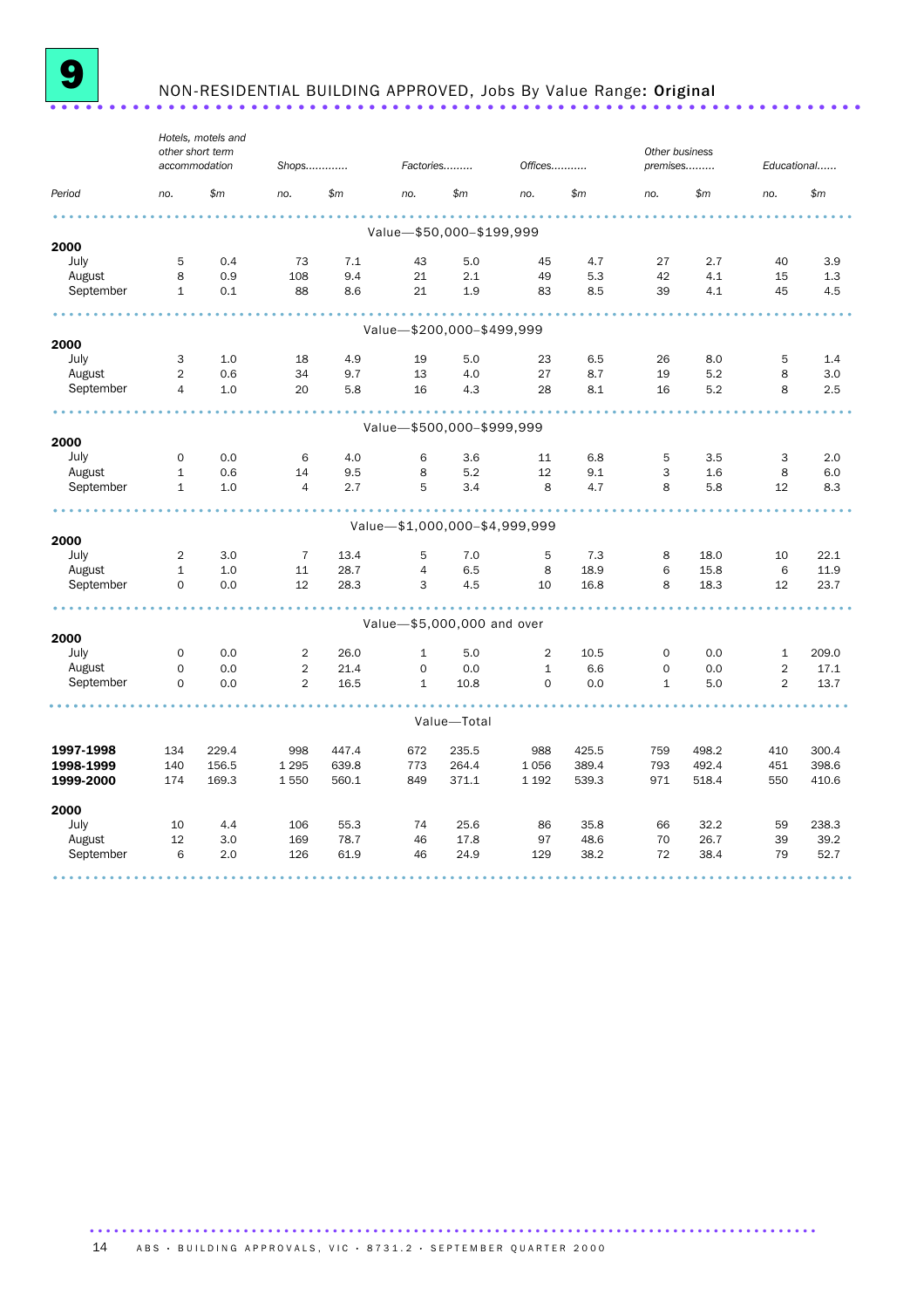

## 9 NON-RESIDENTIAL BUILDING APPROVED, Jobs By Value Range: Original *continued* .....................................................................

|           |                | Religious | Health         |              |                            | Entertainment and<br>recreational |                | Miscellaneous | Total non-     | residential building |
|-----------|----------------|-----------|----------------|--------------|----------------------------|-----------------------------------|----------------|---------------|----------------|----------------------|
| Period    | no.            | \$m\$     | no.            | $\mathsf{m}$ | no.                        | \$m\$                             | no.            | $\mathsf{m}$  | no.            | \$m\$                |
|           |                |           |                |              |                            |                                   |                |               |                |                      |
| 2000      |                |           |                |              | Value-\$50,000-\$199,999   |                                   |                |               |                |                      |
| July      | 1              | 0.1       | $\overline{7}$ | 0.8          | 11                         | 1.1                               | 19             | 1.7           | 271            | 27.4                 |
| August    | 6              | 0.5       | 8              | 0.8          | 12                         | 1.2                               | 18             | 1.9           | 287            | 27.6                 |
| September | 3              | 0.3       | $\overline{7}$ | 0.6          | $\overline{7}$             | 0.7                               | 18             | 1.5           | 312            | 30.7                 |
|           |                |           |                |              | Value-\$200,000-\$499,999  |                                   |                |               |                |                      |
| 2000      |                |           |                |              |                            |                                   |                |               |                |                      |
| July      | 1              | 0.4       | $\overline{4}$ | 1.0          | 8                          | 2.3                               | $\overline{7}$ | 2.0           | 114            | 32.6                 |
| August    | $\overline{2}$ | 0.7       | $\overline{4}$ | 1.5          | $\overline{4}$             | 1.5                               | 9              | 2.8           | 122            | 37.7                 |
| September | $\mathbf{1}$   | 0.4       | 2              | 0.6          | 8                          | 2.5                               | 11             | 3.1           | 114            | 33.5                 |
|           |                |           |                |              | Value-\$500,000-\$999,999  |                                   |                |               |                |                      |
| 2000      |                |           |                |              |                            |                                   |                |               |                |                      |
| July      | 0              | 0.0       | 3              | 2.1          | 5                          | 3.7                               | 0              | 0.0           | 39             | 25.4                 |
| August    | $\overline{2}$ | 1.5       | 3              | 1.8          | $\mathbf{1}$               | 0.6                               | $\mathbf{1}$   | 0.7           | 53             | 36.6                 |
| September | $\Omega$       | 0.0       | $\overline{4}$ | 3.0          | $\overline{2}$             | 1.5                               | $\mathbf{1}$   | 0.8           | 45             | 31.3                 |
|           |                |           |                |              |                            |                                   |                |               |                |                      |
| 2000      |                |           |                |              |                            | Value-\$1,000,000-\$4,999,999     |                |               |                |                      |
| July      | $\mathbf 0$    | 0.0       | $\overline{2}$ | 4.4          | 6                          | 12.7                              | $\Omega$       | 0.0           | 45             | 87.8                 |
| August    | $\Omega$       | 0.0       | 3              | 7.4          | $\overline{2}$             | 4.9                               | $\mathbf{1}$   | 2.6           | 42             | 97.5                 |
| September | $\Omega$       | 0.0       | 3              | 9.1          | $\overline{4}$             | 10.8                              | $\Omega$       | 0.0           | 52             | 111.4                |
|           |                |           |                |              |                            |                                   |                |               |                |                      |
| 2000      |                |           |                |              | Value-\$5,000,000 and over |                                   |                |               |                |                      |
| July      | $\mathbf 0$    | 0.0       | $\mathbf 0$    | 0.0          | $\mathbf 0$                | 0.0                               | $\overline{2}$ | 138.8         | 8              | 389.3                |
| August    | $\mathbf 0$    | 0.0       | $\mathbf{1}$   | 13.4         | $\mathbf{1}$               | 9.9                               | $\mathbf 0$    | 0.0           | $\overline{7}$ | 68.3                 |
| September | $\mathbf 0$    | 0.0       | $\mathbf{1}$   | 5.6          | $\overline{2}$             | 17.0                              | $\overline{2}$ | 16.3          | 11             | 84.9                 |
|           |                |           |                |              | Value-Total                |                                   |                |               |                |                      |
|           |                |           |                |              |                            |                                   |                |               |                |                      |
| 1997-1998 | 61             | 16.9      | 200            | 264.6        | 238                        | 478.4                             | 315            | 168.3         | 4775           | 3 0 6 4.5            |
| 1998-1999 | 65             | 20.4      | 251            | 232.1        | 280                        | 412.2                             | 341            | 119.7         | 5 4 4 5        | 3 1 2 5 . 8          |
| 1999-2000 | 55             | 26.5      | 303            | 343.0        | 321                        | 159.4                             | 325            | 117.0         | 6 2 9 0        | 3 2 1 5 . 1          |
| 2000      |                |           |                |              |                            |                                   |                |               |                |                      |
| July      | 2              | 0.5       | 16             | 8.3          | 30                         | 19.7                              | 28             | 142.5         | 477            | 562.6                |
| August    | 10             | 2.7       | 19             | 24.9         | 20                         | 18.1                              | 29             | 8.0           | 511            | 267.7                |
| September | $\overline{4}$ | 0.7       | 17             | 18.9         | 23                         | 32.5                              | 32             | 21.6          | 534            | 291.8                |
|           |                |           |                |              |                            |                                   |                |               |                |                      |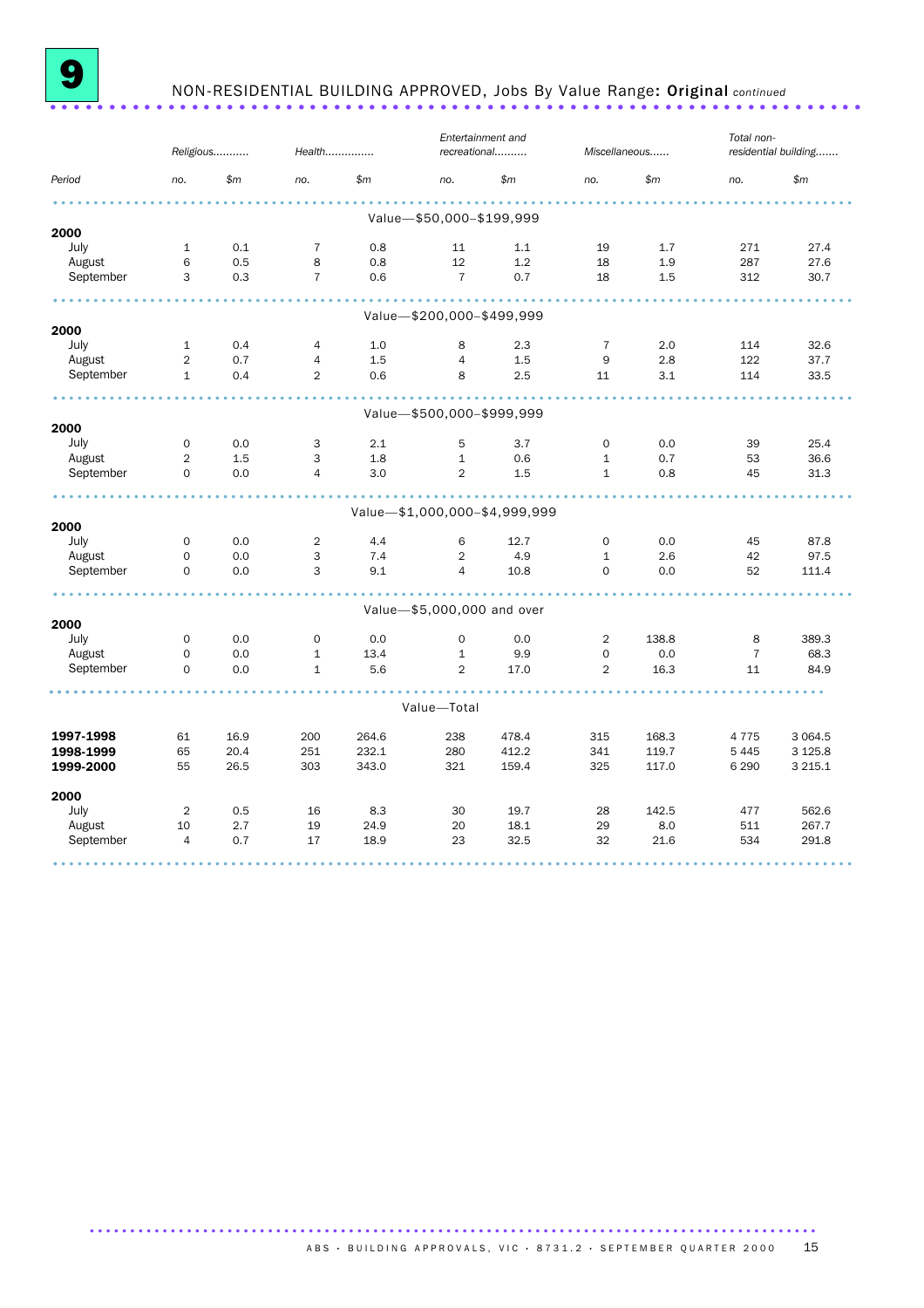

# VALUE OF NON-RESIDENTIAL BUILDING APPROVED: Original ...........................

|                        | Hotels, motels<br>and other<br>short term |             |            |                | Other                |                             |            |                | Entertain-               |                    | Total non-              |
|------------------------|-------------------------------------------|-------------|------------|----------------|----------------------|-----------------------------|------------|----------------|--------------------------|--------------------|-------------------------|
| Period                 | accomm-<br>odation                        | Shops       | Factories  | <b>Offices</b> | business<br>premises | Educational                 | Religious  | Health         | ment and<br>recreational | Miscell-<br>aneous | residential<br>building |
|                        |                                           |             |            |                |                      | PRIVATE SECTOR (\$ million) |            |                |                          |                    |                         |
| 1997-1998              | 227.7                                     | 440.9       | 232.6      | 381.1          | 418.8                | 117.7                       | 17.0       | 112.9          | 435.0                    | 93.2               | 2 4 7 6.9               |
| 1998-1999              | 150.3                                     | 609.6       | 258.3      | 296.5          | 434.5                | 118.0                       | 19.7       | 122.7          | 204.1                    | 48.9               | 2 2 6 2 .5              |
| 1999-2000              | 167.7                                     | 554.0       | 369.6      | 474.9          | 505.5                | 171.0                       | 26.5       | 180.4          | 93.0                     | 79.6               | 2 622.3                 |
| 1999                   |                                           |             |            |                |                      |                             |            |                |                          |                    |                         |
| September              | 28.3                                      | 41.6        | 18.4       | 54.3           | 46.6                 | 16.3                        | 1.7        | 7.2            | 3.0                      | 4.6                | 222.1                   |
| October                | 1.3                                       | 57.9        | 20.3       | 40.0           | 24.6                 | 11.8                        | 1.0        | 8.6            | 10.5                     | 10.1               | 186.1                   |
| November               | 20.3                                      | 17.9        | 28.9       | 83.9           | 24.8                 | 5.2                         | 1.5        | 3.9            | 8.4                      | 3.2                | 198.0                   |
| December<br>2000       | 7.7                                       | 41.3        | 25.5       | 41.0           | 25.6                 | 12.1                        | 11.0       | 10.7           | 5.0                      | 6.8                | 186.6                   |
| January                | 21.5                                      | 29.6        | 30.1       | 27.4           | 36.5                 | 21.2                        | 1.6        | 19.2           | 7.5                      | 2.0                | 196.5                   |
| February               | 15.7                                      | 37.7        | 28.5       | 28.1           | 87.2                 | 6.2                         | 1.0        | 19.4           | 5.5                      | 5.8                | 235.1                   |
| March                  | 0.7                                       | 36.7        | 25.1       | 36.0           | 43.5                 | 12.1                        | 0.3        | 20.8           | 3.1                      | 7.6                | 185.8                   |
| April                  | 8.6                                       | 64.5        | 76.0       | 23.9           | 46.7                 | 10.3                        | 1.9        | 8.5            | 7.4                      | 9.4                | 257.2                   |
| May                    | 2.6                                       | 35.7        | 41.5       | 28.1           | 49.5                 | 13.6                        | 1.1        | 31.1           | 5.9                      | 4.0                | 213.2                   |
| June                   | 5.6                                       | 126.6       | 31.5       | 48.5           | 44.3                 | 9.0                         | 0.4        | 22.0           | 23.2                     | 13.3               | 324.3                   |
| July                   | 4.1                                       | 53.5        | 25.6       | 27.7           | 32.1                 | 17.7                        | 0.5        | 2.3            | 8.3                      | 9.0                | 180.8                   |
| August                 | 3.0                                       | 78.1        | 17.8       | 44.9           | 26.6                 | 6.6                         | 2.7        | 21.7           | 12.0                     | 5.6                | 219.0                   |
| September              | 2.0                                       | 61.8        | 24.8       | 36.7           | 36.3                 | 18.4                        | 0.7        | 17.0           | 18.5                     | 9.8                | 226.0                   |
|                        |                                           |             |            |                |                      | PUBLIC SECTOR (\$ million)  |            |                |                          |                    |                         |
|                        |                                           |             |            |                |                      |                             |            |                |                          |                    |                         |
| 1997-1998              | 1.5                                       | 6.4         | 3.0        | 44.4           | 79.4                 | 182.7                       | 0.0        | 151.8          | 43.3                     | 75.1               | 587.7                   |
| 1998-1999<br>1999-2000 | 6.1<br>1.4                                | 30.2<br>6.1 | 6.3<br>1.4 | 93.0<br>64.5   | 58.1<br>13.1         | 280.6<br>239.7              | 0.8<br>0.0 | 109.3<br>162.8 | 207.9<br>66.5            | 70.9<br>37.3       | 863.2<br>592.9          |
|                        |                                           |             |            |                |                      |                             |            |                |                          |                    |                         |
| 1999                   |                                           |             |            |                |                      |                             |            |                |                          |                    |                         |
| September<br>October   | 0.0                                       | 0.3         | 0.1        | 3.4            | 3.3                  | 6.9                         | 0.0        | 1.3            | 5.2                      | 3.1                | 23.5<br>54.8            |
| November               | 0.0<br>0.0                                | 0.0<br>0.4  | 0.0<br>0.1 | 0.9<br>7.1     | 1.9<br>1.2           | 27.3<br>22.2                | 0.0<br>0.0 | 22.5<br>1.2    | 0.8<br>3.9               | 1.4<br>1.6         | 37.7                    |
| December               | 0.0                                       | 0.0         | 0.1        | 2.7            | 0.5                  | 59.6                        | 0.0        | 5.2            | 3.9                      | 7.7                | 79.6                    |
| 2000                   |                                           |             |            |                |                      |                             |            |                |                          |                    |                         |
| January                | 0.0                                       | 1.0         | 0.1        | 0.9            | 2.8                  | 9.9                         | 0.0        | 18.0           | 3.8                      | 2.1                | 38.5                    |
| February               | 0.3                                       | 0.0         | 0.0        | 11.6           | 0.1                  | 38.8                        | 0.0        | 29.1           | 7.6                      | 2.9                | 90.4                    |
| March                  | 0.5                                       | 1.1         | 0.1        | 5.7            | 0.4                  | 4.5                         | 0.0        | 7.7            | 8.4                      | 1.6                | 30.0                    |
| April                  | 0.0                                       | 0.3         | 0.9        | 14.1           | 0.4                  | 18.3                        | 0.0        | 15.8           | 18.2                     | 2.3                | 70.2                    |
| May                    | 0.1                                       | 0.5         | 0.1        | 2.3            | 0.1                  | 14.0                        | 0.0        | 2.7            | 3.5                      | 3.8                | 27.0                    |
| June                   | 0.4                                       | 0.1         | 0.0        | 3.3            | 1.1                  | 7.3                         | 0.0        | 0.1            | 7.6                      | 6.6                | 26.5                    |
| July                   | 0.3                                       | 1.8         | 0.0        | 8.1            | 0.1                  | 220.6                       | 0.0        | 6.0            | 11.3                     | 133.6              | 381.9                   |
| August                 | 0.0                                       | 0.6         | 0.0        | 3.7            | 0.2                  | 32.6                        | 0.0        | 3.2            | 6.1                      | 2.4                | 48.7                    |
| September              | 0.0                                       | 0.2         | 0.1        | 1.5            | 2.1                  | 34.3                        | 0.0        | 1.8            | 14.1                     | 11.8               | 65.8                    |
|                        |                                           |             |            |                | TOTAL (\$ million)   |                             |            |                |                          |                    |                         |
| 1997-1998              | 229.3                                     | 447.4       | 235.6      | 425.5          | 498.2                | 300.4                       | 17.0       | 264.6          | 478.3                    | 168.3              | 3 0 64.5                |
| 1998-1999              | 156.4                                     | 639.8       | 264.6      | 389.4          | 492.6                | 398.6                       | 20.5       | 232.0          | 412.0                    | 119.8              | 3 1 2 5 . 7             |
| 1999-2000              | 169.1                                     | 560.1       | 371.1      | 539.4          | 518.6                | 410.8                       | 26.5       | 343.1          | 159.5                    | 116.9              | 3 2 1 5 . 2             |
| 1999                   |                                           |             |            |                |                      |                             |            |                |                          |                    |                         |
| September              | 28.3                                      | 41.8        | 18.5       | 57.7           | 49.8                 | 23.2                        | 1.7        | 8.6            | 8.1                      | 7.7                | 245.6                   |
| October                | 1.3                                       | 57.9        | 20.3       | 40.8           | 26.5                 | 39.0                        | 1.0        | 31.1           | 11.3                     | 11.6               | 240.9                   |
| November               | 20.3                                      | 18.3        | 29.0       | 91.0           | 25.9                 | 27.4                        | $1.5\,$    | 5.1            | 12.3                     | 4.9                | 235.7                   |
| December               | 7.7                                       | 41.3        | 25.6       | 43.7           | 26.0                 | 71.6                        | 11.0       | 15.8           | 8.9                      | 14.5               | 266.2                   |
| 2000                   |                                           |             |            |                |                      |                             |            |                |                          |                    |                         |
| January                | 21.5                                      | 30.6        | 30.2       | 28.4           | 39.3                 | 31.1                        | 1.6        | 37.1           | 11.4                     | 4.0                | 235.1                   |
| February               | 16.0                                      | 37.7        | 28.5       | 39.7           | 87.4                 | 44.9                        | 1.0        | 48.5           | 13.1                     | 8.7                | 325.5                   |
| March                  | 1.3                                       | 37.8        | 25.1       | 41.7           | 43.8                 | 16.5                        | 0.3        | 28.6           | 11.5                     | 9.2                | 215.8                   |
| April                  | 8.6                                       | 64.7        | 76.9       | 38.0           | 47.1                 | 28.5                        | 1.9        | 24.3           | 25.6                     | 11.7               | 327.3                   |
| May                    | 2.7                                       | 36.2        | 41.6       | 30.4           | 49.5                 | 27.6                        | 1.1        | 33.8           | 9.5                      | 7.8                | 240.2                   |
| June                   | 6.0                                       | 126.8       | 31.5       | 51.7           | 45.3                 | 16.3                        | 0.4        | 22.1           | 30.8                     | 19.9               | 350.9                   |
| July                   | 4.4                                       | 55.3        | 25.6       | 35.8           | 32.2                 | 238.3                       | 0.5        | 8.3            | 19.7                     | 142.5              | 562.6                   |
| August                 | 3.0                                       | 78.7        | 17.8       | 48.6           | 26.7                 | 39.2                        | 2.7        | 24.9           | 18.1                     | 8.0                | 267.7                   |
| September              | 2.0                                       | 61.9        | 24.9       | 38.2           | 38.4                 | 52.7                        | 0.7        | 18.9           | 32.5                     | 21.6               | 291.8                   |

16 ABS · BUILDING APPROVALS, VIC · 8731.2 · SEPTEMBER QUARTER 2000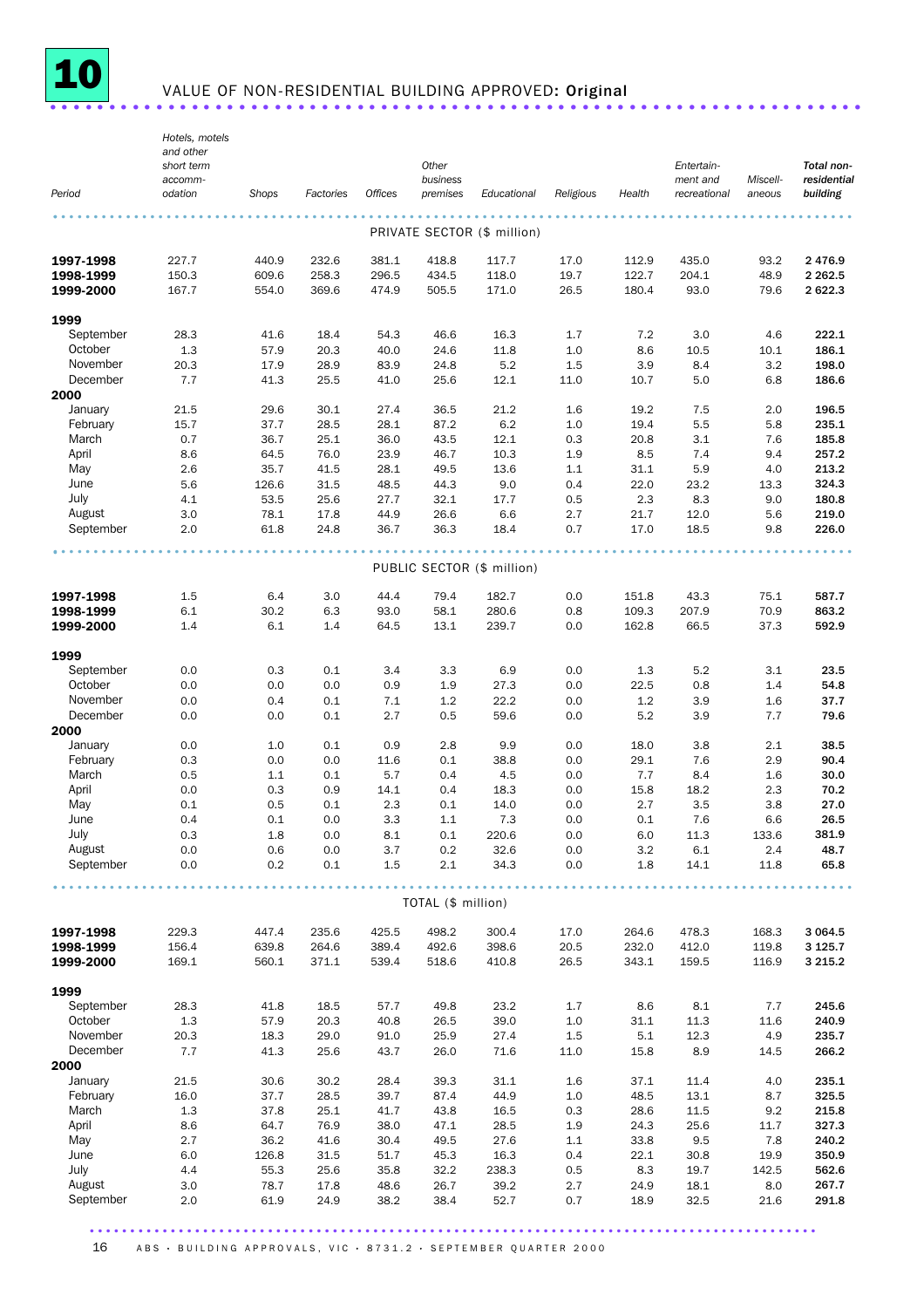

# <sup>11</sup> BUILDING APPROVED IN THE MELBOURNE STATISTICAL DIVISION: Original .....................................................................

DWELLINGS (no.)........... VALUE (\$'000)...................................................................................

|                        |                  |                                        |                       |                        |                         | Alterations and            |                                                  |                           |                          |
|------------------------|------------------|----------------------------------------|-----------------------|------------------------|-------------------------|----------------------------|--------------------------------------------------|---------------------------|--------------------------|
|                        |                  | New other                              |                       |                        | New other               | additions to               |                                                  | Non-                      |                          |
| Period                 | New<br>houses    | residential<br>building                | Total<br>dwellings(a) | New<br>houses          | residential<br>building | residential<br>building(b) | Total residential<br>building                    | residential<br>building   | <b>Total</b><br>building |
|                        |                  |                                        |                       |                        |                         |                            |                                                  |                           |                          |
|                        |                  |                                        |                       |                        | PRIVATE SECTOR          |                            |                                                  |                           |                          |
| 1998-1999<br>1999-2000 | 20 515<br>25 643 | 8 100<br>11 124                        | 30 165<br>38 287      | 2 563 813<br>3 537 499 | 986 485<br>1 515 440    | 771 135<br>988 287         | 4 321 432<br>6 041 226                           | 1918 597<br>2 2 2 6 9 3 3 | 6 240 029<br>8 268 160   |
| 1999                   |                  |                                        |                       |                        |                         |                            |                                                  |                           |                          |
| September              | 2 4 4 1          | 605                                    | 3079                  | 319 863                | 86 980                  | 76 232                     | 483 075                                          | 203 304                   | 686 379                  |
| October                | 1927             | 890                                    | 2914                  | 268 892                | 103 295                 | 83 929                     | 456 115                                          | 158 198                   | 614 314                  |
| November               | 2 5 0 9          | 704                                    | 3 504                 | 348 860                | 68 338                  | 91 288                     | 508 486                                          | 167 472                   | 675 959                  |
| December               | 2 3 4 6          | 776                                    | 3 2 1 9               | 323 034                | 120 895                 | 68 617                     | 512 546                                          | 148 646                   | 661 193                  |
| 2000                   |                  |                                        |                       |                        |                         |                            |                                                  |                           |                          |
| January<br>February    | 1779<br>2 4 9 5  | 1471<br>979                            | 3 3 9 4<br>3566       | 251 927<br>347 461     | 283 790<br>109 825      | 60 745<br>86 204           | 596 462<br>543 490                               | 171 626<br>208 241        | 768 088<br>751 731       |
| March                  | 2 6 0 4          | 1 2 0 5                                | 3874                  | 367888                 | 165 411                 | 82 668                     | 615 968                                          | 152 967                   | 768 935                  |
| April                  | 1793             | 755                                    | 2804                  | 249 719                | 86 559                  | 96 130                     | 432 409                                          | 232 119                   | 664 527                  |
| May                    | 1823             | 701                                    | 2 5 9 6               | 262 245                | 95 433                  | 81832                      | 439 509                                          | 158 100                   | 597 609                  |
| June                   | 1747             | 687                                    | 2 5 3 6               | 250 378                | 94 4 65                 | 90 931                     | 435 774                                          | 283 304                   | 719 077                  |
| July                   | 1 3 6 4          | 952                                    | 2 7 8 7               | 203 035                | 192 248                 | 113 383                    | 508 666                                          | 155 329                   | 663 995                  |
| August                 | 1 2 9 1          | 658                                    | 2 1 1 9               | 200 526                | 90 717                  | 81 011                     | 372 253                                          | 192 998                   | 565 251                  |
| September              | 1 2 6 2          | 557                                    | 1848                  | 184 276                | 74 185                  | 55 435                     | 313 896                                          | 178 379                   | 492 275                  |
|                        |                  |                                        |                       |                        | PUBLIC SECTOR           |                            |                                                  |                           |                          |
| 1998-1999              | 415              | 246                                    | 666                   | 34 265                 | 15 344                  | 29 140                     | 78 748                                           | 723 688                   | 802 437                  |
| 1999-2000              | 395              | 216                                    | 629                   | 35 716                 | 15 3 61                 | 30 752                     | 81829                                            | 427 375                   | 509 204                  |
| 1999                   |                  |                                        |                       |                        |                         |                            |                                                  |                           |                          |
| September              | 40               | 32                                     | 72                    | 3 5 3 2                | 2 3 7 0                 | 702                        | 6 6 0 5                                          | 15 5 96                   | 22 201                   |
| October                | 78               | 15                                     | 93                    | 6667                   | 1 3 5 8                 | 735                        | 8760                                             | 43 447                    | 52 207                   |
| November               | 33               | 26                                     | 59                    | 3 0 5 2                | 1548                    | 1673                       | 6273                                             | 27 030                    | 33 303                   |
| December               | 42               | 23                                     | 70                    | 4 6 1 3                | 1759                    | 3 3 8 6                    | 9758                                             | 64 551                    | 74 309                   |
| 2000                   |                  |                                        |                       |                        |                         |                            |                                                  |                           |                          |
| January                | 12               | $\overline{7}$                         | 19                    | 998                    | 587                     | 6 1 4 2                    | 7727                                             | 16 979                    | 24 706                   |
| February               | 26               | 28                                     | 56                    | 2 4 8 8                | 1600                    | 1 3 3 8                    | 5426                                             | 54 306                    | 59 732                   |
| March<br>April         | 9                | $\mathbf 0$                            | 9                     | 783                    | $\mathbf 0$             | 2 2 5 9                    | 3 0 4 2                                          | 18 097                    | 21 139                   |
| May                    | 18<br>37         | 12<br>3                                | 40<br>40              | 1 4 4 9<br>3 3 4 0     | 846<br>200              | 1633<br>1834               | 3928<br>5374                                     | 57 800<br>15 3 28         | 61 728<br>20 702         |
| June                   | 24               | 19                                     | 43                    | 2 0 6 8                | 1 1 9 2                 | 2 3 9 9                    | 5659                                             | 22 217                    | 27875                    |
| July                   | 17               | 19                                     | 36                    | 1637                   | 1 3 6 7                 | 1539                       | 4543                                             | 367 644                   | 372 187                  |
| August                 | 10               | 22                                     | 32                    | 1 3 9 1                | 1677                    | 7 7 9 3                    | 10 860                                           | 34 798                    | 45 658                   |
| September              | 32               | $\mathbf 0$                            | 32                    | 3 2 5 6                | $\mathbf 0$             | 1077                       | 4 3 3 2                                          | 36 759                    | 41 091                   |
|                        |                  |                                        |                       |                        | <b>TOTAL</b>            |                            |                                                  |                           |                          |
| 1998-1999              | 20 930           | 8 3 4 6                                | 30 831                | 2 598 077              | 1 001 829               | 800 275                    | 4 400 181                                        | 2 642 285                 | 7 042 466                |
| 1999-2000              | 26 038           | 11 340                                 | 38 916                | 3 573 215              | 1530801                 | 1 0 1 9 0 3 9              | 6 123 055                                        | 2 654 309                 | 8777364                  |
| 1999                   |                  |                                        |                       |                        |                         |                            |                                                  |                           |                          |
| September              | 2 4 8 1          | 637                                    | 3 1 5 1               | 323 395                | 89 350                  | 76934                      | 489 680                                          | 218 900                   | 708 580                  |
| October                | 2 0 0 5          | 905                                    | 3 0 0 7               | 275 558                | 104 653                 | 84 664                     | 464 875                                          | 201 645                   | 666 520                  |
| November               | 2542             | 730                                    | 3563                  | 351 913                | 69886                   | 92 961                     | 514 760                                          | 194 502                   | 709 262                  |
| December               | 2 3 8 8          | 799                                    | 3 2 8 9               | 327 647                | 122 654                 | 72 004                     | 522 304                                          | 213 197                   | 735 502                  |
| 2000                   |                  |                                        |                       |                        |                         |                            |                                                  |                           |                          |
| January                | 1791             | 1478                                   | 3 4 1 3               | 252 925                | 284 377                 | 66887                      | 604 189                                          | 188 605                   | 792 794                  |
| February               | 2521             | 1 0 0 7                                | 3622                  | 349 949                | 111 425                 | 87 542                     | 548 916                                          | 262 547                   | 811 463                  |
| March<br>April         | 2613<br>1811     | 1 2 0 5<br>767                         | 3883<br>2844          | 368 671<br>251 168     | 165 411<br>87 406       | 84 928<br>97 764           | 619 010<br>436 337                               | 171 063<br>289 919        | 790 074<br>726 256       |
| May                    | 1860             | 704                                    | 2636                  | 265 585                | 95 633                  | 83 666                     | 444 883                                          | 173 428                   | 618 311                  |
| June                   | 1771             | 706                                    | 2579                  | 252 446                | 95 657                  | 93 329                     | 441 432                                          | 305 520                   | 746 952                  |
| July                   | 1 3 8 1          | 971                                    | 2823                  | 204 672                | 193 615                 | 114 922                    | 513 209                                          | 522 973                   | 1 036 182                |
| August                 | 1 3 0 1          | 680                                    | 2 1 5 1               | 201 916                | 92 393                  | 88 804                     | 383 114                                          | 227 796                   | 610 910                  |
| September              | 1 2 9 4          | 557                                    | 1880                  | 187 532                | 74 185                  | 56 511                     | 318 228                                          | 215 138                   | 533 366                  |
|                        |                  | (a) Refer to footnote (a) in Table 12. |                       |                        |                         |                            | (b) Refer to the Explanatory Notes paragraph 12. |                           |                          |
|                        |                  |                                        |                       |                        |                         |                            |                                                  |                           |                          |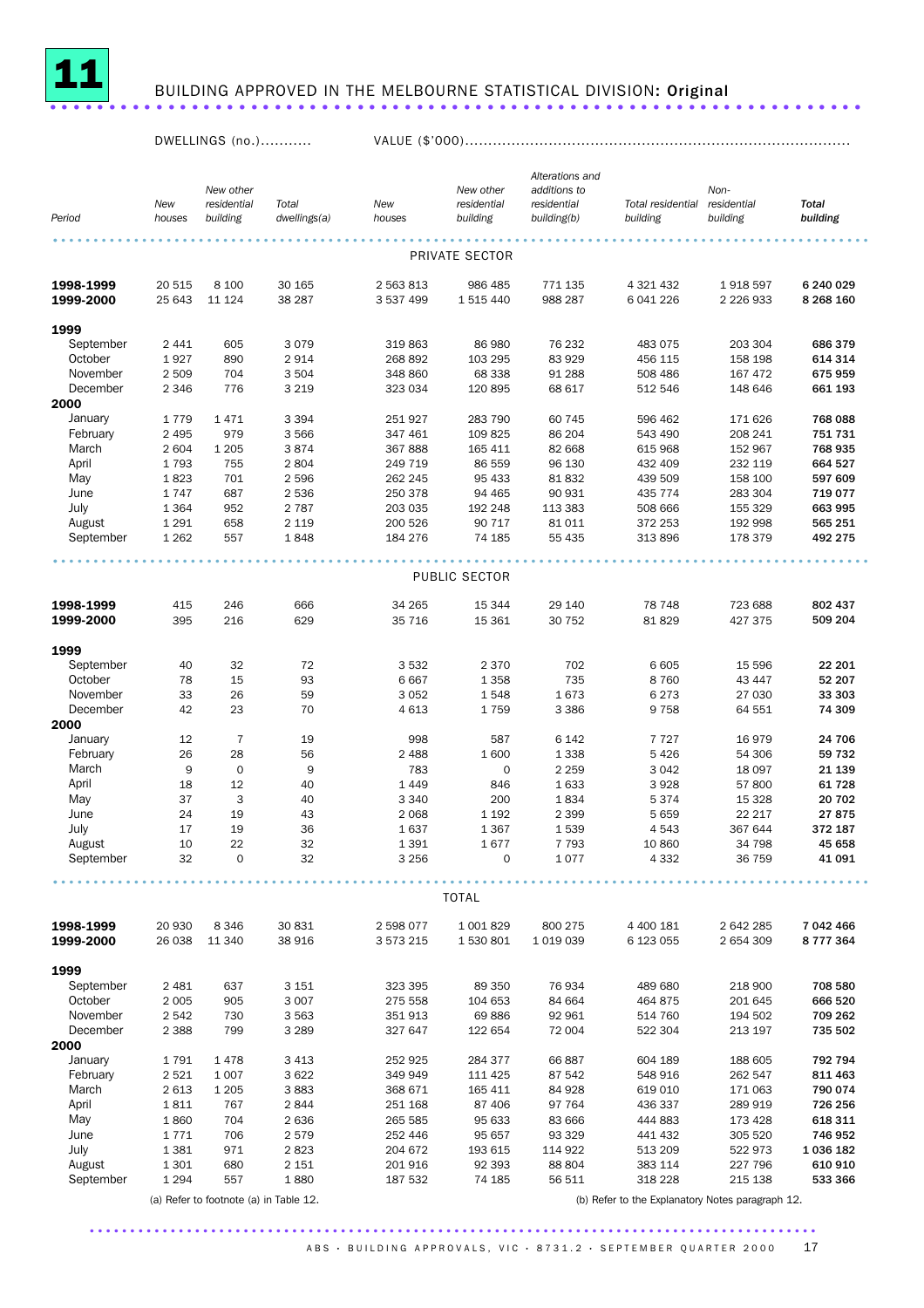

# BUILDING APPROVED IN STATISTICAL AREAS—Sep Qtr 2000

DWELLINGS (no.).............. VALUE (\$'000).....................................................................

|                                 |                |                     |              |                  |                     | <b>Alterations</b> |               |             |           |
|---------------------------------|----------------|---------------------|--------------|------------------|---------------------|--------------------|---------------|-------------|-----------|
|                                 |                | New other           |              |                  | New other           | and additions      | Total         | Non-        |           |
|                                 | New            | residential         | Total        | New              | residential         | to residential     | residential   | residential | Total     |
|                                 | houses         | building            | dwellings(a) | houses           | buildings           | buildings(b)       | building      | building    | building  |
|                                 |                |                     |              |                  |                     |                    |               |             |           |
|                                 |                |                     |              | STATISTICAL AREA |                     |                    |               |             |           |
| <b>VICTORIA</b>                 | 5457           | 2 4 3 1             | 8569         | 780 951          | 384 988             | 302 989            | 1 468 927     | 1 122 200   | 2 591 127 |
| Melbourne (SD)                  | 3976           | 2 2 0 8             | 6854         | 594 120          | 360 193             | 260 238            | 1 2 1 4 5 5 0 | 965 907     | 2 180 457 |
| Inner Melbourne (SSD)           | 56             | 1 1 0 9             | 1794         | 14 9 28          | 240 931             | 115 579            | 371 438       | 510 836     | 882 274   |
| Melbourne (C)-Inner             | $\mathbf 0$    | 238                 | 683          | $\mathbf 0$      | 35 000              | 61 250             | 96 250        | 190 000     | 286 250   |
| Melbourne (C)-S'bank-D'lands    | $\mathbf 0$    | 330                 | 330          | $\mathbf 0$      | 84 740              | 70                 | 84 810        | 21 696      | 106 506   |
| Melbourne (C)-Remainder         | $\overline{7}$ | 196                 | 203          | 1 3 1 1          | 47 524              | 3697               | 52 532        | 248 235     | 300 767   |
| Port Phillip (C)-St Kilda       | 7              | 57                  | 82           | 1 2 2 9          | 10 20 6             | 4 7 6 2            | 16 197        | 14 081      | 30 279    |
| Port Phillip (C)-West           | $\overline{4}$ | 105                 | 254          | 941              | 21 3 20             | 28 209             | 50 470        | 5918        | 56 387    |
| Stonnington (C)-Prahran         | 17             | 118                 | 139          | 8073             | 31 693              | 8548               | 48 315        | 18 209      | 66 524    |
| Yarra (C)-North                 | 12             | 32                  | 58           | 1905             | 4937                | 6 7 1 4            | 13 555        | 7 3 5 0     | 20 905    |
| Yarra (C)-Richmond              | 9              | 33                  | 45           | 1 4 6 9          | 5511                | 2 3 3 0            | 9 3 1 0       | 5347        | 14 656    |
| Western Melbourne (SSD)         | 345            | 167                 | 523          | 51 794           | 15 683              | 14881              | 82 358        | 81 667      | 164 025   |
| Brimbank (C)-Keilor             | 116            | 28                  | 144          | 17 728           | 2 5 6 0             | 781                | 21 068        | 14 102      | 35 170    |
| Brimbank (C)-Sunshine           | 92             | 17                  | 109          | 11 321           | 1 2 0 4             | 1 0 6 9            | 13 594        | 17541       | 31 135    |
| Hobsons Bay (C)-Altona          | 26             | 9                   | 35           | 3 4 1 3          | 724                 | 576                | 4 7 1 3       | 9786        | 14 4 9 9  |
| Hobsons Bay (C)-Williamstown    | 32             | $\mathbf 0$         | 39           | 6988             | $\mathbf 0$         | 2897               | 9886          | 3 4 0 0     | 13 2 86   |
| Maribyrnong (C)                 | 46             | 66                  | 113          | 7723             | 6775                | 2 0 1 1            | 16 509        | 29 313      | 45 822    |
| Moonee Valley (C)-Essendon      | 14             | 41                  | 56           | 1979             | 3 700               | 6653               | 12 3 32       | 7 1 0 8     | 19 440    |
| Moonee Valley (C)-West          | 19             | 6                   | 27           | 2 6 4 1          | 720                 | 894                | 4 2 5 5       | 418         | 4673      |
| Melton-Wyndham (SSD)            | 557            | 16                  | 573          | 80 197           | 1 3 6 4             | 2679               | 84 240        | 32 491      | 116 731   |
| Melton (S)-East                 | 240            | $\mathbf 0$         | 240          | 34 538           | $\mathbf 0$         | 327                | 34 865        | 0           | 34 865    |
| Melton (S) Balance              | 58             | $\overline{4}$      | 62           | 7 1 7 2          | 260                 | 714                | 8 1 4 6       | 1668        | 9814      |
| Wyndham (C)-North West          | 21             | $\mathbf 0$         | 21           | 2 7 3 3          | $\mathbf 0$         | $\mathbf{O}$       | 2 7 3 3       | $\mathbf 0$ | 2 7 3 3   |
| Wyndham (C)-Werribee            | 132            | 9                   | 141          | 17 323           | 635                 | 1584               | 19 542        | 17 184      | 36 725    |
| Wyndham (C)-Balance             | 106            | 3                   | 109          | 18 4 32          | 469                 | 54                 | 18 955        | 13 640      | 32 595    |
| Moreland City (SSD)             | 73             | 162                 | 242          | 9804             | 18 257              | 7032               | 35 093        | 6687        | 41 780    |
| Moreland (C)-Brunswick          | 9              | 122                 | 137          | 1 3 1 1          | 14 4 27             | 3 1 4 4            | 18881         | 744         | 19625     |
| Moreland (C)-Coburg             | 15             | 36                  | 52           | 2 2 5 1          | 3 5 0 5             | 2 9 0 1            | 8657          | 3 2 3 1     | 11888     |
| Moreland (C)-North              | 49             | $\overline{4}$      | 53           | 6 2 4 2          | 325                 | 987                | 7 5 5 5       | 2 7 1 2     | 10 267    |
| Northern Middle Melbourne (SSD) | 112            | 94                  | 212          | 14 984           | 8 100               | 13826              | 36 910        | 29 480      | 66 390    |
| Banyule (C)-Heidelberg          | 35             | 27                  | 62           | 4 2 8 4          | 2 2 8 1             | 3 5 6 7            | 10 131        | 11 309      | 21 440    |
| Banyule (C)-North               | 28             | 22                  | 50           | 3 0 7 8          | 1933                | 1844               | 6856          | 3 1 2 3     | 9979      |
| Darebin (C)-Northcote           | 13             | $\overline{2}$      | 18           | 1762             | 203                 | 4 6 63             | 6628          | 421         | 7 0 4 9   |
| Darebin (C)-Preston             | 36             | 43                  | 82           | 5859             | 3 6 8 4             | 3752               | 13 29 5       | 14 6 26     | 27922     |
| Hume City (SSD)                 | 287            | 17                  | 304          | 41 055           | 1371                | 2 7 8 3            | 45 209        | 18 656      | 63 865    |
| Hume (C)-Broadmeadows           | 35             | 0                   | 35           | 3 9 5 9          | $\mathsf{O}\xspace$ | 1524               | 5 4 8 3       | 12 785      | 18 2 68   |
| Hume (C)-Craigieburn            | 202            | 4                   | 206          | 30 131           | 297                 | 659                | 31 087        | 5 2 9 2     | 36 379    |
| Hume (C)-Sunbury                | 50             | 13                  | 63           | 6965             | 1074                | 600                | 8639          | 579         | 9 2 1 8   |
| Northern Outer Melbourne (SSD)  | 301            | 22                  | 324          | 45 532           | 1910                | 4652               | 52 093        | 51 574      | 103 667   |
| Nillumbik (S)-South             | 14             | $\overline{2}$      | 16           | 2 7 2 6          | 200                 | 1 2 4 8            | 4 1 7 3       | 7 3 9 0     | 11 563    |
| Nillumbik (S)-South-West        | 23             | $\overline{2}$      | 25           | 5 0 6 6          | 240                 | 726                | 6 0 3 2       | 500         | 6532      |
| Nillumbik (S)-Balance           | 6              | $\mathsf{O}\xspace$ | 6            | 1 0 9 7          | $\mathsf{O}\xspace$ | 914                | 2 0 1 1       | 250         | 2 2 6 1   |
| Whittlesea (C)-North            | 125            | 0                   | 125          | 16 553           | $\mathbf 0$         | 344                | 16898         | 3 3 1 2     | 20 210    |
| Whittlesea (C)-South            | 133            | 18                  | 152          | 20 091           | 1470                | 1 4 1 9            | 22 980        | 40 122      | 63 102    |
| Boroondara City (SSD)           | 67             | 42                  | 114          | 14 972           | 6617                | 18 553             | 40 141        | 26843       | 66 984    |
| Boroondara (C)-Camberwell N.    | 21             | 8                   | 29           | 5 0 3 5          | 1 0 8 5             | 3 9 1 0            | 10 030        | 5708        | 15 7 38   |
| Boroondara (C)-Camberwell S.    | 18             | 11                  | 29           | 3 5 8 0          | 1 3 6 6             | 7 1 0 1            | 12 047        | 1830        | 13877     |
| Boroondara (C)-Hawthorn         | 12             | 9                   | 25           | 2 6 1 2          | 1 4 8 7             | 4 1 3 5            | 8 2 3 4       | 16 041      | 24 275    |
| Boroondara (C)-Kew              | 16             | 14                  | 31           | 3 7 4 5          | 2679                | 3 4 0 7            | 9831          | 3 2 6 4     | 13 0 95   |

18 ABS · BUILDING APPROVALS, VIC · 8731.2 · SEPTEMBER QUARTER 2000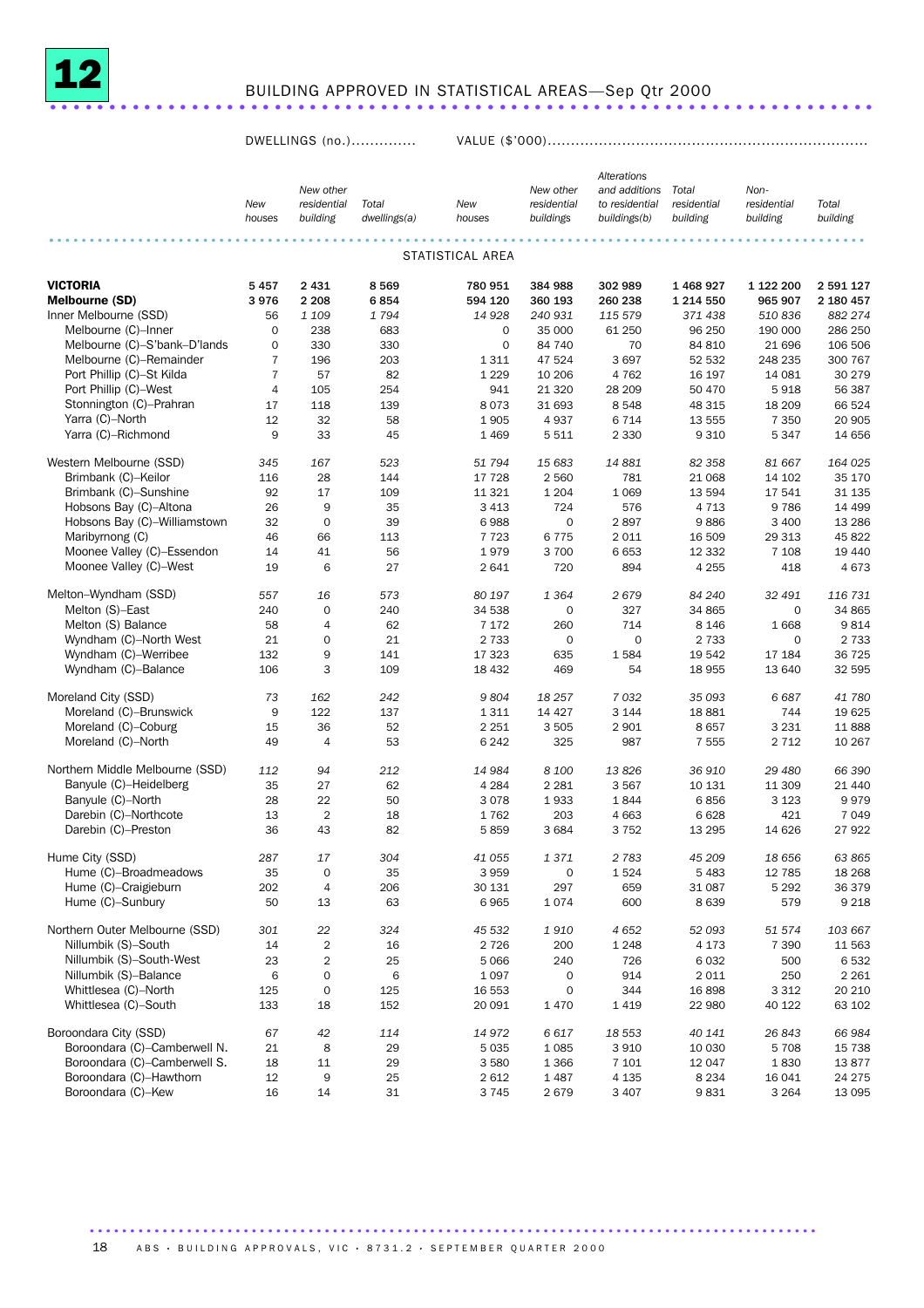

# BUILDING APPROVED IN STATISTICAL AREAS—Sep Qtr 2000 *continued* .....................................................................

DWELLINGS (no.)............. VALUE (\$'000)...............................................................

|                                        | New<br>houses | New other<br>residential<br>building | Total<br>dwellings(a) | New<br>houses | New other<br>residential<br>buildings | Alterations<br>and additions<br>to residential<br>buildings(b) | Total<br>residential<br>building | Non-<br>residential<br>building | Total<br>building |
|----------------------------------------|---------------|--------------------------------------|-----------------------|---------------|---------------------------------------|----------------------------------------------------------------|----------------------------------|---------------------------------|-------------------|
|                                        |               |                                      | STATISTICAL AREA      |               |                                       |                                                                |                                  |                                 |                   |
| Eastern Middle Melbourne (SSD)         | 237           | 133                                  | 375                   | 40 193        | 14 676                                | 18 4 29                                                        | 73 298                           | 45 4 26                         | 118 724           |
| Manningham (C)-East                    | 10            | $\mathbf 0$                          | 10                    | 2 4 4 4       | $\mathbf 0$                           | 1 1 6 3                                                        | 3 607                            | 784                             | 4 3 9 1           |
| Manningham (C)–West                    | 49            | 44                                   | 95                    | 8629          | 5 4 1 0                               | 2648                                                           | 16 688                           | 792                             | 17 480            |
| Monash (C)-South West                  | 32            | 11                                   | 44                    | 4 0 4 5       | 1 0 2 6                               | 2 5 8 7                                                        | 7659                             | 5 0 1 0                         | 12 669            |
| Monash (C)-Waverley East               | 11            | 3                                    | 14                    | 3 2 3 7       | 326                                   | 1661                                                           | 5 2 2 4                          | 9 2 5 7                         | 14 4 82           |
| Monash (C)-Waverley West               | 80            | 17                                   | 98                    | 13 689        | 1737                                  | 2 4 3 9                                                        | 17865                            | 9 1 7 5                         | 27 041            |
| Whitehorse (C)-Box Hill                | 16            | 29                                   | 45                    | 2 3 7 3       | 3 4 8 2                               | 2 5 1 0                                                        | 8 3 6 5                          | 9 2 4 0                         | 17 605            |
| Whitehorse (C)–Nunawading E.           | 26            | 18                                   | 45                    | 3725          | 1 4 3 4                               | 2 3 2 3                                                        | 7 4 8 2                          | 1968                            | 9 4 5 0           |
| Whitehorse (C)-Nunawading W.           | 13            | 11                                   | 24                    | 2 0 5 0       | 1 2 6 0                               | 3 0 9 7                                                        | 6 4 0 7                          | 9 2 0 0                         | 15 607            |
| Eastern Outer Melbourne (SSD)          | 278           | 80                                   | 360                   | 40 140        | 6867                                  | 7 2 1 6                                                        | 54 223                           | 29 645                          | 83 869            |
| Knox (C)-North                         | 73            | 33                                   | 106                   | 9 5 1 0       | 2868                                  | 3077                                                           | 15 4 5 6                         | 6 2 7 3                         | 21 7 29           |
| Knox (C)-South                         | 108           | 4                                    | 112                   | 18 129        | 579                                   | 686                                                            | 19 3 94                          | 1 2 5 3                         | 20 646            |
| Maroondah (C)-Croydon                  | 69            | 27                                   | 96                    | 9 0 0 8       | 1940                                  | 1534                                                           | 12 482                           | 15 0 74                         | 27 555            |
| Maroondah (C)-Ringwood                 | 28            | 16                                   | 46                    | 3 4 9 3       | 1 4 8 0                               | 1919                                                           | 6892                             | 7046                            | 13 938            |
| Yarra Ranges Shire Part A (SSD)        | 155           | 10                                   | 166                   | 21 0 22       | 2 2 0 0                               | 4 4 9 5                                                        | 27 717                           | 20 147                          | 47864             |
| Yarra Ranges (S)-Central               | 13            | $\mathbf 0$                          | 13                    | 1 4 0 1       | 0                                     | 284                                                            | 1684                             | 1706                            | 3 3 9 1           |
| Yarra Ranges (S)-North                 | 19            | $\mathbf 0$                          | 20                    | 2 6 6 3       | 0                                     | 487                                                            | 3 1 4 9                          | 809                             | 3 9 5 8           |
| Yarra Ranges (S)-South-West            | 123           | 10                                   | 133                   | 16 958        | 2 2 0 0                               | 3724                                                           | 22 883                           | 17 632                          | 40 515            |
| Southern Melbourne (SSD)               | 321           | 206                                  | 530                   | 59 449        | 30 495                                | 29 919                                                         | 119862                           | 55 229                          | 175 091           |
| Bayside (C)-Brighton                   | 28            | 20                                   | 48                    | 6837          | 4 5 20                                | 3 3 7 9                                                        | 14 736                           | 918                             | 15 654            |
| Bayside (C)-South                      | 51            | 20                                   | 73                    | 9534          | 4 3 7 2                               | 6 1 6 5                                                        | 20 072                           | 5 0 68                          | 25 140            |
| Glen Eira (C)-Caulfield                | 50            | 30                                   | 80                    | 11 474        | 4 7 7 4                               | 4 100                                                          | 20 347                           | 4 4 6 7                         | 24 814            |
| Glen Eira (C)-South                    | 23            | 8                                    | 31                    | 3 1 4 1       | 825                                   | 3 3 9 9                                                        | 7 3 6 4                          | 7 4 5 7                         | 14 8 21           |
| Kingston (C)-North                     | 90            | 49                                   | 139                   | 13 919        | 6 2 3 9                               | 4 4 5 5                                                        | 24 613                           | 10 4 16                         | 35 0 28           |
| Kingston (C)-South                     | 58            | 38                                   | 96                    | 7 7 5 4       | 3 4 6 8                               | 924                                                            | 12 145                           | 3 6 3 5                         | 15 780            |
| Stonnington (C)-Malvern                | 21            | 41                                   | 63                    | 6790          | 6 2 9 8                               | 7 4 9 8                                                        | 20 586                           | 23 268                          | 43 854            |
| Greater Dandenong City (SSD)           | 29            | 16                                   | 45                    | 3 3 0 0       | 1 2 3 1                               | 1 182                                                          | 5713                             | 21 046                          | 26 759            |
| Gr. Dandenong (C)-Dandenong            | 14            | $\mathbf 0$                          | 14                    | 1 4 9 0       | $\mathbf 0$                           | 646                                                            | 2 1 3 6                          | 8628                            | 10 763            |
| Gr. Dandenong (C)-Balance              | 15            | 16                                   | 31                    | 1810          | 1 2 3 1                               | 536                                                            | 3577                             | 12 419                          | 15 996            |
| Southern Eastern Outer Melbourne (SSD) | 697           | 78                                   | 775                   | 90 60 6       | 5 3 6 6                               | 5489                                                           | 101 461                          | 20 662                          | 122 123           |
| Cardinia (S)-North                     | 25            | $\mathbf 0$                          | 25                    | 3 4 3 3       | 0                                     | 909                                                            | 4 3 4 1                          | 935                             | 5 2 7 6           |
| Cardinia (S)-Pakenham                  | 90            | 2                                    | 92                    | 10 921        | 120                                   | 481                                                            | 11 5 22                          | 384                             | 11 906            |
| Cardinia (S)-South                     | 3             | $\mathbf 0$                          | 3                     | 489           | 0                                     | 226                                                            | 715                              | 668                             | 1 3 8 4           |
| Casey (C)-Berwick                      | 324           | 16                                   | 340                   | 46 790        | 1 4 0 5                               | 1 609                                                          | 49 804                           | 6429                            | 56 234            |
| Casey (C)-Cranbourne                   | 198           | $\overline{2}$                       | 200                   | 20 711        | 167                                   | 888                                                            | 21 766                           | 3552                            | 25 318            |
| Casey (C)-Hallam                       | 41            | 58                                   | 99                    | 6 2 7 8       | 3 6 7 5                               | 905                                                            | 10 858                           | 8 4 1 1                         | 19 26 9           |
| Casey (C)-South                        | 16            | $\mathbf 0$                          | 16                    | 1984          | $\mathbf 0$                           | 470                                                            | 2 4 5 5                          | 282                             | 2 7 3 7           |
| Frankston City (SSD)                   | 103           | 45                                   | 148                   | 13 572        | 3 6 8 3                               | 2 5 5 5                                                        | 19809                            | 6769                            | 26 579            |
| Frankston (C)-East                     | 74            | 22                                   | 96                    | 9 4 0 3       | 1625                                  | 809                                                            | 11837                            | 1555                            | 13 392            |
| Frankston (C)-West                     | 29            | 23                                   | 52                    | 4 1 6 9       | 2 0 5 8                               | 1746                                                           | 7973                             | 5 2 1 4                         | 13 187            |
| Mornington Peninsula Shire (SSD)       | 358           | 11                                   | 369                   | 52 572        | 1441                                  | 10 970                                                         | 64 983                           | 8748                            | 73 731            |
| Mornington P'sula (S)-East             | 50            | 3                                    | 53                    | 7 4 1 0       | 301                                   | 1664                                                           | 9 3 7 5                          | 1 1 4 2                         | 10 516            |
| Mornington P'sula (S)-South            | 161           | 6                                    | 167                   | 21 987        | 900                                   | 6 3 9 9                                                        | 29 28 6                          | 2 5 4 2                         | 31 828            |
| Mornington P'sula (S)-West             | 147           | $\overline{2}$                       | 149                   | 23 176        | 240                                   | 2 9 0 6                                                        | 26 322                           | 5 0 6 5                         | 31 387            |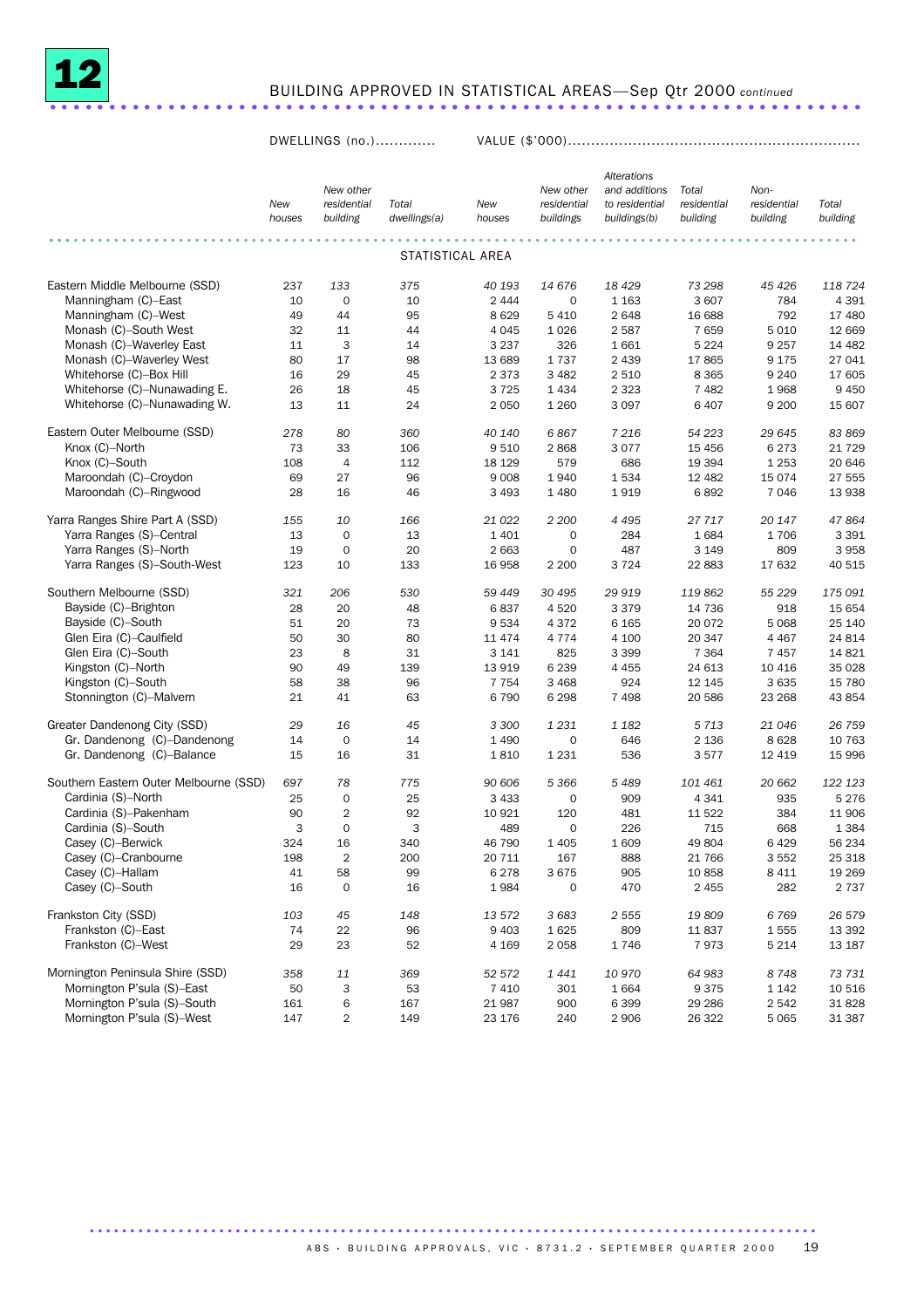

# BUILDING APPROVED IN STATISTICAL AREAS—Sep Qtr 2000 *continued* ....................................................................

DWELLINGS (no.)............. VALUE (\$'000)................................................................

|                                   | New<br>houses  | New other<br>residential<br>building | Total<br>dwellings(a) | New<br>houses    | New other<br>residential<br>buildings | Alterations<br>and additions Total<br>to residential<br>buildings(b) | residential<br>building | Non-<br>residential<br>building | Total<br>building |
|-----------------------------------|----------------|--------------------------------------|-----------------------|------------------|---------------------------------------|----------------------------------------------------------------------|-------------------------|---------------------------------|-------------------|
|                                   |                |                                      |                       | STATISTICAL AREA |                                       |                                                                      |                         |                                 |                   |
| <b>Barwon (SD)</b>                | 384            | 107                                  | 495                   | 53 216           | 11 634                                | 10 4 23                                                              | 75 273                  | 20 910                          | 96 183            |
| Greater Geelong City Part A (SSD) | 179            | 53                                   | 233                   | 24 375           | 3 4 7 3                               | 5582                                                                 | 33 430                  | 12 450                          | 45 880            |
| Bellarine-Inner                   | 32             | $\mathbf 0$                          | 32                    | 3945             | 0                                     | 336                                                                  | 4 2 8 1                 | 919                             | 5 200             |
| Corio-Inner                       | 64             | $\overline{2}$                       | 66                    | 7801             | 150                                   | 1 1 2 7                                                              | 9078                    | 2 3 9 7                         | 11 4 7 5          |
| Geelong                           | 5              | 48                                   | 53                    | 623              | 3 0 2 3                               | 1041                                                                 | 4688                    | 2 5 2 7                         | 7 2 1 5           |
| <b>Geelong West</b>               | 8              | $\mathbf 0$                          | 8                     | 550              | $\mathbf 0$                           | 819                                                                  | 1 3 6 9                 | 758                             | 2 1 2 7           |
| Newton                            | $\overline{7}$ | 3                                    | 10                    | 1691             | 300                                   | 1417                                                                 | 3 4 0 8                 | 860                             | 4 2 6 8           |
| South Barwon-Inner                | 63             | $\mathbf 0$                          | 64                    | 9764             | $\mathbf 0$                           | 842                                                                  | 10 606                  | 4989                            | 15 5 95           |
| East Barwon (SSD)                 | 165            | 46                                   | 214                   | 23 731           | 7 2 2 1                               | 4 1 0 5                                                              | 35 057                  | 7 0 63                          | 42 120            |
| Greater Geelong (C) -Pt B         | 76             | 5                                    | 83                    | 11 259           | 480                                   | 1373                                                                 | 13 112                  | 52                              | 13 164            |
| Queenscliffe (B)                  | $\overline{7}$ | 6                                    | 13                    | 1 4 2 9          | 972                                   | 158                                                                  | 2558                    | $\mathbf 0$                     | 2 5 5 8           |
| Surf Coast (S)-East               | 55             | 3                                    | 59                    | 7 5 9 6          | 380                                   | 972                                                                  | 8948                    | 5 4 5 2                         | 14 400            |
| Surf Coast (S)-West               | 27             | 32                                   | 59                    | 3 4 4 8          | 5 3 8 9                               | 1 603                                                                | 10 440                  | 1559                            | 11 998            |
| West Barwon (SSD)                 | 40             | 8                                    | 48                    | 5 1 0 9          | 940                                   | 736                                                                  | 6785                    | 1 3 9 8                         | 8 1 8 3           |
| Colac-Otway (S)-Colac             | 8              | $\mathbf 0$                          | 8                     | 1 0 8 0          | $\mathbf 0$                           | 184                                                                  | 1 2 6 4                 | 763                             | 2026              |
| Colac-Otway (S)-North             | $\overline{2}$ | $\mathbf 0$                          | $\overline{2}$        | 270              | $\mathbf 0$                           | 82                                                                   | 352                     | $\mathbf 0$                     | 352               |
| Colac-Otway (S)-South             | 14             | 8                                    | 22                    | 1740             | 940                                   | 195                                                                  | 2876                    | 250                             | 3 1 2 6           |
| Golden Plains (S)-North-West      | 5              | $\mathsf{O}\xspace$                  | 5                     | 709              | $\mathbf 0$                           | 82                                                                   | 791                     | $\mathbf 0$                     | 791               |
| Golden Plains (S)-South-East      | 10             | 0                                    | 10                    | 1 1 1 1          | $\mathbf 0$                           | 118                                                                  | 1 2 2 9                 | 385                             | 1614              |
| Greater Geelong (C)-Pt C          | $\mathbf{1}$   | $\mathbf 0$                          | $\mathbf 1$           | 200              | $\mathbf 0$                           | 74                                                                   | 274                     | $\mathbf 0$                     | 274               |
| <b>Western District (SD)</b>      | 61             | 11                                   | 72                    | 8891             | 1 0 6 0                               | 3551                                                                 | 13 502                  | 12 4 78                         | 25 980            |
| Hopkins (SSD)                     | 43             | 11                                   | 54                    | 5985             | 1 0 6 0                               | 1999                                                                 | 9044                    | 10 133                          | 19 178            |
| Corangamite (S)-North             | $\overline{2}$ | $\mathbf 0$                          | 2                     | 210              | $\mathbf 0$                           | 172                                                                  | 382                     | 130                             | 512               |
| Corangamite (S)-South             | 4              | $\mathbf 0$                          | 4                     | 501              | $\mathbf 0$                           | 204                                                                  | 705                     | 1 3 8 4                         | 2 0 8 9           |
| Moyne (S)-North-East              | $1\,$          | $\mathbf 0$                          | $\mathbf 1$           | 280              | $\mathbf 0$                           | 55                                                                   | 335                     | 208                             | 542               |
| Moyne (S)-North-West              | $\mathbf 0$    | $\mathbf 0$                          | $\mathbf 0$           | $\mathbf 0$      | $\mathbf 0$                           | 104                                                                  | 104                     | 0                               | 104               |
| Moyne (S)-South                   | 13             | $\mathbf 0$                          | 13                    | 1725             | $\mathbf 0$                           | 549                                                                  | 2 2 7 4                 | 1 1 0 2                         | 3 3 7 7           |
| Warrnambool (C)                   | 23             | 11                                   | 34                    | 3 2 6 8          | 1 0 6 0                               | 916                                                                  | 5 2 4 4                 | 7 3 1 0                         | 12 554            |
| Lady Julia Percy Island           | $\mathbf 0$    | $\mathbf 0$                          | $\mathbf 0$           | $\mathbf 0$      | $\mathbf 0$                           | $\mathbf 0$                                                          | 0                       | $\mathbf 0$                     | $\mathbf 0$       |
| Glenelg (SSD)                     | 18             | 0                                    | 18                    | 2906             | 0                                     | 1 5 5 1                                                              | 4458                    | 2 3 4 5                         | 6803              |
| Glenelg (S)-Heywood               | 4              | $\mathbf 0$                          | 4                     | 486              | 0                                     | 227                                                                  | 713                     | 0                               | 713               |
| Glenelg (S)-North                 | $1\,$          | $\mathbf 0$                          | $1\,$                 | 190              | $\mathbf 0$                           | 10                                                                   | 200                     | 280                             | 480               |
| Glenelg (S)-Portland              | 3              | $\mathbf 0$                          | 3                     | 458              | $\mathbf 0$                           | 716                                                                  | 1 1 7 4                 | 630                             | 1804              |
| S. Grampians (S)-Hamilton         | 6              | $\mathbf 0$                          | 6                     | 1 1 6 7          | $\mathbf 0$                           | 437                                                                  | 1604                    | 1 4 3 5                         | 3 0 3 9           |
| S. Grampians (S)-Wannon           | $\mathbf 0$    | $\mathbf 0$                          | 0                     | $\mathbf 0$      | $\mathbf 0$                           | 75                                                                   | 75                      | 0                               | 75                |
| S. Grampians (S)-Balance          | 4              | $\mathbf 0$                          | 4                     | 605              | 0                                     | 87                                                                   | 692                     | 0                               | 692               |
| <b>Central Highlands (SD)</b>     | 130            | 25                                   | 155                   | 16 015           | 4688                                  | 4670                                                                 | 25373                   | 14 169                          | 39 542            |
| Ballarat City (SSD)               | 70             | 25                                   | 95                    | 8941             | 4688                                  | 2073                                                                 | 15 702                  | 11 526                          | 27 229            |
| Ballarat (C)-Central              | 13             | 25                                   | 38                    | 1 0 6 4          | 4688                                  | 1 3 0 7                                                              | 7 0 5 9                 | 3768                            | 10826             |
| Ballarat (C)-Inner North          | 34             | $\mathbf 0$                          | 34                    | 5 1 3 3          | 0                                     | 390                                                                  | 5 5 2 3                 | 7 0 8 2                         | 12 605            |
| Ballarat (C)-North                | $\mathbf 1$    | $\mathsf{O}\xspace$                  | $\mathbf 1$           | 149              | 0                                     | 0                                                                    | 149                     | 0                               | 149               |
| Ballarat (C)-South                | 22             | 0                                    | 22                    | 2 5 9 5          | 0                                     | 377                                                                  | 2972                    | 676                             | 3648              |
| East Central Highlands (SSD)      | 50             | 0                                    | 50                    | 6 1 2 0          | 0                                     | 1995                                                                 | 8 1 1 5                 | 1805                            | 9920              |
| Hepburn (S)-East                  | 10             | $\mathsf{O}\xspace$                  | 10                    | 775              | $\mathsf{O}\xspace$                   | 573                                                                  | 1 3 4 8                 | 938                             | 2 2 8 6           |
| Hepburn (S)-West                  | 11             | $\mathsf{O}\xspace$                  | 11                    | 1071             | $\mathbf 0$                           | 420                                                                  | 1491                    | 0                               | 1 4 9 1           |
| Moorabool (S)-Bacchus Marsh       | 17             | $\mathsf{O}\xspace$                  | 17                    | 2644             | 0                                     | 569                                                                  | 3 2 1 3                 | 197                             | 3 4 0 9           |
| Moorabool (S)-Ballan              | 9              | 0                                    | 9                     | 1 3 1 5          | 0                                     | 403                                                                  | 1718                    | 410                             | 2 1 2 8           |
| Moorabool (S)-West                | 3              | 0                                    | 3                     | 316              | 0                                     | 30                                                                   | 346                     | 260                             | 606               |

20 ABS · BUILDING APPROVALS, VIC · 8731.2 · SEPTEMBER QUARTER 2000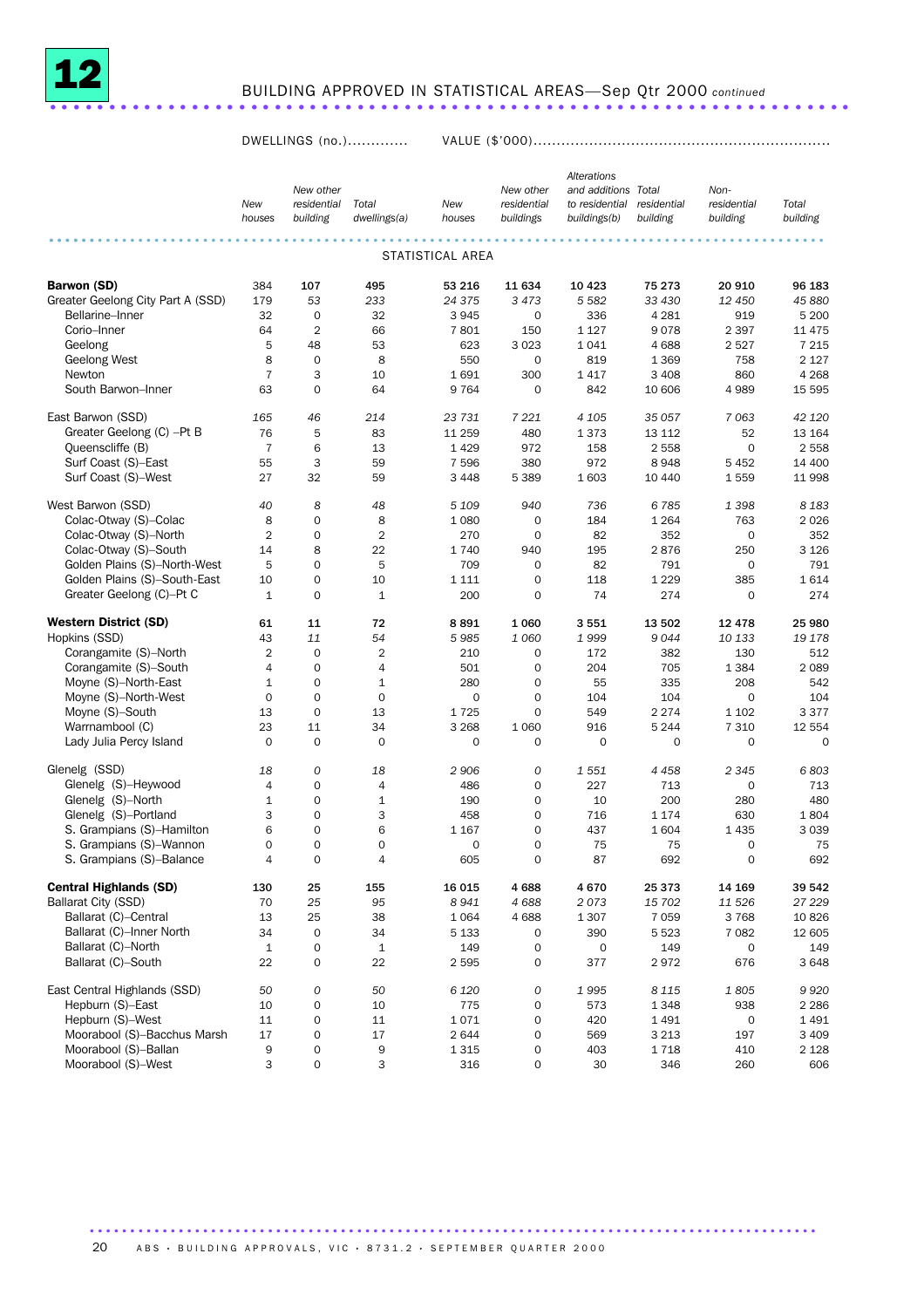

# BUILDING APPROVED IN STATISTICAL AREAS—Sep Qtr 2000 *continued* ....................................................................

DWELLINGS (no.)............. VALUE (\$'000)................................................................

|                                   | New<br>houses  | New other<br>residential<br>building | Total<br>dwellings(a) | New<br>houses       | New other<br>residential<br>buildings | Alterations<br>and additions<br>to residential<br>buildings(b) | Total<br>residential<br>building | Non-<br>residential<br>building | Total<br>building |
|-----------------------------------|----------------|--------------------------------------|-----------------------|---------------------|---------------------------------------|----------------------------------------------------------------|----------------------------------|---------------------------------|-------------------|
|                                   |                |                                      |                       |                     |                                       |                                                                |                                  |                                 |                   |
|                                   |                |                                      |                       | STATISTICAL AREA    |                                       |                                                                |                                  |                                 |                   |
| West Central Highlands (SSD)      | 10             | 0                                    | 10                    | 954                 | 0                                     | 602                                                            | 1 5 5 6                          | 838                             | 2 3 9 4           |
| Ararat (RC)                       | 6              | $\mathbf 0$                          | 6                     | 610                 | 0                                     | 406                                                            | 1016                             | 685                             | 1701              |
| Pyrenees (S)-North                | 3              | $\mathbf 0$                          | 3                     | 279                 | 0                                     | 155                                                            | 434                              | 80                              | 514               |
| Pyrenees (S)-South                | $\mathbf{1}$   | $\mathbf 0$                          | 1                     | 65                  | 0                                     | 41                                                             | 106                              | 73                              | 179               |
| Wimmera (SD)                      | 18             | 0                                    | 18                    | 1980                | 0                                     | 489                                                            | 2469                             | 9072                            | 11 541            |
| South Wimmera (SSD)               | 15             | $\mathcal{O}$                        | 15                    | 1857                | 0                                     | 479                                                            | 2 3 3 6                          | 8 9 9 2                         | 11 329            |
| Horsham (RC)-Central              | 3              | $\mathbf 0$                          | 3                     | 385                 | 0                                     | 122                                                            | 507                              | 3 6 9 5                         | 4 201             |
| Horsham (RC)-Balance              | 3              | $\mathbf 0$                          | 3                     | 285                 | 0                                     | 48                                                             | 333                              | 571                             | 904               |
| N. Grampians (S)-St Arnaud        | $\mathbf{2}$   | $\mathbf 0$                          | $\overline{2}$        | 348                 | 0                                     | 29                                                             | 377                              | $\mathbf 0$                     | 377               |
| N. Grampians (S)-Stawell          | 6              | $\mathbf 0$                          | 6                     | 661                 | 0                                     | 104                                                            | 765                              | 2846                            | 3611              |
| West Wimmera (S)                  | $\mathbf{1}$   | $\mathbf 0$                          | 1                     | 178                 | 0                                     | 176                                                            | 355                              | 1880                            | 2 2 3 5           |
| North Wimmera (SSD)               | 3              | $\mathcal{O}$                        | 3                     | 123                 | 0                                     | 10                                                             | 133                              | 80                              | 213               |
| Hindmarsh (S)                     | $\overline{2}$ | $\mathbf 0$                          | $\overline{2}$        | 98                  | 0                                     | 10                                                             | 108                              | 80                              | 188               |
| Yarriambiack (S)-North            | $\mathbf 0$    | $\mathbf 0$                          | $\mathbf 0$           | $\mathbf 0$         | 0                                     | $\mathbf 0$                                                    | $\mathbf 0$                      | $\mathbf 0$                     | $\mathbf 0$       |
| Yarriambiack (S)-South            | $\mathbf{1}$   | $\mathbf 0$                          | $\mathbf 1$           | 25                  | $\mathsf{O}\xspace$                   | $\mathbf 0$                                                    | 25                               | 0                               | 25                |
| Mallee(SD)                        | 86             | 20                                   | 106                   | 11 548              | 1500                                  | 2 3 1 2                                                        | 15 360                           | 10 402                          | 25 762            |
| Mildura Rural City Part A (SSD)   | 60             | 20                                   | 80                    | 7609                | 1500                                  | 1342                                                           | 10 451                           | 7757                            | 18 207            |
| Mildura (RC)-Pt A                 | 60             | 20                                   | 80                    | 7 609               | 1500                                  | 1342                                                           | 10 451                           | 7 7 5 7                         | 18 20 7           |
| West Mallee (SSD)                 | 6              | $\mathcal{O}$                        | 6                     | 765                 | $\boldsymbol{O}$                      | 108                                                            | 873                              | 447                             | 1 3 2 0           |
| Buloke (S)-North                  | $\mathbf{1}$   | $\mathbf 0$                          | 1                     | 30                  | 0                                     | 50                                                             | 80                               | 0                               | 80                |
| Buloke (S)-South                  | $\mathbf 0$    | $\mathbf 0$                          | $\mathbf 0$           | $\mathbf 0$         | 0                                     | $\mathbf 0$                                                    | $\mathbf 0$                      | 247                             | 247               |
| Mildura (RC)-Pt B                 | 5              | $\mathbf 0$                          | 5                     | 735                 | 0                                     | 58                                                             | 793                              | 200                             | 993               |
| East Mallee (SSD)                 | 20             | 0                                    | 20                    | 3 1 7 4             | 0                                     | 862                                                            | 4036                             | 2 1 9 9                         | 6 2 3 5           |
| Gannawarra (S)                    | 5              | $\mathbf 0$                          | 5                     | 595                 | 0                                     | 502                                                            | 1 0 9 7                          | 1 3 5 8                         | 2 4 5 5           |
| Swan Hill (RC)-Central            | 6              | $\mathbf 0$                          | 6                     | 819                 | 0                                     | 210                                                            | 1 0 2 9                          | 180                             | 1 2 0 9           |
| Swan Hill (RC)-Robinvale          | 5              | $\mathbf 0$                          | 5                     | 1 2 9 2             | 0                                     | 87                                                             | 1 3 8 0                          | 281                             | 1 6 6 0           |
| Swan Hill (RC)-Balance            | $\overline{4}$ | $\mathbf 0$                          | 4                     | 468                 | $\mathbf 0$                           | 63                                                             | 530                              | 380                             | 910               |
| Loddon (SD)                       | 170            | 18                                   | 188                   | 20 433              | 1355                                  | 5716                                                           | 27 505                           | 15 4 34                         | 42 938            |
| Greater Bendigo City Part A (SSD) | 84             | 15                                   | 99                    | 9888                | 1 1 9 5                               | 3576                                                           | 14 659                           | 7930                            | 22 589            |
| Greater Bendigo (C)-Central       | $\overline{7}$ | 10                                   | 17                    | 681                 | 835                                   | 2 0 8 5                                                        | 3 601                            | 2 7 3 8                         | 6 3 4 0           |
| Greater Bendigo (C)-Eaglehawk     | 5              | $\mathbf 0$                          | 5                     | 483                 | $\mathbf 0$                           | 146                                                            | 629                              | 200                             | 829               |
| Greater Bendigo (C)-Inner East    | 34             | 5                                    | 39                    | 4 1 0 9             | 360                                   | 782                                                            | 5 2 5 1                          | 3 9 5 0                         | 9 2 0 1           |
| Greater Bendigo (C)-Inner North   | 8              | $\mathbf 0$                          | 8                     | 852                 | $\mathbf 0$                           | 214                                                            | 1 0 6 6                          | 485                             | 1550              |
| Greater Bendigo (C)-Inner West    | 21             | $\Omega$                             | 21                    | 2 7 8 0             | $\Omega$                              | 296                                                            | 3076                             | 407                             | 3 4 8 4           |
| Greater Bendigo (C)-S'saye        | 9              | $\mathbf 0$                          | 9                     | 983                 | $\mathsf{O}\xspace$                   | 53                                                             | 1036                             | 150                             | 1 1 8 6           |
| North Loddon (SSD)                | 39             | 3                                    | 42                    | 4 1 5 6             | 160                                   | 919                                                            | 5 2 3 5                          | 5461                            | 10 695            |
| C. Goldfields (S)-M'borough       | 3              | $\mathbf 0$                          | 3                     | 366                 | 0                                     | 111                                                            | 478                              | 1 3 5 0                         | 1828              |
| C. Goldfields (S)-Balance         | 3              | $\mathbf 0$                          | 3                     | 226                 | $\mathsf{O}\xspace$                   | 165                                                            | 391                              | 0                               | 391               |
| Gr Bendigo (C)-Pt B               | 10             | $\mathbf 0$                          | 10                    | 1 0 2 5             | 0                                     | 298                                                            | 1 3 2 3                          | 60                              | 1 3 8 3           |
| Loddon (S)-North                  | $\mathbf 0$    | $\mathbf 0$                          | $\mathbf 0$           | $\mathsf{O}\xspace$ | 0                                     | 40                                                             | 40                               | 99                              | 139               |
| Loddon (S)-South                  | 5              | $\mathbf 0$                          | 5                     | 497                 | $\mathbf 0$                           | 36                                                             | 532                              | 2 3 9 6                         | 2928              |
| Mount Alexander (S)–C'maine       | 3              | 3                                    | 6                     | 327                 | 160                                   | 113                                                            | 600                              | 997                             | 1596              |
| Mount Alexander (S)-Balance       | 15             | $\mathbf 0$                          | 15                    | 1716                | $\mathsf{O}\xspace$                   | 155                                                            | 1872                             | 559                             | 2 4 3 1           |
| South Loddon (SSD)                | 47             | 0                                    | 47                    | 6389                | 0                                     | 1 2 2 2                                                        | 7611                             | 2043                            | 9653              |
| Macedon Ranges (S)-Kyneton        | $\overline{7}$ | $\mathbf 0$                          | $\overline{7}$        | 845                 | $\mathsf{O}\xspace$                   | 233                                                            | 1078                             | 300                             | 1378              |
| Macedon Ranges (S)-Romsey         | 13             | $\mathsf{O}\xspace$                  | 13                    | 1596                | $\mathsf{O}\xspace$                   | 301                                                            | 1897                             | 237                             | 2 1 3 3           |
| Macedon Ranges (S)-Balance        | 27             | 0                                    | 27                    | 3948                | 0                                     | 688                                                            | 4 6 3 6                          | 1506                            | 6 142             |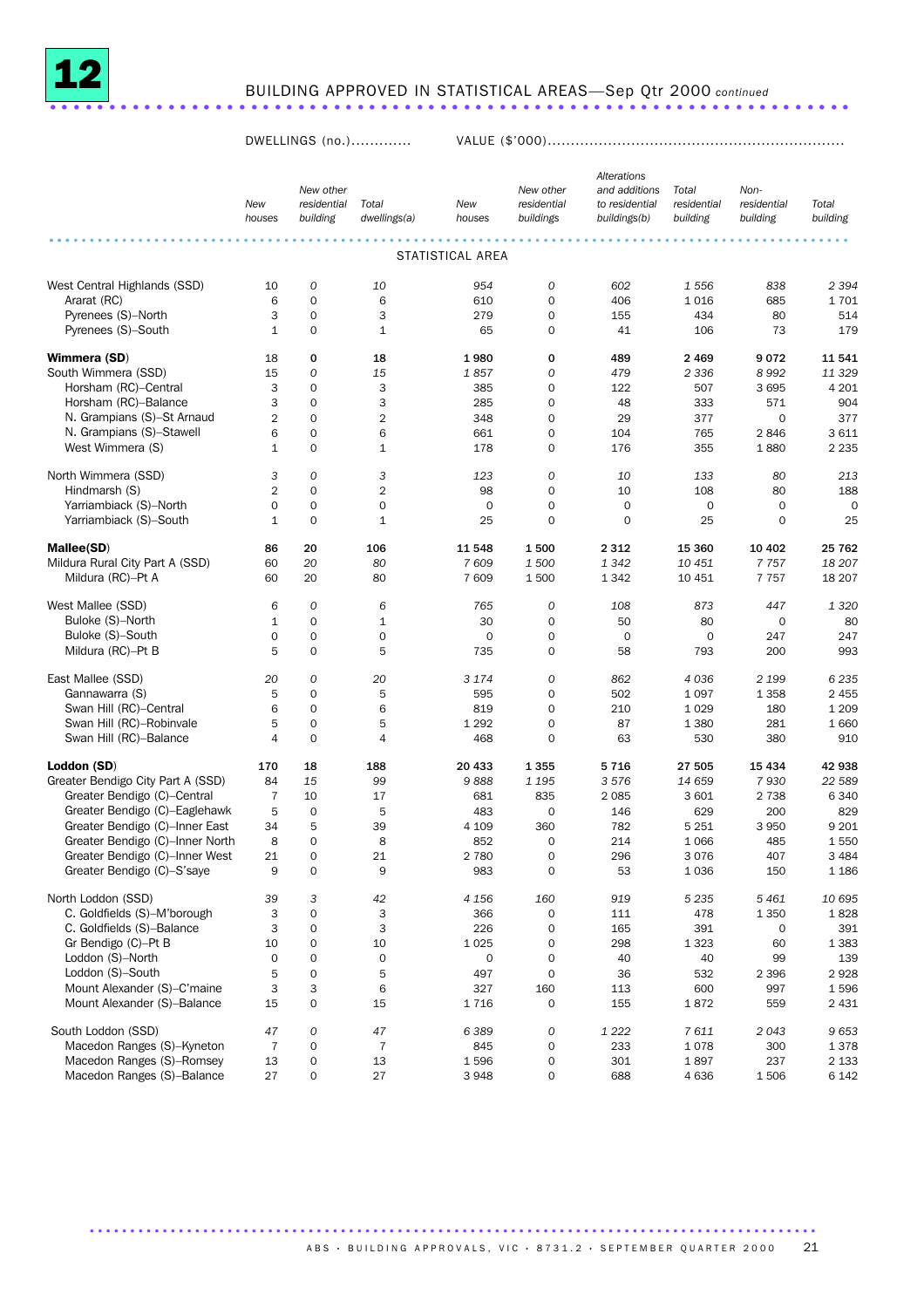

# BUILDING APPROVED IN STATISTICAL AREAS—Sep Qtr 2000 *continued* .....................................................................

DWELLINGS (no.).............. VALUE (\$'000)................................................................

|                                      |                |                         |                       |               |                          | <b>Alterations</b>             |                         |                         |                   |  |  |
|--------------------------------------|----------------|-------------------------|-----------------------|---------------|--------------------------|--------------------------------|-------------------------|-------------------------|-------------------|--|--|
|                                      |                | New other               |                       |               | New other                | and additions                  | Total                   | Non-                    |                   |  |  |
|                                      | New<br>houses  | residential<br>building | Total<br>dwellings(a) | New<br>houses | residential<br>buildings | to residential<br>buildings(b) | residential<br>building | residential<br>building | Total<br>building |  |  |
|                                      |                |                         |                       |               |                          |                                |                         |                         |                   |  |  |
| STATISTICAL AREA                     |                |                         |                       |               |                          |                                |                         |                         |                   |  |  |
| Goulburn (SD)                        | 244            | 20                      | 265                   | 31 496        | 1631                     | 5 3 8 6                        | 38 513                  | 26 4 61                 | 64 974            |  |  |
| Greater Shepparton City Part A (SSD) | 62             | 18                      | 80                    | 7 5 24        | 1521                     | 867                            | 9912                    | 7701                    | 17613             |  |  |
| Gr. Shepparton (C) Pt A              | 62             | 18                      | 80                    | 7 5 2 4       | 1521                     | 867                            | 9912                    | 7 701                   | 17 613            |  |  |
| North Goulburn (SSD)                 | 79             | $\mathcal{O}$           | 79                    | 9994          | 0                        | 2085                           | 12079                   | 13 2 23                 | 25 302            |  |  |
| Campaspe (S)-Echuca                  | 14             | $\mathbf 0$             | 14                    | 1970          | $\mathbf 0$              | 201                            | 2 1 7 1                 | 5 2 4 3                 | 7 4 1 4           |  |  |
| Campaspe (S)-Kyabram                 | 13             | $\mathbf 0$             | 13                    | 1663          | $\mathbf 0$              | 303                            | 1966                    | 668                     | 2 6 3 4           |  |  |
| Campaspe (S)-Rochester               | 10             | $\mathbf 0$             | 10                    | 931           | $\mathbf 0$              | 106                            | 1037                    | $\mathbf 0$             | 1 0 3 7           |  |  |
| Campaspe (S)-South                   | $\overline{2}$ | $\mathbf 0$             | $\overline{2}$        | 235           | $\mathbf 0$              | 75                             | 310                     | $\mathbf 0$             | 310               |  |  |
| Gr. Shepparton (C)-Pt B East         | $\overline{2}$ | $\mathbf 0$             | $\overline{2}$        | 399           | $\mathbf 0$              | 92                             | 491                     | $\mathbf 0$             | 491               |  |  |
| Gr. Shepparton (C)-Pt B West         | 5              | $\mathbf 0$             | 5                     | 726           | $\mathbf 0$              | 190                            | 916                     | 3838                    | 4 7 5 4           |  |  |
| Moira (S)-East                       | 15             | $\mathbf 0$             | 15                    | 1826          | $\mathbf 0$              | 294                            | 2 1 2 0                 | 780                     | 2 9 0 0           |  |  |
| Moira (S)-West                       | 18             | $\mathbf 0$             | 18                    | 2 2 4 3       | $\mathbf 0$              | 825                            | 3 0 6 8                 | 2694                    | 5 7 6 2           |  |  |
| South Goulburn (SSD)                 | 29             | $\overline{c}$          | 32                    | 4898          | 110                      | 925                            | 5932                    | 2 5 4 2                 | 8 4 7 5           |  |  |
| Delatite (S)-Benalla                 | 6              | $\overline{2}$          | 9                     | 715           | 110                      | 198                            | 1023                    | 1 2 9 2                 | 2 3 1 5           |  |  |
| Delatite (S)-North                   | $\mathbf{1}$   | $\mathbf 0$             | $\mathbf{1}$          | 110           | $\mathbf 0$              | 71                             | 181                     | $\mathbf 0$             | 181               |  |  |
| Delatite (S)-South                   | 11             | $\mathbf 0$             | 11                    | 2092          | $\mathbf 0$              | 161                            | 2 2 5 3                 | 1 2 5 0                 | 3 5 0 3           |  |  |
| Strathbogie (S)                      | 11             | $\mathbf 0$             | 11                    | 1981          | $\mathbf 0$              | 495                            | 2 4 7 6                 | $\mathbf 0$             | 2 4 7 6           |  |  |
|                                      |                |                         |                       |               |                          |                                |                         |                         |                   |  |  |
| South West Goulburn (SSD)            | 74             | $\mathcal{O}$           | 74                    | 9082          | 0                        | 1 509                          | 10 591                  | 2994                    | 13 584            |  |  |
| Mitchell (S)-North                   | 9              | $\mathbf 0$             | 9                     | 1 1 1 0       | $\mathbf 0$              | 240                            | 1349                    | 1610                    | 2959              |  |  |
| Mitchell (S)-South                   | 46             | $\mathbf 0$             | 46                    | 6 0 0 3       | $\mathbf 0$              | 656                            | 6659                    | 1072                    | 7 7 3 1           |  |  |
| Murrindindi (S)-East                 | 5              | $\mathbf 0$             | 5                     | 491           | $\mathbf 0$              | 268                            | 759                     | 312                     | 1071              |  |  |
| Murrindindi (S)-West                 | 14             | $\mathbf 0$             | 14                    | 1478          | $\mathbf 0$              | 345                            | 1823                    | $\mathbf 0$             | 1823              |  |  |
| <b>Ovens-Murray (SD)</b>             | 93             | 4                       | 99                    | 11840         | 274                      | 2527                           | 14 640                  | 28 4 4 9                | 43 089            |  |  |
| Wodonga (SSD)                        | 49             | $\overline{4}$          | 55                    | 6557          | 274                      | 1 1 6 4                        | 7995                    | 24 3 7 5                | 32 370            |  |  |
| Indigo $(S)$ -Pt A                   | 13             | $\mathbf 0$             | 15                    | 1708          | $\mathbf 0$              | 454                            | 2 1 6 2                 | 155                     | 2 3 1 7           |  |  |
| Towong (S)-Pt A                      | $\mathbf{1}$   | $\mathbf 0$             | $\mathbf{1}$          | 118           | $\mathbf 0$              | 97                             | 215                     | $\mathbf 0$             | 215               |  |  |
| Wodonga (RC)                         | 35             | 4                       | 39                    | 4731          | 274                      | 614                            | 5 6 18                  | 24 2 20                 | 29838             |  |  |
| West Ovens-Murray (SSD)              | 22             | 0                       | 22                    | 2 7 8 5       | 0                        | 637                            | 3 4 2 2                 | 2 3 3 5                 | 5 7 5 7           |  |  |
| Indigo $(S)$ -Pt B                   | 3              | $\mathbf 0$             | 3                     | 249           | $\mathbf 0$              | 110                            | 358                     | 575                     | 933               |  |  |
| Wangaratta (RC)-Central              | 8              | $\mathbf 0$             | 8                     | 1 2 2 5       | $\mathbf 0$              | 370                            | 1595                    | 1 3 6 0                 | 2955              |  |  |
| Wangaratta (RC)-North                | $\overline{7}$ | $\mathbf 0$             | $\overline{7}$        | 891           | $\mathbf 0$              | 122                            | 1013                    | 400                     | 1 4 1 3           |  |  |
| Wangaratta (RC)-South                | 4              | $\Omega$                | $\overline{4}$        | 421           | $\mathbf 0$              | 35                             | 456                     | $\mathbf 0$             | 456               |  |  |
| East Ovens-Murray (SSD)              | 22             | $\mathcal{O}$           | 22                    | 2498          | $\boldsymbol{0}$         | 725                            | 3 2 2 3                 | 1739                    | 4 9 6 2           |  |  |
| Alpine (S)-East                      | 13             | $\Omega$                | 13                    | 1607          | $\mathbf 0$              | 514                            | 2 1 2 1                 | $\mathbf 0$             | 2 1 2 1           |  |  |
| Alpine (S)-West                      | 6              | 0                       | 6                     | 572           | $\mathsf{O}\xspace$      | 160                            | 732                     | 1 2 2 2                 | 1954              |  |  |
| Towong (S)-Pt B                      | 3              | $\mathbf 0$             | 3                     | 319           | $\mathbf 0$              | 51                             | 370                     | 516                     | 887               |  |  |
| <b>East Gippsland (SD)</b>           | 78             | 0                       | 78                    | 7877          | 0                        | 2920                           | 10 797                  | 2475                    | 13 27 2           |  |  |
| East Gippsland Shire (SSD)           | 54             | 0                       | 54                    | 5714          | 0                        | 1472                           | 7 1 8 6                 | 1398                    | 8 5 8 4           |  |  |
| E. Gippsland (S)-Bairnsdale          | 42             | $\mathbf 0$             | 42                    | 4 4 7 9       | 0                        | 1 0 8 0                        | 5 5 5 9                 | 1 0 9 9                 | 6658              |  |  |
| E. Gippsland (S)-Orbost              | $\sqrt{4}$     | $\mathbf 0$             | $\sqrt{4}$            | 447           | $\mathsf{O}\xspace$      | 224                            | 671                     | 0                       | 671               |  |  |
| E. Gippsland (S)-South-West          | 5              | $\mathbf 0$             | 5                     | 648           | $\mathsf{O}\xspace$      | 139                            | 787                     | 201                     | 988               |  |  |
| E. Gippsland (S)-Balance             | 3              | $\mathbf 0$             | 3                     | 140           | 0                        | 29                             | 169                     | 98                      | 267               |  |  |
| Wellington Shire (SSD)               | 24             | 0                       | 24                    | 2 1 6 3       | 0                        | 1448                           | 3611                    | 1077                    | 4688              |  |  |
| Wellington (S)-Alberton              | $\mathbf 1$    | 0                       | $\mathbf 1$           | 54            | $\mathsf{O}\xspace$      | 294                            | 348                     | $\mathbf 0$             | 348               |  |  |
| Wellington (S)-Avon                  | $\overline{2}$ | $\mathbf 0$             | 2                     | 267           | 0                        | 95                             | 361                     | 201                     | 562               |  |  |
| Wellington (S)-Maffra                | 3              | 0                       | 3                     | 303           | $\mathsf{O}\xspace$      | 347                            | 650                     | 306                     | 956               |  |  |
| Wellington (S)-Rosedale              | 12             | $\mathbf 0$             | $12\,$                | 919           | $\mathsf{O}\xspace$      | 268                            | 1 1 8 7                 | $\mathbf 0$             | 1 1 8 7           |  |  |
| Wellington (S)-Sale                  | 6              | 0                       | 6                     | 620           | $\mathsf{O}\xspace$      | 445                            | 1 0 6 5                 | 570                     | 1635              |  |  |
|                                      |                |                         |                       |               |                          |                                |                         |                         |                   |  |  |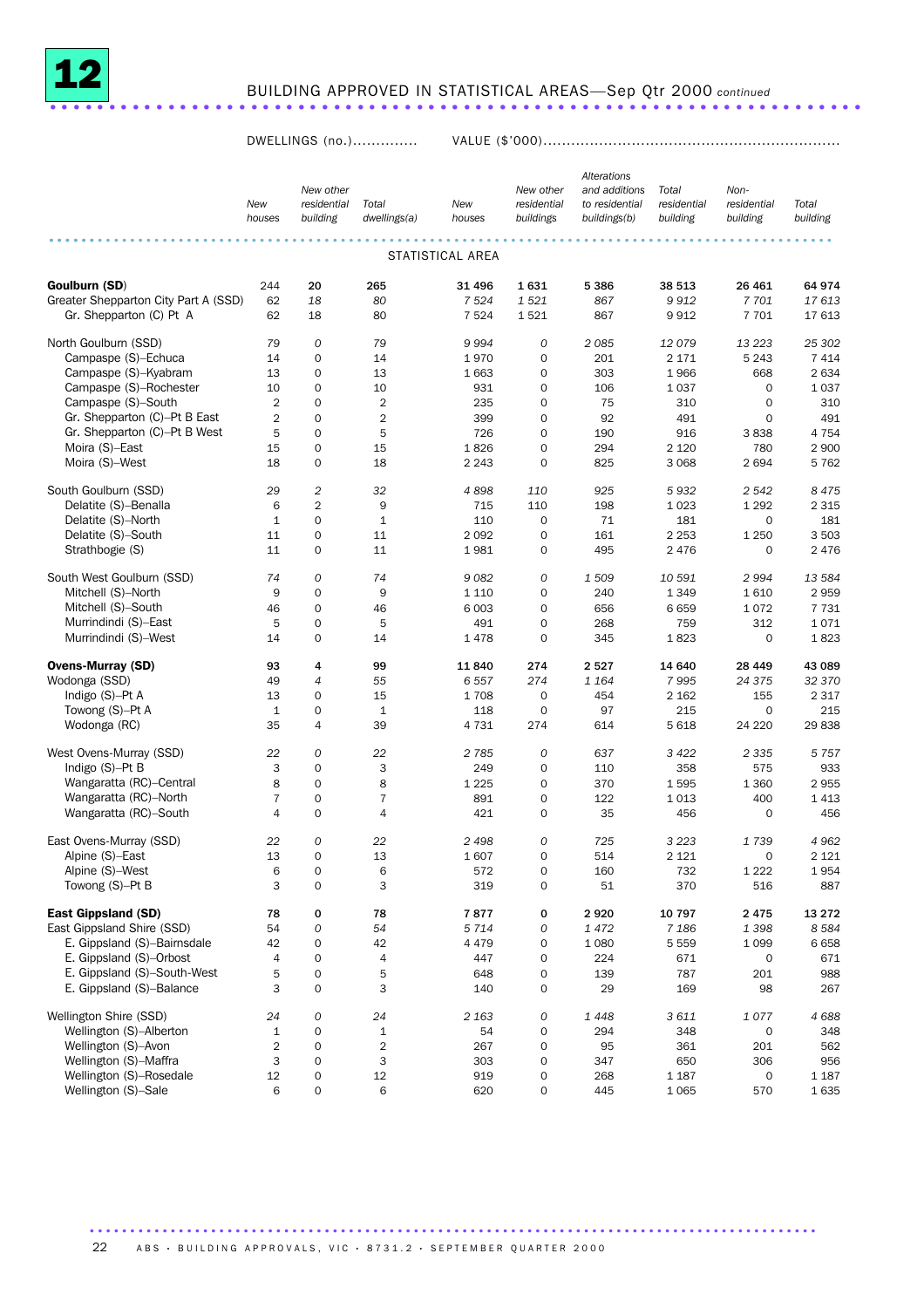

### BUILDING APPROVED IN STATISTICAL AREAS—Sep Qtr 2000 *continued* ......................................................................

DWELLINGS (no.)............. VALUE (\$'000)................................................................

|                               |                      | New other               |                       |                         | New other                | <b>Alterations</b><br>and additions | Total                   | Non-                    |                   |
|-------------------------------|----------------------|-------------------------|-----------------------|-------------------------|--------------------------|-------------------------------------|-------------------------|-------------------------|-------------------|
|                               | <b>New</b><br>houses | residential<br>building | Total<br>dwellings(a) | <b>New</b><br>houses    | residential<br>buildings | to residential<br>buildings(b)      | residential<br>building | residential<br>building | Total<br>building |
|                               |                      |                         |                       |                         |                          |                                     |                         |                         |                   |
|                               |                      |                         |                       | <b>STATISTICAL AREA</b> |                          |                                     |                         |                         |                   |
| Gippsland (SD)                | 217                  | 18                      | 239                   | 23 534                  | 2654                     | 4756                                | 30 944                  | 16 4 44                 | 47 388            |
| La Trobe Valley (SSD)         | 42                   | $\Omega$                | 42                    | 5271                    | $\Omega$                 | 1 2 3 9                             | 6 5 1 0                 | 5 2 4 9                 | 11 759            |
| Baw Baw (S)-Pt A              | 11                   | $\mathbf 0$             | 11                    | 971                     | $\mathbf 0$              | 98                                  | 1 0 6 9                 | $\mathbf 0$             | 1 0 6 9           |
| Latrobe (C)-Moe               | $\overline{4}$       | $\mathbf 0$             | $\overline{4}$        | 557                     | $\mathbf 0$              | 210                                 | 767                     | 377                     | 1 1 4 4           |
| Latrobe (C)-Morwell           | $\overline{7}$       | $\mathbf 0$             | $\overline{7}$        | 745                     | $\mathbf 0$              | 236                                 | 981                     | 1 0 2 4                 | 2 0 0 5           |
| Latrobe (C)-Traralgon         | 19                   | $\mathbf 0$             | 19                    | 2815                    | $\mathbf 0$              | 679                                 | 3 4 9 4                 | 3849                    | 7 3 4 2           |
| Latrobe (C)-Balance           | $\mathbf{1}$         | $\mathbf 0$             | $\mathbf 1$           | 183                     | $\mathbf 0$              | 15                                  | 198                     | $\mathbf 0$             | 198               |
| West Gippsland (SSD)          | 33                   | 0                       | 33                    | 4 3 9 6                 | 0                        | 990                                 | 5 3 8 6                 | 3 7 5 2                 | 9 1 3 8           |
| Baw Baw (S)-Pt B East         | 5                    | $\mathbf 0$             | 5                     | 770                     | $\mathbf 0$              | 151                                 | 921                     | 80                      | 1 0 0 1           |
| Baw Baw (S)-Pt B West         | 28                   | $\mathbf 0$             | 28                    | 3 6 2 6                 | $\mathbf 0$              | 839                                 | 4 4 6 5                 | 3672                    | 8 1 3 7           |
| Yarra Ranges (S)-Pt B         | $\Omega$             | $\mathbf 0$             | $\mathbf 0$           | $\mathbf 0$             | $\mathbf 0$              | $\mathbf 0$                         | $\mathbf 0$             | $\mathbf 0$             | $\mathbf 0$       |
| South Gippsland (SSD)         | 142                  | 18                      | 164                   | 13868                   | 2654                     | 2 5 2 7                             | 19 0 49                 | 7442                    | 26 491            |
| Bass Coast (S)-Phillip Island | 57                   | 15                      | 74                    | 5 2 5 1                 | 2 2 7 9                  | 1 2 0 4                             | 8 7 3 4                 | 3 0 5 5                 | 11 789            |
| Bass Coast (S)-Balance        | 51                   | 3                       | 56                    | 4887                    | 375                      | 705                                 | 5967                    | 908                     | 6875              |
| South Gippsland (S)-Central   | 14                   | $\mathbf 0$             | 14                    | 1 3 3 7                 | $\mathbf 0$              | 272                                 | 1 609                   | 1868                    | 3 4 7 7           |
| South Gippsland (S)-East      | 14                   | 0                       | 14                    | 1582                    | $\mathbf 0$              | 170                                 | 1753                    | 575                     | 2 3 2 8           |
| South Gippsland (S)-West      | 6                    | $\mathbf 0$             | 6                     | 810                     | $\mathbf 0$              | 176                                 | 987                     | 1 0 3 6                 | 2 0 2 2           |
| French Island                 | $\Omega$             | $\Omega$                | $\mathbf 0$           | $\mathbf 0$             | $\Omega$                 | $\mathbf 0$                         | $\mathbf 0$             | $\mathbf 0$             | $\Omega$          |
| <b>Bass Strait Islands</b>    | $\Omega$             | $\Omega$                | $\Omega$              | $\Omega$                | $\Omega$                 | $\Omega$                            | $\Omega$                | $\Omega$                | $\Omega$          |
|                               |                      |                         |                       |                         |                          |                                     |                         |                         |                   |
|                               |                      |                         |                       | STATISTICAL DISTRICT    |                          |                                     |                         |                         |                   |
| Albury-Wodonga (NSW/Vic)      | 93                   | 4                       | 99                    | 11 742                  | 274                      | 2631                                | 14 647                  | 24 978                  | 39 625            |
| Geelong Vic                   | 179                  | 53                      | 233                   | 24 375                  | 3 4 7 3                  | 5 5 8 2                             | 33 4 30                 | 12 450                  | 45 880            |
| <b>Ballarat Vic</b>           | 70                   | 25                      | 95                    | 8941                    | 4688                     | 2073                                | 15 702                  | 11 5 26                 | 27 229            |
| Bendigo Vic                   | 84                   | 15                      | 99                    | 9888                    | 1 1 9 5                  | 3576                                | 14 659                  | 7930                    | 22 589            |
| Shepparton Vic                | 62                   | 18                      | 80                    | 7 5 2 4                 | 1521                     | 867                                 | 9912                    | 7 7 0 1                 | 17613             |
| La Trobe Valley Vic           | 42                   | $\mathbf 0$             | 42                    | 5 2 7 1                 | $\mathbf 0$              | 1 2 3 9                             | 6510                    | 5 2 4 9                 | 11 759            |
| Mildura Vic                   | 60                   | 20                      | 80                    | 7 609                   | 1500                     | 1342                                | 10 451                  | 7 7 5 7                 | 18 20 7           |

(a) Includes conversions and dwelling units approved as part of alterations and additions or the construction of non-residential buildings.

................................................................................................... .

..........................................................................................

(b) Refer to Explanatory Notes paragraph 12.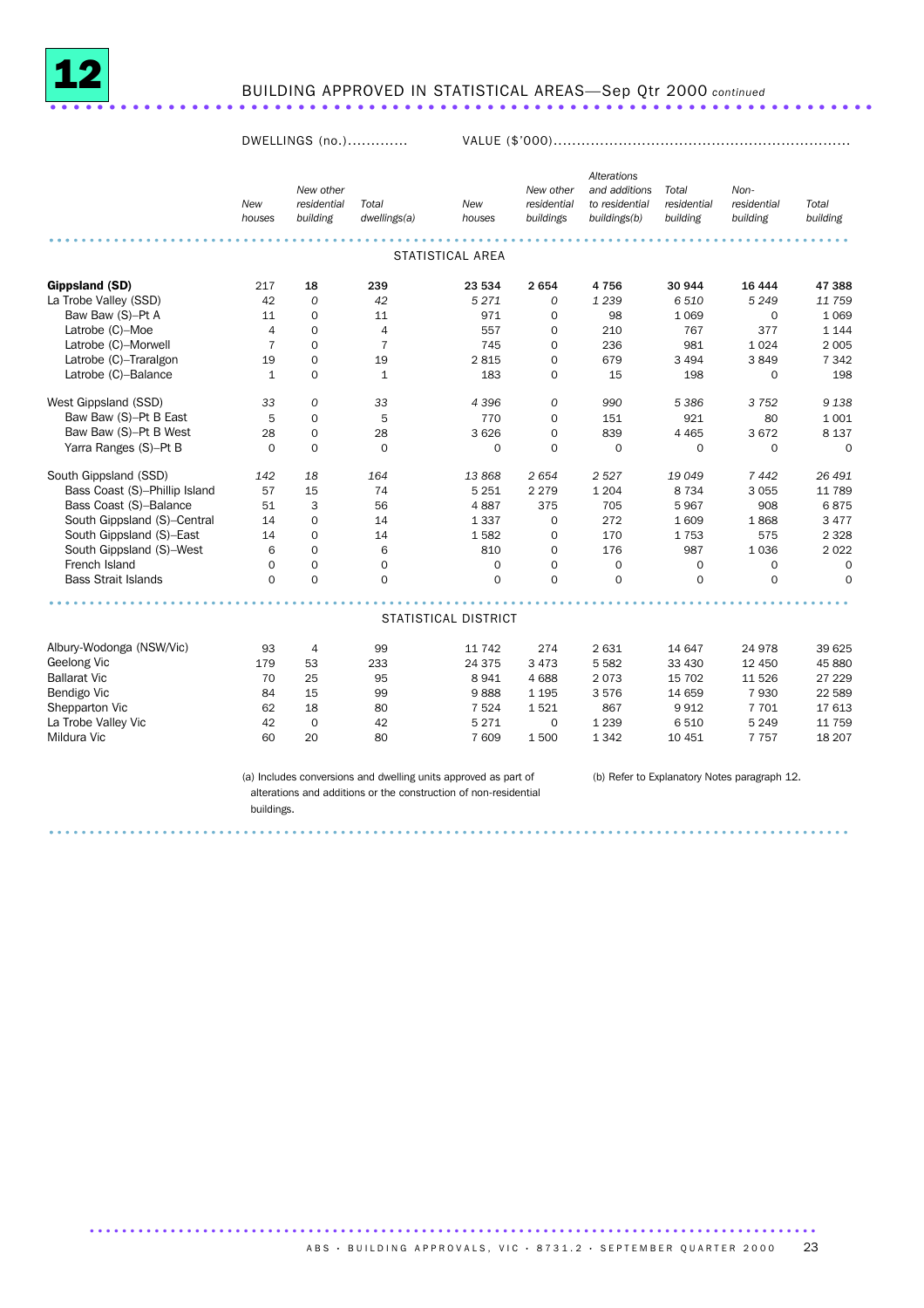## EXPLANATORY NOTES

........................................................... .....

| <b>INTRODUCTION</b>             | 1 This publication presents monthly details of building work approved.                                                                                                                                                                                                                                                                                                                                                                                                                         |  |  |  |  |  |  |
|---------------------------------|------------------------------------------------------------------------------------------------------------------------------------------------------------------------------------------------------------------------------------------------------------------------------------------------------------------------------------------------------------------------------------------------------------------------------------------------------------------------------------------------|--|--|--|--|--|--|
| SCOPE                           | 2 Statistics of building work approved are compiled from:<br>permits issued by licensed building surveyors;<br>Ξ<br>contracts let or day labour work authorised by Commonwealth, State,<br>٠<br>semi-government and local government authorities;<br>major building activity in areas not subject to normal administrative approval<br>٠<br>e.g. building on remote mine sites.                                                                                                                |  |  |  |  |  |  |
|                                 | 3 The scope of the survey comprises the following activities:<br>construction of new buildings;<br>٠<br>alterations and additions to existing buildings;<br>п<br>approved non-structural renovation and refurbishment work;<br>approved installation of integral building fixtures.<br>٠                                                                                                                                                                                                       |  |  |  |  |  |  |
|                                 | From July 1990, the statistics include:<br>all approved new residential building valued at \$10,000 or more<br>٠<br>approved alterations and additions to residential building valued at \$10,000 or<br>٠<br>more<br>all approved non-residential building jobs valued at \$50,000 or more.<br>٠                                                                                                                                                                                               |  |  |  |  |  |  |
|                                 | Excluded from the statistics is:<br>construction activity not defined as building (e.g. construction of roads,<br>bridges, railways, earthworks, etc.). Statistics for this activity can be found in<br>Engineering Construction Activity, Australia (Cat. no. 8762.0).                                                                                                                                                                                                                        |  |  |  |  |  |  |
| VALUE DATA                      | 4 Value data are derived by aggregation of the estimated value of building work<br>when completed as reported on approval documents. Such value data excludes the<br>value of land and landscaping but includes site preparation. These estimates are<br>usually a reliable indicator of the completed value of 'houses'. However, for 'other<br>residential buildings' and 'non-residential buildings', these estimates can differ<br>significantly from the completed value of the building. |  |  |  |  |  |  |
| OWNERSHIP                       | 5 Building ownership is classified as either public or private sector and is based on<br>the sector of intended owner of the completed building at the time of approval.<br>Residential buildings constructed by private sector builders under government<br>housing authority schemes are classified as public sector when the authority has<br>contracted, or intends to contract, to purchase the building on or before<br>completion.                                                      |  |  |  |  |  |  |
| <b>BUILDING CLASSIFICATIONS</b> | 6 Building approvals are classified both by the Type of Building (e.g. 'house',<br>'factory') and by the Type of Work involved (e.g. 'new', 'alterations and additions').<br>These classifications are often used in conjunction with each other to describe<br>building approvals in this publication.                                                                                                                                                                                        |  |  |  |  |  |  |
|                                 | 7 The Type of Building classification refers to the intended major function of a<br>building. A building which is ancillary to other buildings or forms a part of a group<br>of related buildings is classified to the function of the building, not to the function<br>of the group as a whole.                                                                                                                                                                                               |  |  |  |  |  |  |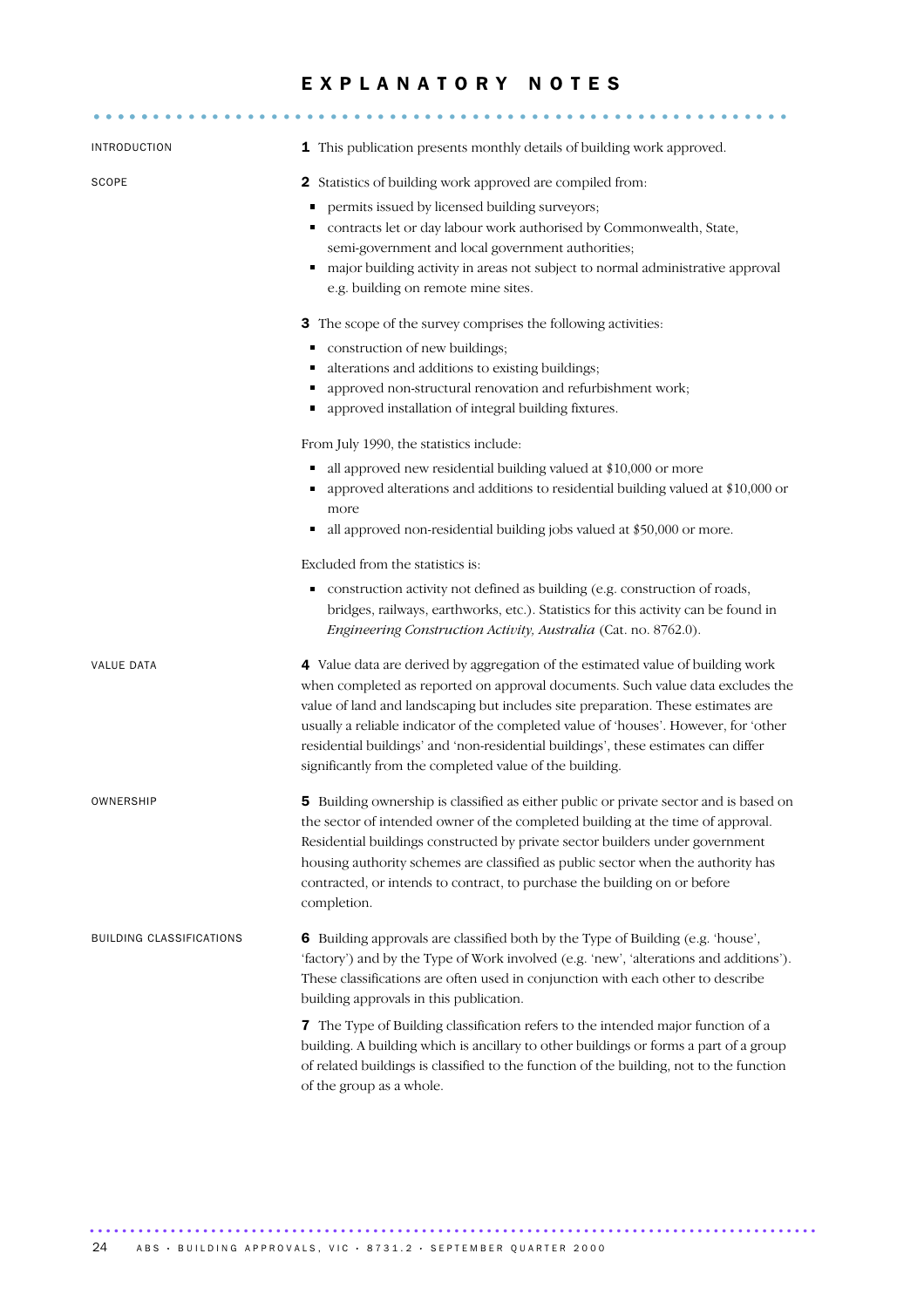## E X P L A N A T O R Y N O T E S

| 8 An example is the treatment of building work approved for a factory complex.<br>For instance, a detached administration building would be classified to Offices, a<br>detached cafeteria building to Shops, while the factory buildings would be<br>classified to Factories.<br>9 An exception to this rule is the treatment of group accommodation buildings.<br>For example, a student accommodation building on a university campus would be<br>classified to Education.<br>10 In the case of a large multi-function building, i.e. a single large physical<br>building which, at the time of approval is intended to have more than one purpose<br>(e.g. a hotel/shops/casino project), the ABS endeavours to split the approval details<br>according to each main function.<br>11 Where this is not possible because separate details cannot be obtained, the<br>building is classified to the predominant function of the building on the basis of the<br>function which represents the highest proportion of the total value of the project.<br>12 The Type of Work classification refers to the building activity carried out:<br>New; Alterations and additions; or Conversion. See the Glossary for definitions of<br>these terms. Prior to the April 1998 issue of this publication, Conversions were<br>published as part of a category called 'Conversions, etc.'. From the April 1998 issue<br>onwards, Conversion jobs are shown separately in tables 5 and 6. However, in<br>other tables they are included within existing categories, as follows: in tables 1, 2,<br>11 and 12 they are included in the appropriate Type of Building category, and in |
|---------------------------------------------------------------------------------------------------------------------------------------------------------------------------------------------------------------------------------------------------------------------------------------------------------------------------------------------------------------------------------------------------------------------------------------------------------------------------------------------------------------------------------------------------------------------------------------------------------------------------------------------------------------------------------------------------------------------------------------------------------------------------------------------------------------------------------------------------------------------------------------------------------------------------------------------------------------------------------------------------------------------------------------------------------------------------------------------------------------------------------------------------------------------------------------------------------------------------------------------------------------------------------------------------------------------------------------------------------------------------------------------------------------------------------------------------------------------------------------------------------------------------------------------------------------------------------------------------------------------------------------------------------------------------|
|                                                                                                                                                                                                                                                                                                                                                                                                                                                                                                                                                                                                                                                                                                                                                                                                                                                                                                                                                                                                                                                                                                                                                                                                                                                                                                                                                                                                                                                                                                                                                                                                                                                                           |
|                                                                                                                                                                                                                                                                                                                                                                                                                                                                                                                                                                                                                                                                                                                                                                                                                                                                                                                                                                                                                                                                                                                                                                                                                                                                                                                                                                                                                                                                                                                                                                                                                                                                           |
|                                                                                                                                                                                                                                                                                                                                                                                                                                                                                                                                                                                                                                                                                                                                                                                                                                                                                                                                                                                                                                                                                                                                                                                                                                                                                                                                                                                                                                                                                                                                                                                                                                                                           |
|                                                                                                                                                                                                                                                                                                                                                                                                                                                                                                                                                                                                                                                                                                                                                                                                                                                                                                                                                                                                                                                                                                                                                                                                                                                                                                                                                                                                                                                                                                                                                                                                                                                                           |
| tables 3, 4,11 and 12 they are included in the 'Alterations and additions to<br>residential buildings' category.                                                                                                                                                                                                                                                                                                                                                                                                                                                                                                                                                                                                                                                                                                                                                                                                                                                                                                                                                                                                                                                                                                                                                                                                                                                                                                                                                                                                                                                                                                                                                          |
| 13 Seasonal adjustment is a means of removing the estimated effects of seasonal<br>variation from the series so that the effects of other influences can be more clearly<br>recognised.                                                                                                                                                                                                                                                                                                                                                                                                                                                                                                                                                                                                                                                                                                                                                                                                                                                                                                                                                                                                                                                                                                                                                                                                                                                                                                                                                                                                                                                                                   |
| 14 In the seasonal adjustment of series, account has been taken of both normal<br>seasonal factors and 'trading day' effects arising from the varying numbers of<br>Sundays, Mondays, Tuesdays, etc. in the month. Adjustment has also been made<br>for the influence of Easter which may affect the March and April estimates<br>differently.                                                                                                                                                                                                                                                                                                                                                                                                                                                                                                                                                                                                                                                                                                                                                                                                                                                                                                                                                                                                                                                                                                                                                                                                                                                                                                                            |
| 15 Seasonal adjustment does not remove from the series the effect of irregular or<br>non-seasonal influences (e.g. the approval of large projects or a change in the<br>administrative arrangements of approving authorities).                                                                                                                                                                                                                                                                                                                                                                                                                                                                                                                                                                                                                                                                                                                                                                                                                                                                                                                                                                                                                                                                                                                                                                                                                                                                                                                                                                                                                                            |
| 16 Some of the component series have been seasonally adjusted independently.<br>Therefore, the adjusted components may not add to the adjusted totals.                                                                                                                                                                                                                                                                                                                                                                                                                                                                                                                                                                                                                                                                                                                                                                                                                                                                                                                                                                                                                                                                                                                                                                                                                                                                                                                                                                                                                                                                                                                    |
| 17 As happens with all seasonally adjusted series, the seasonal factors are<br>reviewed annually to take account of each additional year's data. The timing of this<br>review may vary and when appropriate will be notified in the 'Data Notes' section<br>of this publication.                                                                                                                                                                                                                                                                                                                                                                                                                                                                                                                                                                                                                                                                                                                                                                                                                                                                                                                                                                                                                                                                                                                                                                                                                                                                                                                                                                                          |
| 18 Smoothing seasonally adjusted series reduces the impact of the irregular<br>component of the seasonally adjusted series and creates trend estimates. For<br>monthly series, these trend estimates are derived by applying a 13-term<br>Henderson-weighted moving average to all months of the respective seasonally<br>adjusted series except the last six months. Trend series are created for the last six<br>months by applying surrogates of the Henderson moving average to the seasonally<br>adjusted series. For further information, see A Guide to Interpreting Time<br>Series-Monitoring 'Trends': an Overview (Cat. no. 1348.0) or contact the<br>Assistant Director, Time Series Analysis on (02) 6252 6076.                                                                                                                                                                                                                                                                                                                                                                                                                                                                                                                                                                                                                                                                                                                                                                                                                                                                                                                                               |
|                                                                                                                                                                                                                                                                                                                                                                                                                                                                                                                                                                                                                                                                                                                                                                                                                                                                                                                                                                                                                                                                                                                                                                                                                                                                                                                                                                                                                                                                                                                                                                                                                                                                           |

ABS • BUILDING APPROVALS, VIC • 8731.2 • SEPTEMBER QUARTER 2000 25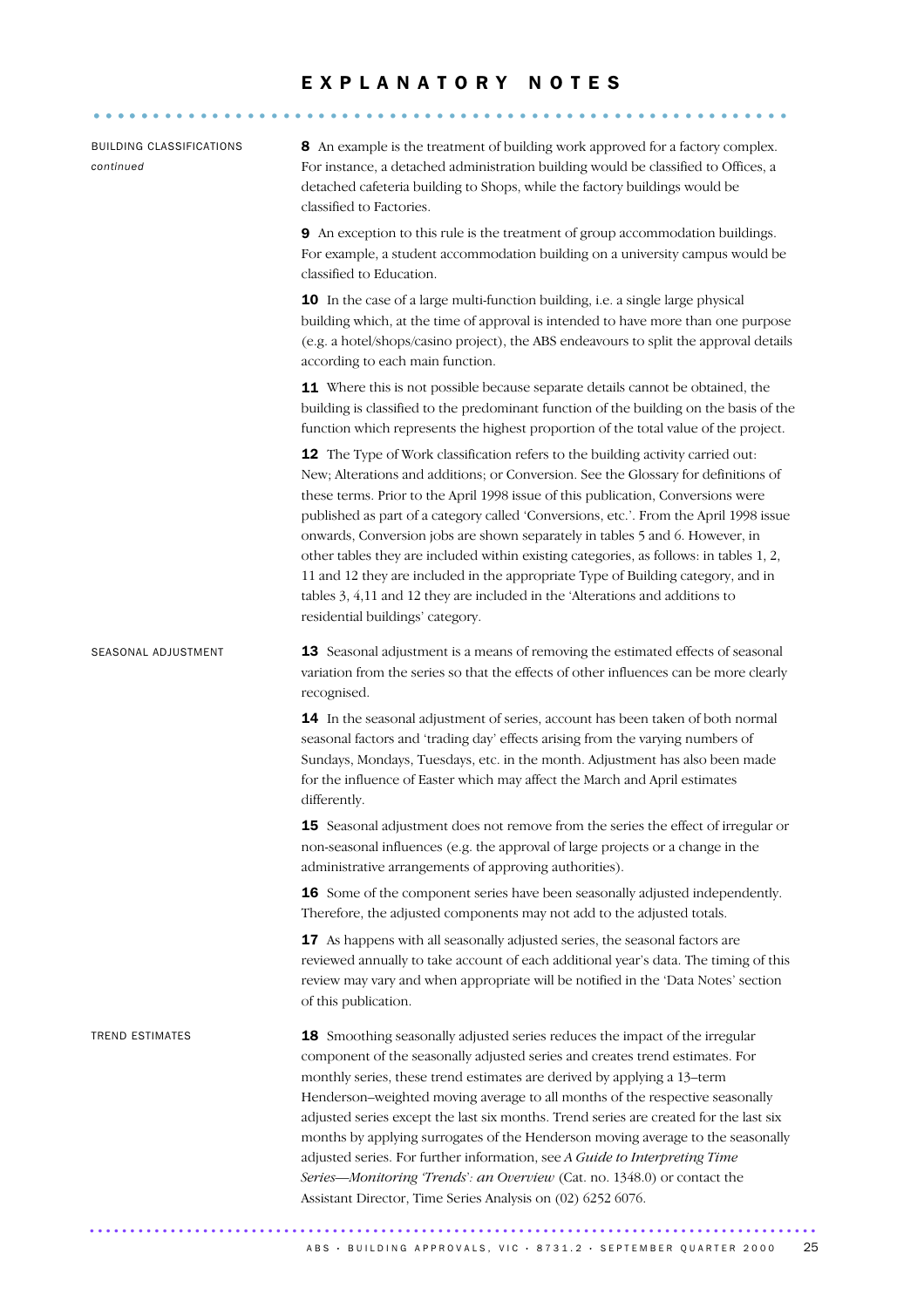## E X P L A N A T O R Y N O T E S

........................................................... .....

| <b>TREND ESTIMATES</b><br>continued                          | 19 While the smoothing techniques described in paragraph 18 enable trend<br>estimates to be produced for the latest few periods, they do result in revisions to<br>the trend estimates as new data becomes available. Generally, revisions become<br>smaller over time and, after three months, usually have a negligible impact on the<br>series. Revisions to the original data and re-analysis of seasonal factors may also<br>lead to revisions to the trend.                                                                                  |
|--------------------------------------------------------------|----------------------------------------------------------------------------------------------------------------------------------------------------------------------------------------------------------------------------------------------------------------------------------------------------------------------------------------------------------------------------------------------------------------------------------------------------------------------------------------------------------------------------------------------------|
| CHAIN VOLUME MEASURES                                        | 20 The chain volume measures appearing in this publication are annually<br>re-weighted chain Laspeyres indexes referenced to current price values in a chosen<br>reference year (currently 1998-99). The reference year will be updated annually in<br>the September publication. While current price estimates reflect both price and<br>volume changes, chain volume estimates measure changes in value after the direct<br>effects of price changes have been eliminated and therefore only reflect volume<br>changes.                          |
|                                                              | 21 Further information on the nature and concepts of chain volume measures is<br>contained in the ABS publication Information Paper: Introduction of Chain<br>Volume Measures in the Australian National Accounts (Cat. no. 5248.0).                                                                                                                                                                                                                                                                                                               |
| AUSTRALIAN STANDARD<br>GEOGRAPHICAL CLASSIFICATION<br>(ASGC) | 22 Area statistics are now being classified to the Australian Standard<br>Geographical Classification, 2000 Edition (Cat. no. 1216.0), effective from 1 July<br>2000, and ASGC terminology has been adopted in the presentation of building<br>statistics.                                                                                                                                                                                                                                                                                         |
|                                                              | 23 Some Statistical Districts straddle State/Territory boundaries (e.g. the Albury-<br>Wodonga Statistical District lies partly in Victoria and partly in New South Wales).                                                                                                                                                                                                                                                                                                                                                                        |
| UNPUBLISHED DATA                                             | 24 The ABS can also make available certain building approvals data which are not<br>published. Where the data cannot be provided by telephone, it can be provided via<br>fax, photocopy, computer printout, floppy disk and email. A charge may be made<br>for providing unpublished data in these forms.                                                                                                                                                                                                                                          |
| RELATED PUBLICATIONS                                         | 25 Users may also wish to refer to the following publications:<br>Building Activity, Australia (Cat. no. 8752.0)<br>п<br>Building Activity, Australia: Dwelling Unit Commencements (Cat. no. 8750.0)                                                                                                                                                                                                                                                                                                                                               |
|                                                              | Building Activity, Victoria (Cat. no. 8752.2)<br>Building Activity, Building Work Done (Cat. no. 8755.0)<br>Building Approvals, Australia (Cat. no. 8731.0)<br>Engineering Construction Activity, Australia (Cat. no. 8762.0)<br>п<br>House Price Indexes: Eight Capital Cities (Cat. no. 6416.0)<br>Housing Finance for Owner Occupation, Australia (Cat. no. 5609.0)<br>٠<br>Price Index of Materials Used in Building Other than House Building<br>(Cat. no. 6407.0)<br>Price Index of Materials Used in House Building (Cat. no. 6408.0).<br>٠ |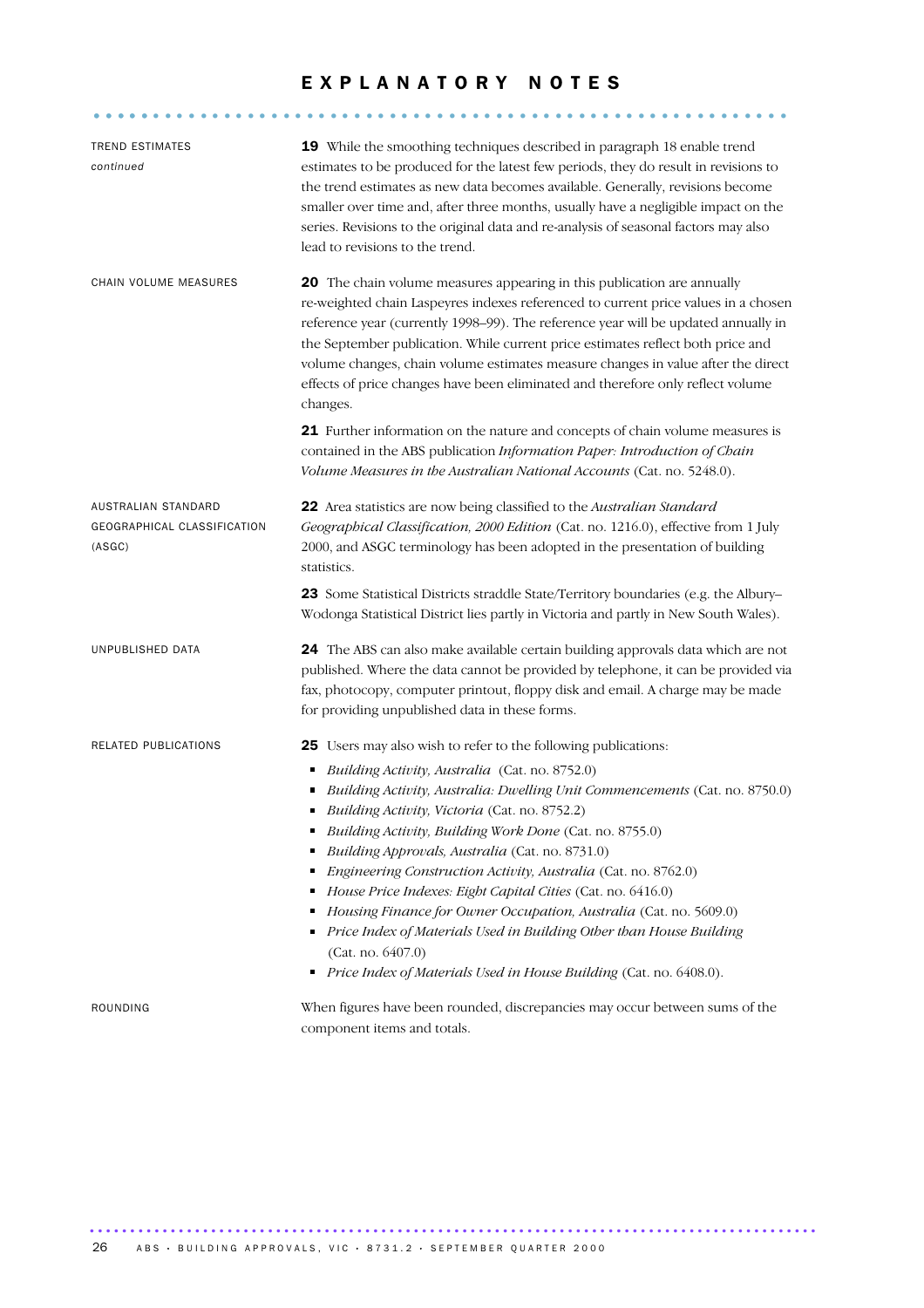## E X P L A N A T O R Y N O T E S

........................................................... .....

SYMBOLS AND OTHER USAGES n.a. not available

| 11.a.      | пос аvaпабле                |
|------------|-----------------------------|
| n.y.a.     | not yet available           |
| B          | Borough                     |
| C          | City                        |
| RC.        | Rural City                  |
| <b>SD</b>  | <b>Statistical Division</b> |
| <b>SSD</b> | Statistical Subdivision     |
| S          | Shire                       |
|            |                             |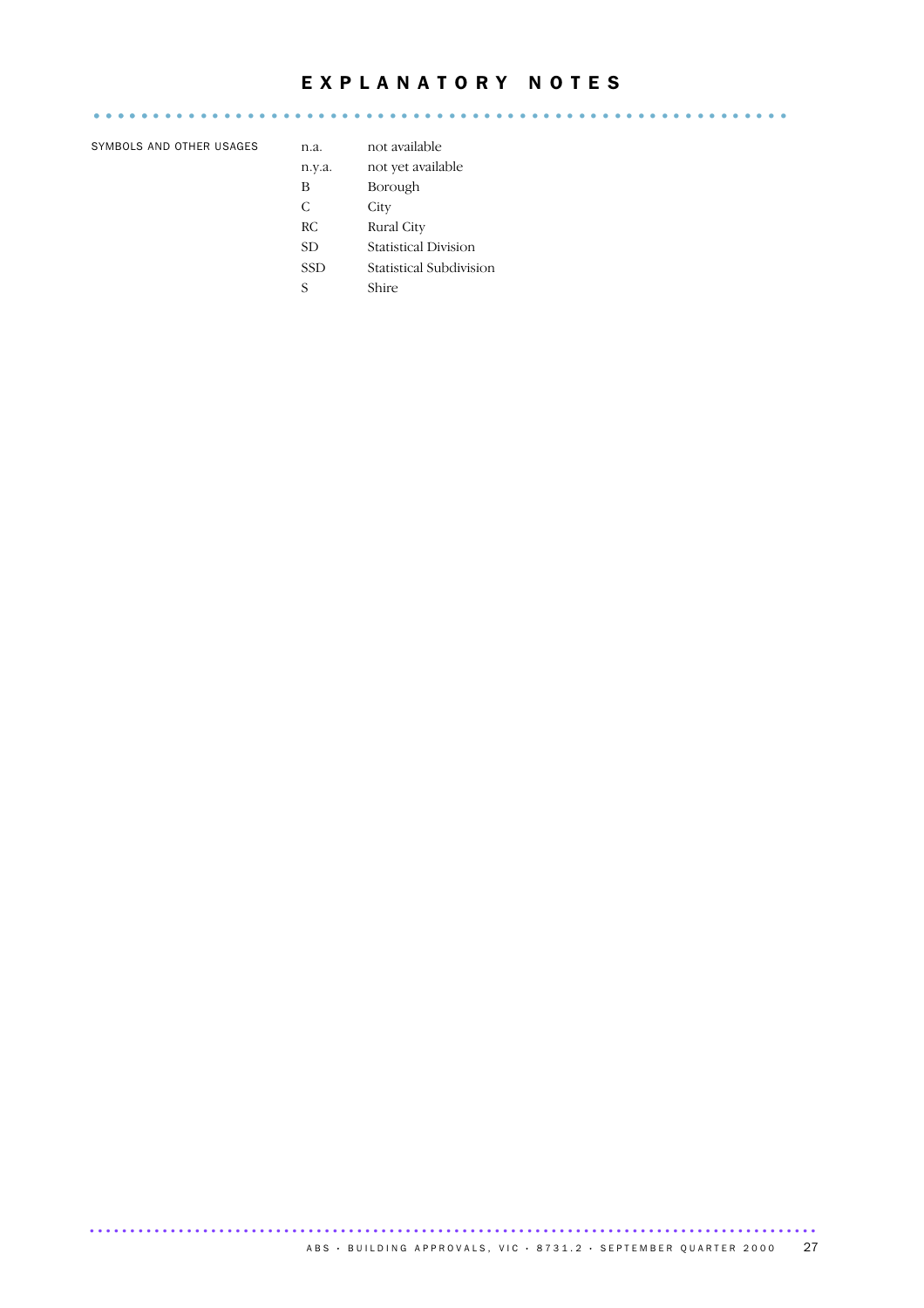## G L O S S A R Y

........................................................... ......

| Alterations and additions                             | Building activity carried out on existing buildings. Includes adding to or<br>diminishing floor area, altering the structural design of a building and affixing<br>rigid components which are integral to the functioning of the building.                                                                                                                                                                                                                                                                                                                                                                                                                                                                                                                                                                                                                                               |
|-------------------------------------------------------|------------------------------------------------------------------------------------------------------------------------------------------------------------------------------------------------------------------------------------------------------------------------------------------------------------------------------------------------------------------------------------------------------------------------------------------------------------------------------------------------------------------------------------------------------------------------------------------------------------------------------------------------------------------------------------------------------------------------------------------------------------------------------------------------------------------------------------------------------------------------------------------|
| Alterations and additions to<br>residential buildings | Alterations and additions carried out on existing residential buildings, which may<br>result in the creation of new dwelling units. See also Explanatory Notes<br>paragraph 12.                                                                                                                                                                                                                                                                                                                                                                                                                                                                                                                                                                                                                                                                                                          |
| <b>Building</b>                                       | A building is a rigid, fixed and permanent structure which has a roof. Its intended<br>purpose is primarily to house people, plant, machinery, vehicles, goods or<br>livestock. An integral feature of a building's design is the provision for regular<br>access by persons in order to satisfy its intended use.                                                                                                                                                                                                                                                                                                                                                                                                                                                                                                                                                                       |
| Conversion                                            | Building activity which converts a non-residential building to a residential<br>building, e.g. conversion of a warehouse to residential apartments. Conversion is<br>considered to be a special type of alteration, and these jobs have been separately<br>identified as such from the July 1996 reference month, though they have only<br>appeared separately in this publication from the April 1998 issue. Prior to that<br>issue, conversions were published as part of the 'Conversions, etc.' category or<br>included elsewhere within a table. Prior to July 1996, Table 5 includes the<br>number of Conversions in the 'Alterations and additions to residential buildings'<br>category while Table 6 includes the value of Conversions in the 'Alterations and<br>additions to residential buildings, creating dwellings' category. See also<br>Explanatory Notes paragraph 12. |
| Dwelling unit                                         | A dwelling unit is a self-contained suite of rooms, including cooking and bathing<br>facilities and intended for long-term residential use. Regardless of whether they<br>are self-contained or not, units within buildings offering institutional care (e.g.<br>hospitals) or temporary accommodation (e.g. motels, hostels and holiday<br>apartments) are not defined as dwelling units. Such units are included in the<br>appropriate category of non-residential building approvals. Dwelling units can be<br>created in one of four ways: through new work to create a residential building;<br>through alteration/addition work to an existing residential building; through<br>either new or alteration/addition work on non-residential building or through<br>conversion of a non-residential building to a residential building.                                               |
| Educational                                           | Includes schools, colleges, kindergartens, libraries, museums and universities.                                                                                                                                                                                                                                                                                                                                                                                                                                                                                                                                                                                                                                                                                                                                                                                                          |
| <b>Entertainment</b> and<br>recreational              | Includes clubs, cinemas, sport and recreation centres.                                                                                                                                                                                                                                                                                                                                                                                                                                                                                                                                                                                                                                                                                                                                                                                                                                   |
| Factories                                             | Includes paper mills, oil refinery buildings, brickworks and powerhouses.                                                                                                                                                                                                                                                                                                                                                                                                                                                                                                                                                                                                                                                                                                                                                                                                                |
| Flats, units or apartments                            | Dwellings not having their own private grounds and usually sharing a common<br>entrance, foyer or stairwell.                                                                                                                                                                                                                                                                                                                                                                                                                                                                                                                                                                                                                                                                                                                                                                             |
| Health                                                | Includes hospitals, nursing homes, surgeries, clinics and medical centres.                                                                                                                                                                                                                                                                                                                                                                                                                                                                                                                                                                                                                                                                                                                                                                                                               |
| Hotels, motels and other short<br>term accommodation  | Includes hostels, boarding houses, guest houses, and holiday apartment<br>buildings.                                                                                                                                                                                                                                                                                                                                                                                                                                                                                                                                                                                                                                                                                                                                                                                                     |
| House                                                 | A house is a detached building primarily used for long term residential purposes.<br>It consists of one dwelling unit. For instance, detached 'granny flats' and<br>detached dwelling units (e.g. caretakers residences) associated with a<br>non-residential building are defined as houses.                                                                                                                                                                                                                                                                                                                                                                                                                                                                                                                                                                                            |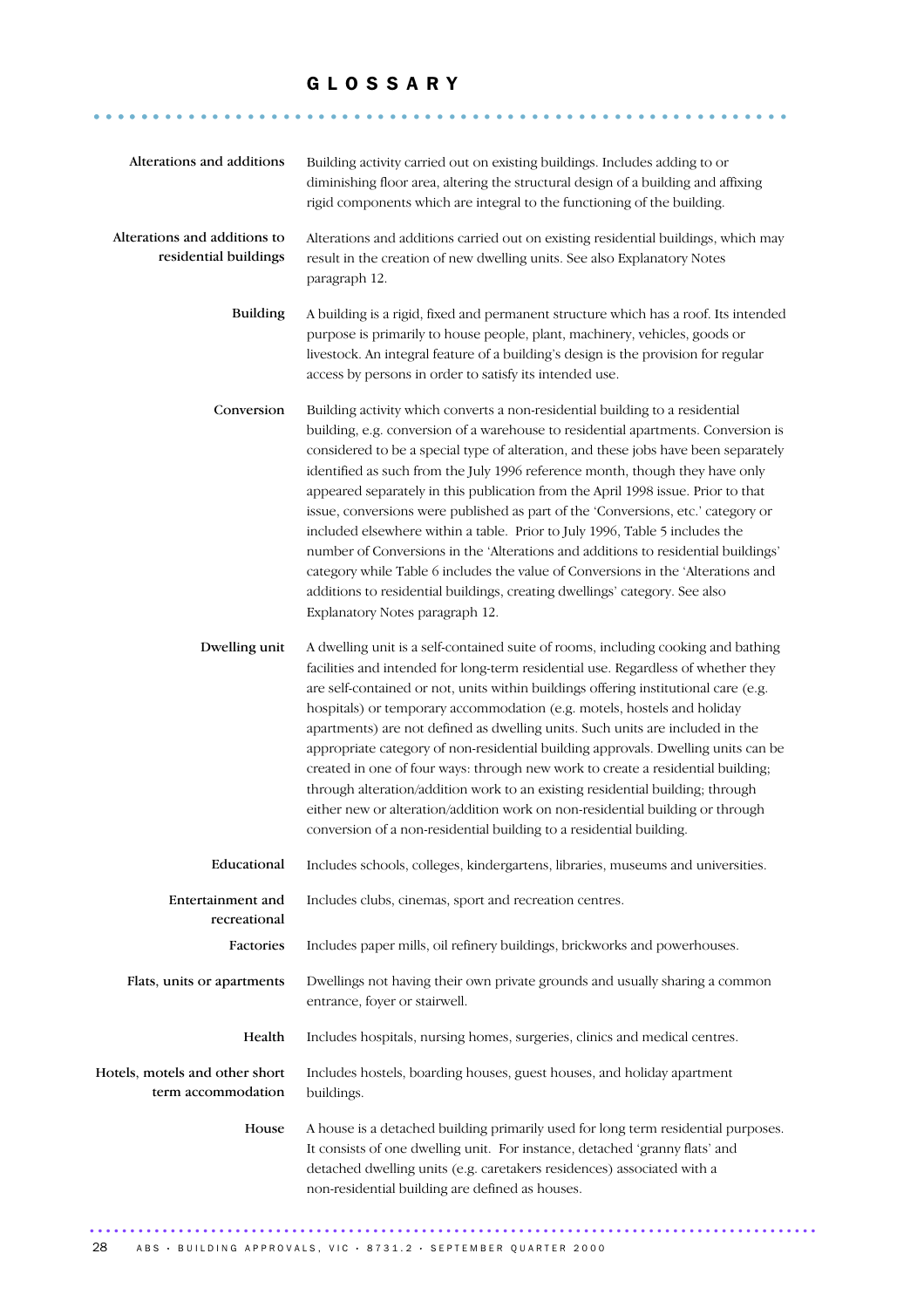## G L O S S A R Y

........................................................... ......

| Miscellaneous                                       | Includes justice and defence buildings, welfare and charitable homes, prisons and<br>reformatories, maintenance camps, farming and livestock buildings, veterinary<br>clinics, child-minding centres, police stations and public toilets.                                                                                                                                                                                                                                                                                                                                                                                                                                                                                                                                                                                                                       |
|-----------------------------------------------------|-----------------------------------------------------------------------------------------------------------------------------------------------------------------------------------------------------------------------------------------------------------------------------------------------------------------------------------------------------------------------------------------------------------------------------------------------------------------------------------------------------------------------------------------------------------------------------------------------------------------------------------------------------------------------------------------------------------------------------------------------------------------------------------------------------------------------------------------------------------------|
| New building work                                   | Building activity which will result in the creation of a building which previously<br>did not exist.                                                                                                                                                                                                                                                                                                                                                                                                                                                                                                                                                                                                                                                                                                                                                            |
| New other residential<br>buildings                  | Building activity which will result in the creation of a residential building other<br>than a house, which previously did not exist.                                                                                                                                                                                                                                                                                                                                                                                                                                                                                                                                                                                                                                                                                                                            |
| New residential                                     | Building activity which will result in the creation of any residential building<br>(house or other residential) which previously did not exist.                                                                                                                                                                                                                                                                                                                                                                                                                                                                                                                                                                                                                                                                                                                 |
| Non-residential building                            | A non-residential building is primarily intended for purposes other than long<br>term residential purposes. Note that, on occasions, one or more dwelling units<br>may be created through non-residential building activity. Prior to the April 1998<br>issue of this publication, they have been included in the 'Conversions, etc.'<br>column in tables showing dwelling units approved. They are now identified<br>separately (e.g. see table 5). However, the value of these dwelling units cannot be<br>separated out from that of the non-residential building which they are part of,<br>therefore the value associated with these remain in the appropriate<br>Non-residential category.                                                                                                                                                                |
| Offices                                             | Includes banks, post offices and council chambers.                                                                                                                                                                                                                                                                                                                                                                                                                                                                                                                                                                                                                                                                                                                                                                                                              |
| Other business premises                             | Includes warehouses, service stations, transport depots and terminals, electricity<br>substation buildings, telephone exchanges, broadcasting and film studios.                                                                                                                                                                                                                                                                                                                                                                                                                                                                                                                                                                                                                                                                                                 |
| Other dwellings                                     | Includes all dwellings other than houses. They can be created by: the creation of<br>new other residential buildings (e.g. flats); alteration/addition work to an existing<br>residential building; either new or alteration/addition work on a non-residential<br>building; conversion of a non-residential building to a residential building<br>creating more than one dwelling unit.                                                                                                                                                                                                                                                                                                                                                                                                                                                                        |
| Other residential building                          | An other residential building is a building other than a house primarily used for<br>long-term residential purposes. An other residential building contains more than<br>one dwelling unit. Other residential buildings are coded to the following<br>categories: semi-detached, row or terrace house or townhouse with one storey;<br>semi-detached, row or terrace house or townhouse with two or more storeys;<br>flat, unit or apartment in a building of one or two storeys; flat, unit or apartment<br>in a building of three storeys; flat, unit or apartment in a building of four or more<br>storeys; flat, unit or apartment attached to a house; other/number of storeys<br>unknown. The latter two categories are included with the semi-detached, row or<br>terrace house or townhouse with one storey category in table 7 of this<br>publication. |
| Religious                                           | Includes convents, churches, temples, mosques, monasteries and noviciates.                                                                                                                                                                                                                                                                                                                                                                                                                                                                                                                                                                                                                                                                                                                                                                                      |
| Residential building                                | A residential building is a building consisting of one or more dwelling units.<br>Residential buildings can be either houses or other residential buildings.                                                                                                                                                                                                                                                                                                                                                                                                                                                                                                                                                                                                                                                                                                    |
| Semi-detached, row or terrace<br>houses, townhouses | Dwellings having their own private grounds with no other dwellings above or<br>below.                                                                                                                                                                                                                                                                                                                                                                                                                                                                                                                                                                                                                                                                                                                                                                           |
| Shops                                               | Includes retail shops, restaurants, taverns and shopping arcades.                                                                                                                                                                                                                                                                                                                                                                                                                                                                                                                                                                                                                                                                                                                                                                                               |